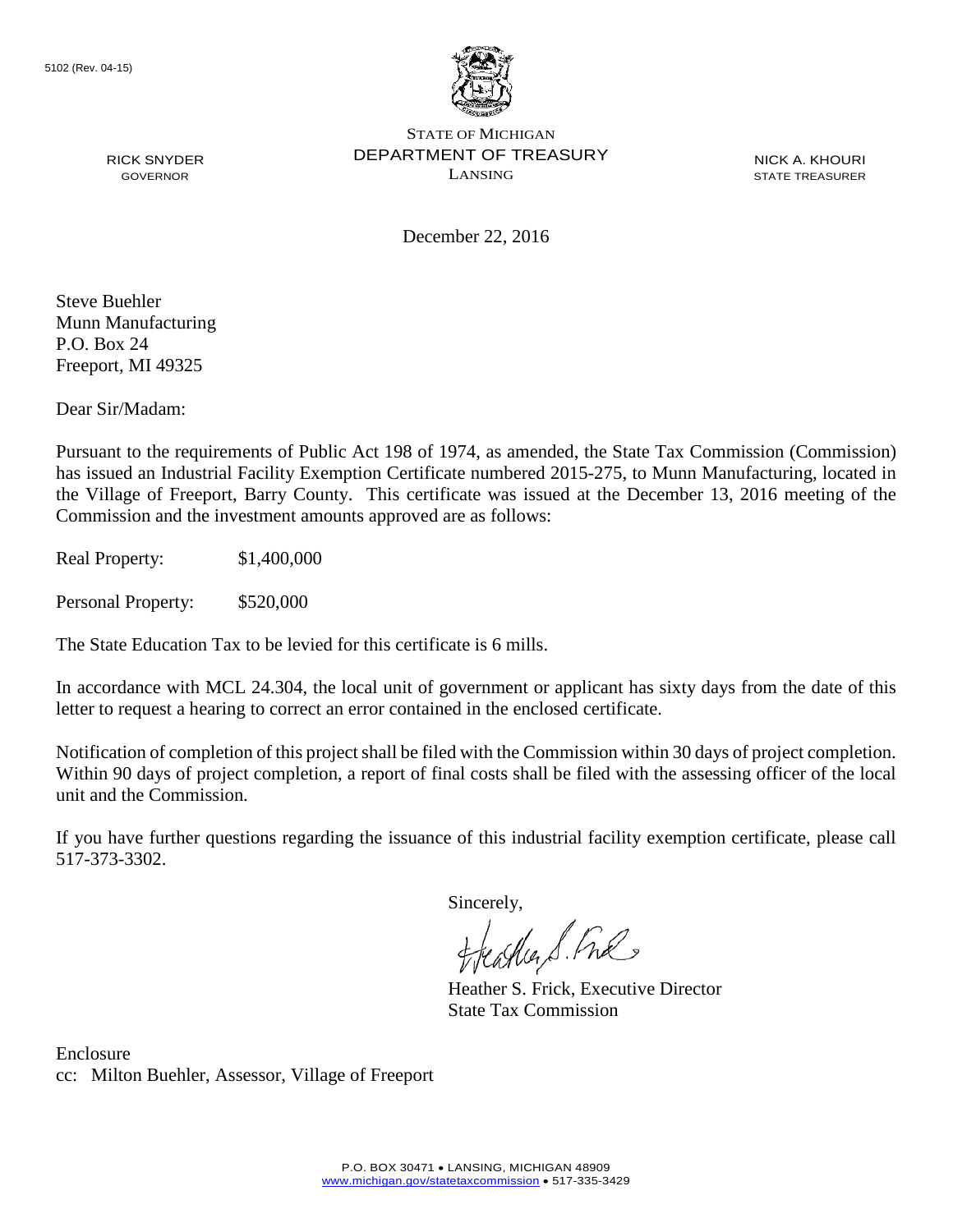Certificate No. **2015-275**

Pursuant to the provisions of Public Act 198 of 1974, as amended, the State Tax Commission hereby finds that the industrial property, as described in the approved application, hereafter referred to as the industrial facility, owned or leased by **Munn Manufacturing**, and located at **312 County Line Road**, Village of Freeport, County of Barry, Michigan, within a Plant Rehabilitation or Industrial Development District, is intended for the construction/installation of new industrial property or for the purpose of restoration or replacement of obsolete industrial property, and complies with Section 9 and other provisions of the act.

Therefore, as provided by MCL 207.551 to 207.572, inclusive, the State Tax Commission hereby certifies this industrial facility as a **new facility.**

This certificate provides the authority for the assessor to exempt the industrial facility for which this Industrial Facilities Exemption Certificate is in effect, but not the land on which the facility is located, from ad valorem taxation. This certificate further provides the authority to levy a specific tax known as the Industrial Facilities Tax.

This certificate, unless revoked by order of the State Tax Commission as provided by Public Act 198 of 1974, as amended, shall remain in force for a period of **10** year(s) for real property and **10** year(s) for personal property**;**

**Real property component: Beginning December 31, 2016, and ending December 30, 2027.**

**The State Education Tax to be levied for the real property component of this certificate is 6 mills.**

**Personal property component:**

**Beginning December 31, 2016, and ending December 30, 2027.**

**The State Education Tax to be levied for the personal property component of this certificate is 6 mills, unless exempted by MCL 207.564(4) which was enacted with the creation of the Michigan Business Tax.\***

This Industrial Facilities Exemption Certificate is issued on **December 13, 2016**.

A TRUE COP ATTEST Michigan Department of Treasury



 $\mathcal{A} \cap \mathcal{A}$ 

Douglas B. Roberts, Chairperson State Tax Commission

\*Contact the local assessor for further clarification regarding the classification and tax applied to the personal property component of this certificate.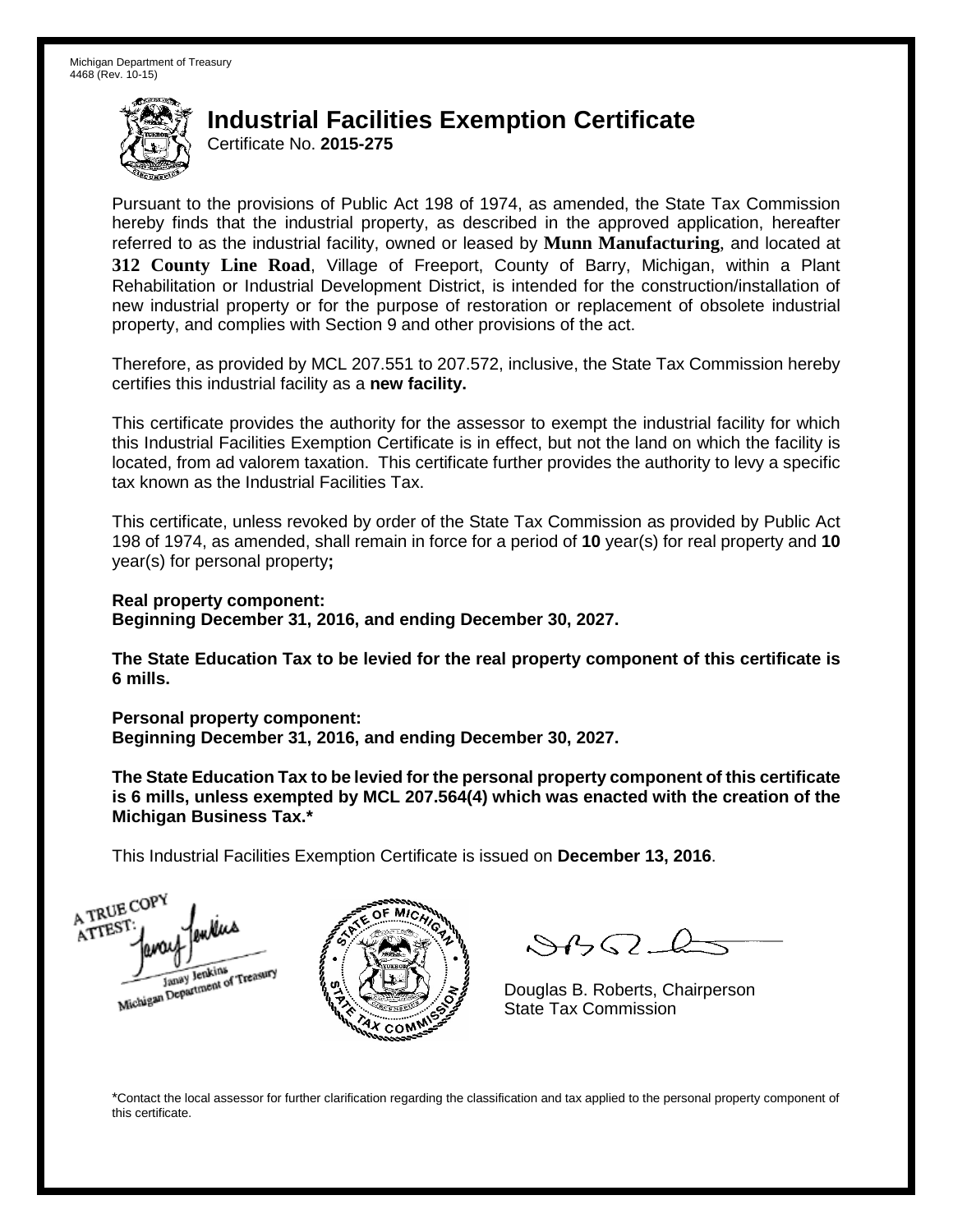

NICK A. KHOURI STATE TREASURER

December 22, 2016

Edward Mancini Ric-Man Construction 42600 R Mancini Drive Sterling Heights, MI 48314

RICK SNYDER GOVERNOR

Dear Sir/Madam:

Pursuant to the requirements of Public Act 198 of 1974, as amended, the State Tax Commission (Commission) has issued an Industrial Facility Exemption Certificate numbered 2016-103, to Ric-Man Construction, located in the City of Sterling Heights, Macomb County. This certificate was issued at the December 13, 2016 meeting of the Commission and the investment amounts approved are as follows:

Real Property: \$3,330,207

Personal Property: \$680,000

The State Education Tax to be levied for this certificate is 6 mills.

In accordance with MCL 24.304, the local unit of government or applicant has sixty days from the date of this letter to request a hearing to correct an error contained in the enclosed certificate.

Notification of completion of this project shall be filed with the Commission within 30 days of project completion. Within 90 days of project completion, a report of final costs shall be filed with the assessing officer of the local unit and the Commission.

If you have further questions regarding the issuance of this industrial facility exemption certificate, please call 517-373-3302.

Sincerely,

teather S. Ful

Heather S. Frick, Executive Director State Tax Commission

Enclosure cc: Dwayne G. Mclachlan, Assessor, City of Sterling Heights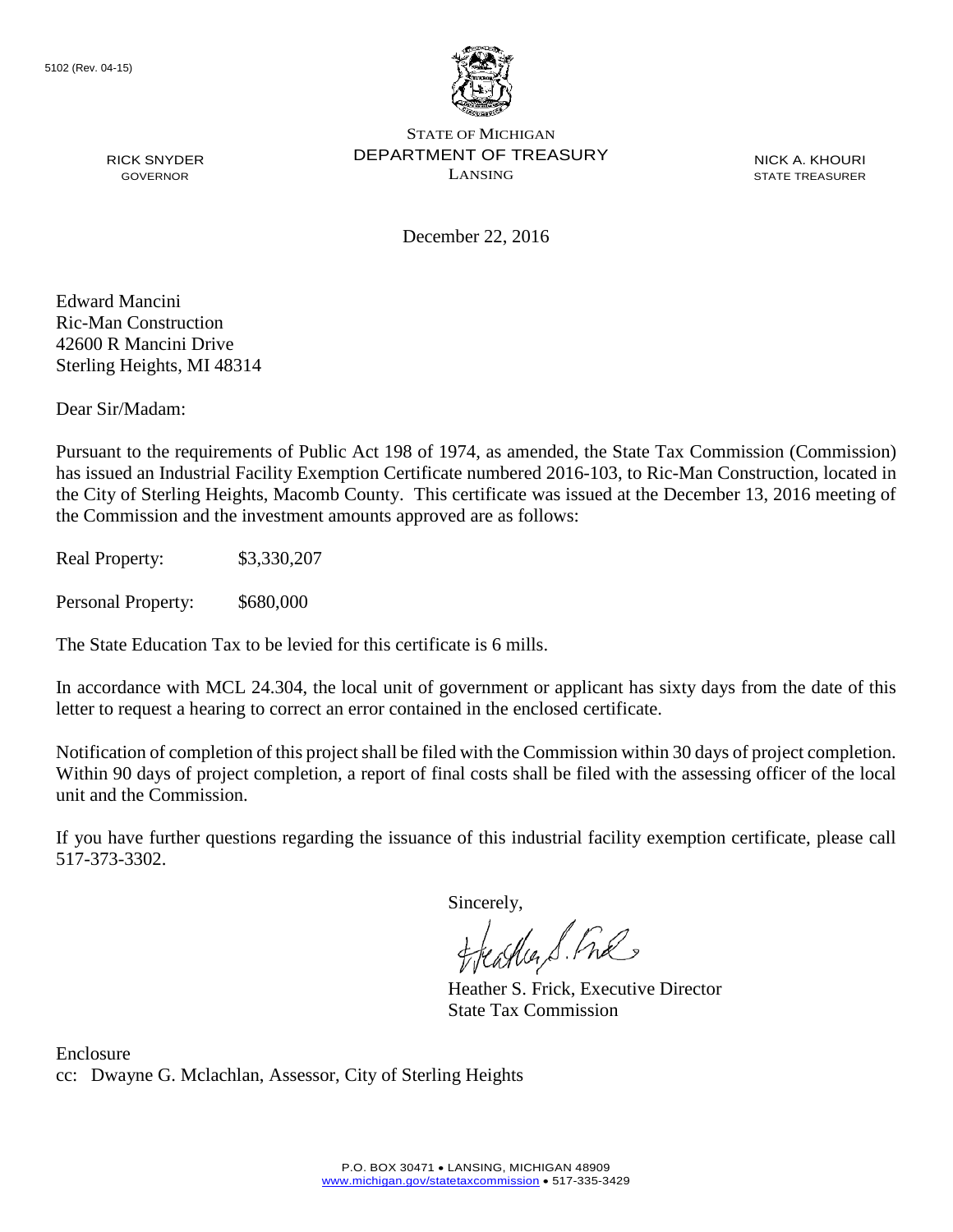Certificate No. **2016-103**

Pursuant to the provisions of Public Act 198 of 1974, as amended, the State Tax Commission hereby finds that the industrial property, as described in the approved application, hereafter referred to as the industrial facility, owned or leased by **Ric-Man Construction**, and located at **42600 R Mancini Drive**, City of Sterling Heights, County of Macomb, Michigan, within a Plant Rehabilitation or Industrial Development District, is intended for the construction/installation of new industrial property or for the purpose of restoration or replacement of obsolete industrial property, and complies with Section 9 and other provisions of the act.

Therefore, as provided by MCL 207.551 to 207.572, inclusive, the State Tax Commission hereby certifies this industrial facility as a **new facility.**

This certificate provides the authority for the assessor to exempt the industrial facility for which this Industrial Facilities Exemption Certificate is in effect, but not the land on which the facility is located, from ad valorem taxation. This certificate further provides the authority to levy a specific tax known as the Industrial Facilities Tax.

This certificate, unless revoked by order of the State Tax Commission as provided by Public Act 198 of 1974, as amended, shall remain in force for a period of **8** year(s) for real property and **0** year(s) for personal property**;**

**Real property component: Beginning December 31, 2016, and ending December 30, 2024.**

**The State Education Tax to be levied for the real property component of this certificate is 6 mills.**



 $\mathcal{A}$ 

Douglas B. Roberts, Chairperson State Tax Commission

A TRUE COPY ATTEST Janay Jenkins<br>Michigan Department of Treasury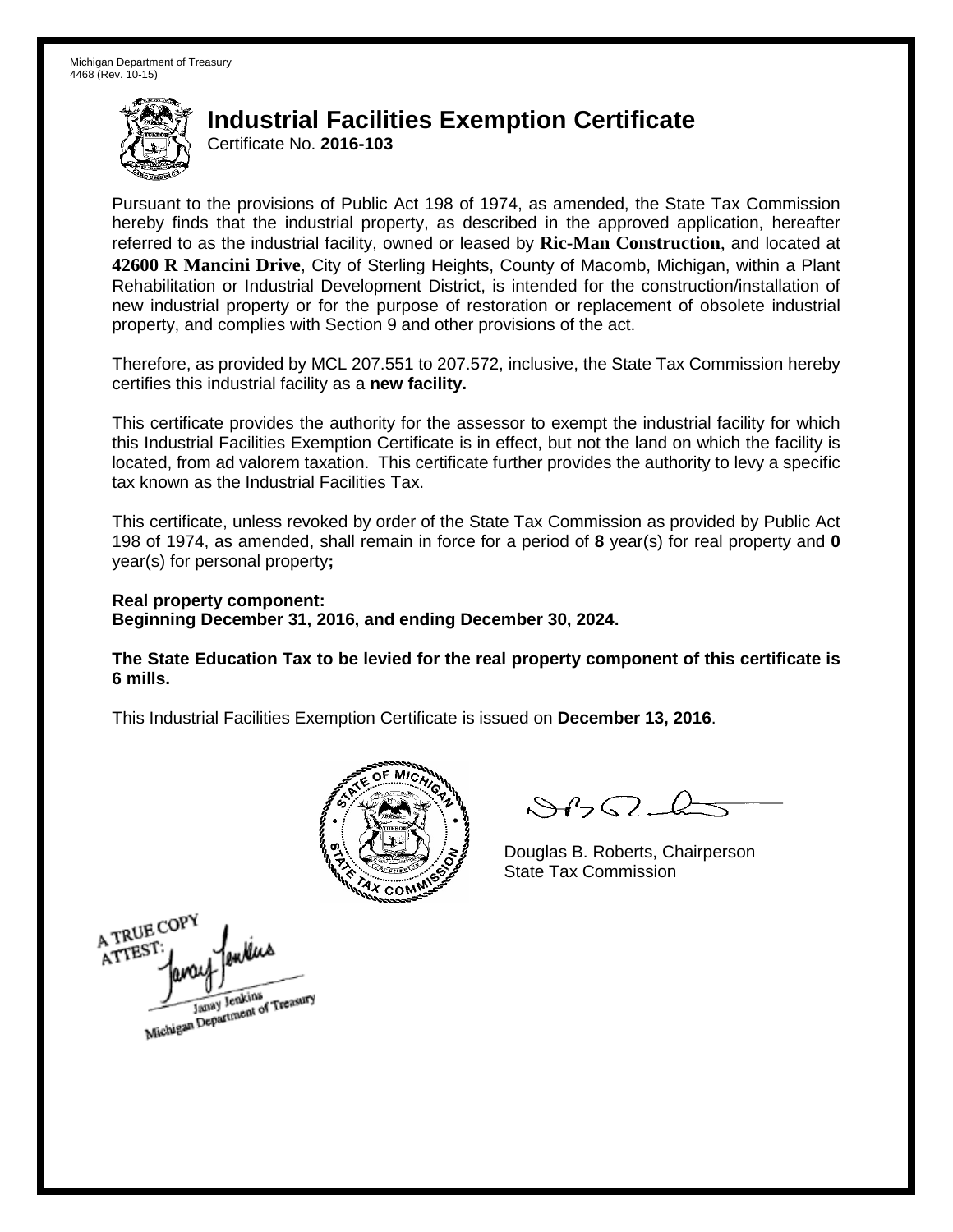

RICK SNYDER GOVERNOR

STATE OF MICHIGAN DEPARTMENT OF TREASURY LANSING

NICK A. KHOURI STATE TREASURER

December 22, 2016

Rockford Package Supply Inc. 1080 Vitality Drive NW Alpine Township, MI 49321

Dear Sir/Madam:

Pursuant to the requirements of Public Act 198 of 1974, as amended, the State Tax Commission (Commission) has issued an Industrial Facility Exemption Certificate numbered 2016-107, to Rockford Package Supply Inc., located in Alpine Township, Kent County. This certificate was issued at the December 13, 2016 meeting of the Commission and the investment amounts approved are as follows:

Real Property: \$5,050,461

Personal Property: \$459,855

The State Education Tax to be levied for this certificate is 6 mills.

In accordance with MCL 24.304, the local unit of government or applicant has sixty days from the date of this letter to request a hearing to correct an error contained in the enclosed certificate.

Notification of completion of this project shall be filed with the Commission within 30 days of project completion. Within 90 days of project completion, a report of final costs shall be filed with the assessing officer of the local unit and the Commission.

If you have further questions regarding the issuance of this industrial facility exemption certificate, please call 517-373-3302.

Sincerely,<br>Freashier S. Free

Heather S. Frick, Executive Director State Tax Commission

Enclosure cc: Elizabeth A. Keeling, Assessor, Alpine Township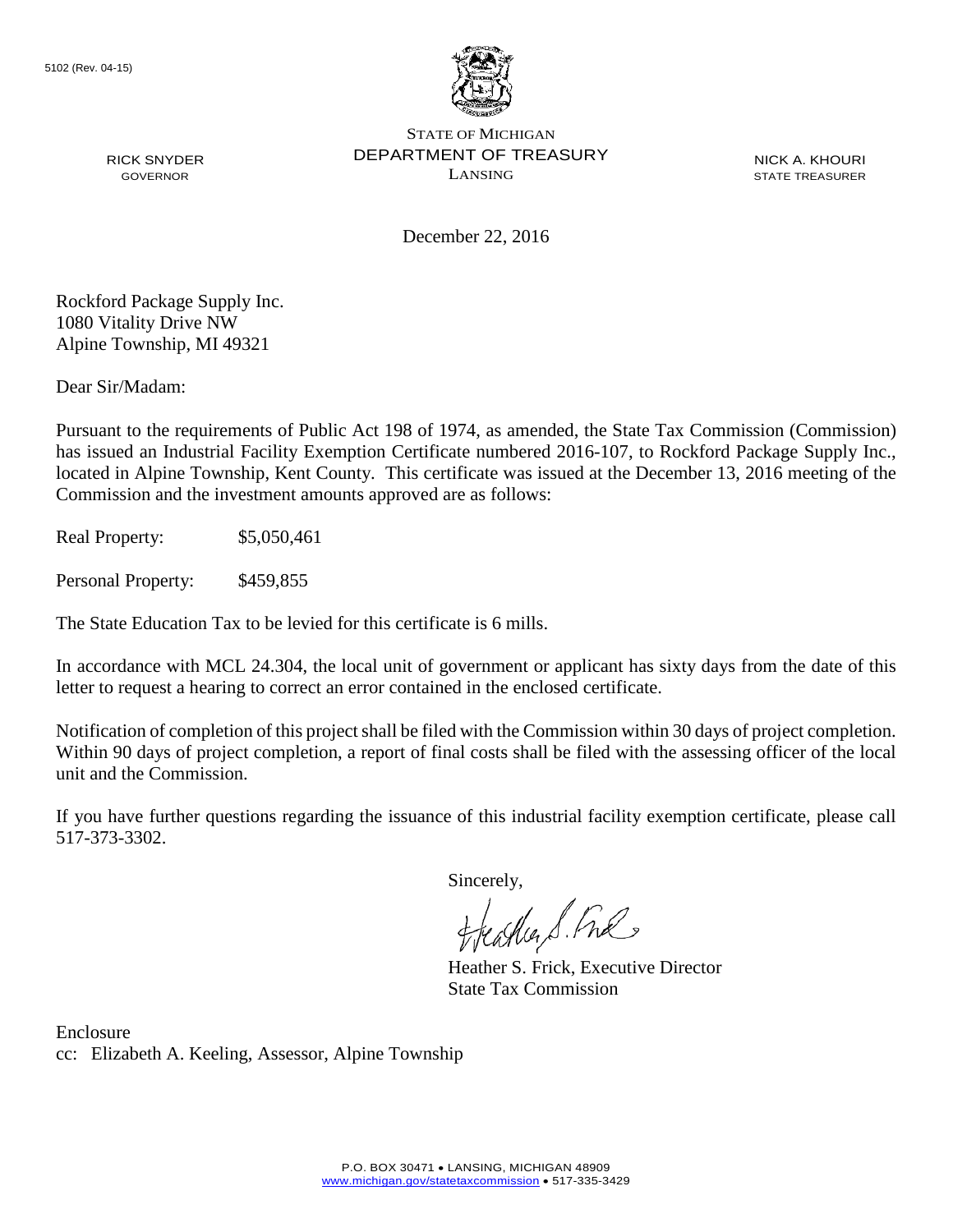Certificate No. **2016-107**

Pursuant to the provisions of Public Act 198 of 1974, as amended, the State Tax Commission hereby finds that the industrial property, as described in the approved application, hereafter referred to as the industrial facility, owned or leased by **Rockford Package Supply Inc.**, and located at **1080 Vitality Drive Nw**, Alpine Township, County of Kent, Michigan, within a Plant Rehabilitation or Industrial Development District, is intended for the construction/installation of new industrial property or for the purpose of restoration or replacement of obsolete industrial property, and complies with Section 9 and other provisions of the act.

Therefore, as provided by MCL 207.551 to 207.572, inclusive, the State Tax Commission hereby certifies this industrial facility as a **new facility.**

This certificate provides the authority for the assessor to exempt the industrial facility for which this Industrial Facilities Exemption Certificate is in effect, but not the land on which the facility is located, from ad valorem taxation. This certificate further provides the authority to levy a specific tax known as the Industrial Facilities Tax.

This certificate, unless revoked by order of the State Tax Commission as provided by Public Act 198 of 1974, as amended, shall remain in force for a period of **12** year(s) for real property and **12** year(s) for personal property**;**

**Real property component: Beginning December 31, 2016, and ending December 30, 2028.**

**The State Education Tax to be levied for the real property component of this certificate is 6 mills.**

**Personal property component:**

**Beginning December 31, 2016, and ending December 30, 2028.**

**The State Education Tax to be levied for the personal property component of this certificate is 6 mills, unless exempted by MCL 207.564(4) which was enacted with the creation of the Michigan Business Tax.\***

This Industrial Facilities Exemption Certificate is issued on **December 13, 2016**.

A TRUE COP ATTEST Janay Jenkins<br>Michigan Department of Treasury



 $\mathcal{S}4\mathcal{G}$ 

Douglas B. Roberts, Chairperson State Tax Commission

\*Contact the local assessor for further clarification regarding the classification and tax applied to the personal property component of this certificate.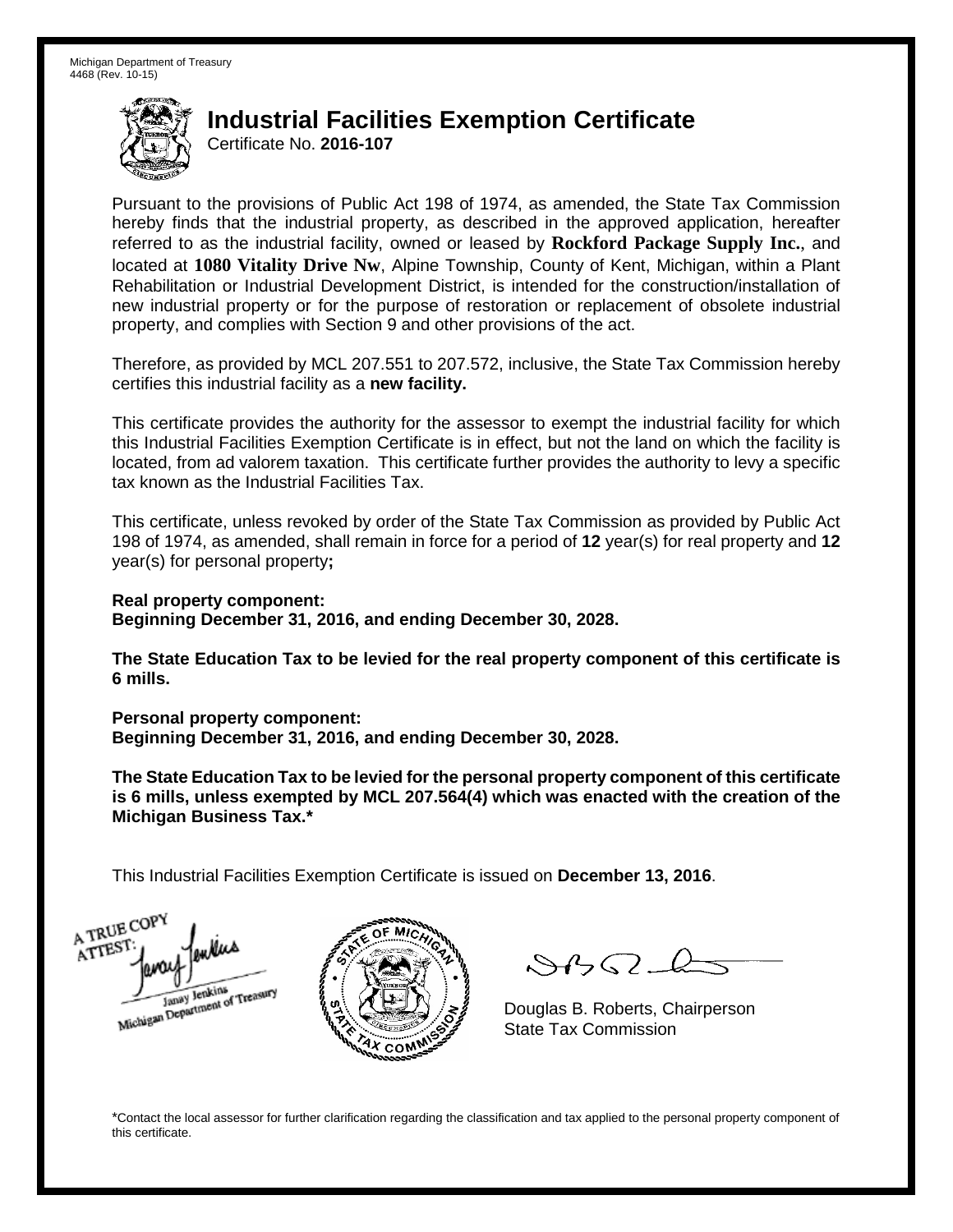

NICK A. KHOURI STATE TREASURER

January 12, 2017

Richard Jamieson Jamieson I + Jamieson II, LLC 8530 M-89 Richland, MI 49080

RICK SNYDER GOVERNOR

Dear Sir/Madam:

Pursuant to the requirements of Public Act 198 of 1974, as amended, the State Tax Commission (Commission) has issued an Industrial Facility Exemption Certificate numbered 2016-118, to Jamieson I + Jamieson II LLC, located in Richland Township, Kalamazoo County. This certificate was issued at the December 13, 2016 meeting of the Commission and the investment amounts approved are as follows:

Real Property: \$275,650

Personal Property: \$

The State Education Tax to be levied for this certificate is 6 mills.

In accordance with MCL 24.304, the local unit of government or applicant has sixty days from the date of this letter to request a hearing to correct an error contained in the enclosed certificate.

Notification of completion of this project shall be filed with the Commission within 30 days of project completion. Within 90 days of project completion, a report of final costs shall be filed with the assessing officer of the local unit and the Commission.

If you have further questions regarding the issuance of this industrial facility exemption certificate, please call 517-373-3302.

Sincerely,

feastles S. Ful

Heather S. Frick, Executive Director State Tax Commission

Enclosure cc: Angela J. Story, Assessor, Richland Township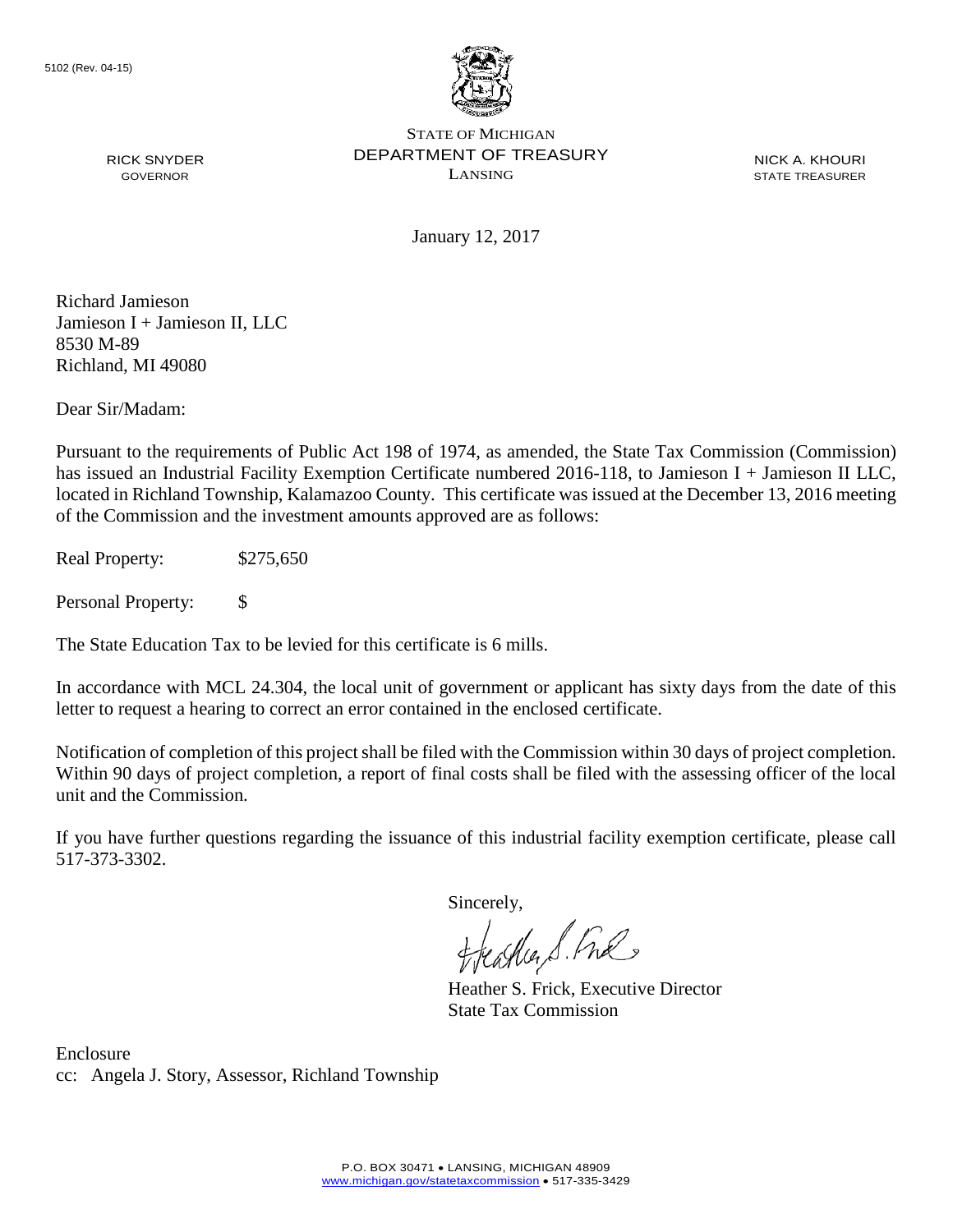Certificate No. **2016-118**

Pursuant to the provisions of Public Act 198 of 1974, as amended, the State Tax Commission hereby finds that the industrial property, as described in the approved application, hereafter referred to as the industrial facility, owned or leased by **Jamieson I + Jamieson II LLC**, and located at **8530 M-89**, Richland Township, County of Kalamazoo, Michigan, within a Plant Rehabilitation or Industrial Development District, is intended for the construction/installation of new industrial property or for the purpose of restoration or replacement of obsolete industrial property, and complies with Section 9 and other provisions of the act.

Therefore, as provided by MCL 207.551 to 207.572, inclusive, the State Tax Commission hereby certifies this industrial facility as a **new facility.** 

This certificate provides the authority for the assessor to exempt the industrial facility for which this Industrial Facilities Exemption Certificate is in effect, but not the land on which the facility is located, from ad valorem taxation. This certificate further provides the authority to levy a specific tax known as the Industrial Facilities Tax.

This certificate, unless revoked by order of the State Tax Commission as provided by Public Act 198 of 1974, as amended, shall remain in force for a period of **6** year(s) for real property and **0** year(s) for personal property**;** 

**Real property component: Beginning December 31, 2016, and ending December 30, 2022.** 

**The State Education Tax to be levied for the real property component of this certificate is 6 mills.**



 $\mathcal{A}_{1} \cap \mathcal{C}$ 

Douglas B. Roberts, Chairperson State Tax Commission

A TRUE COP enkue ATTEST Janay Jenkins<br>Michigan Department of Treasury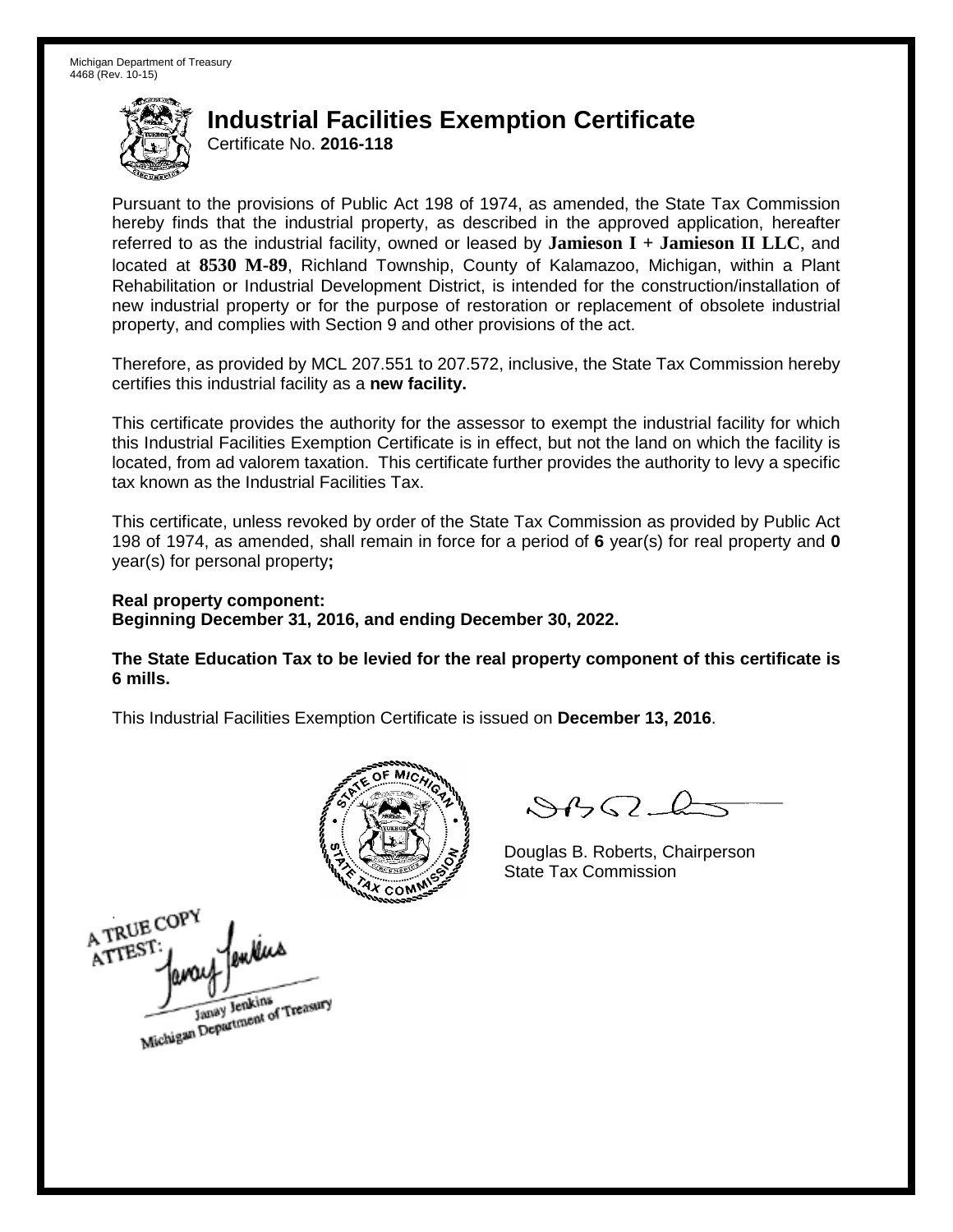

RICK SNYDER GOVERNOR

STATE OF MICHIGAN DEPARTMENT OF TREASURY LANSING

NICK A. KHOURI STATE TREASURER

December 22, 2016

Tri City Brewing Company 4170 Shrestha Drive Bangor Township, MI 48708

Dear Sir/Madam:

Pursuant to the requirements of Public Act 198 of 1974, as amended, the State Tax Commission (Commission) has issued an Industrial Facility Exemption Certificate numbered 2016-121, to Tri City Brewing Company, located in Bangor Charter Township, Bay County. This certificate was issued at the December 13, 2016 meeting of the Commission and the investment amounts approved are as follows:

Real Property: \$1,305,000

Personal Property: \$90,000

The State Education Tax to be levied for this certificate is 6 mills.

In accordance with MCL 24.304, the local unit of government or applicant has sixty days from the date of this letter to request a hearing to correct an error contained in the enclosed certificate.

Notification of completion of this project shall be filed with the Commission within 30 days of project completion. Within 90 days of project completion, a report of final costs shall be filed with the assessing officer of the local unit and the Commission.

If you have further questions regarding the issuance of this industrial facility exemption certificate, please call 517-373-3302.

Sincerely,<br>Freashier S. Free

Heather S. Frick, Executive Director State Tax Commission

Enclosure cc: Daniel W. Darland, Assessor, Bangor Charter Township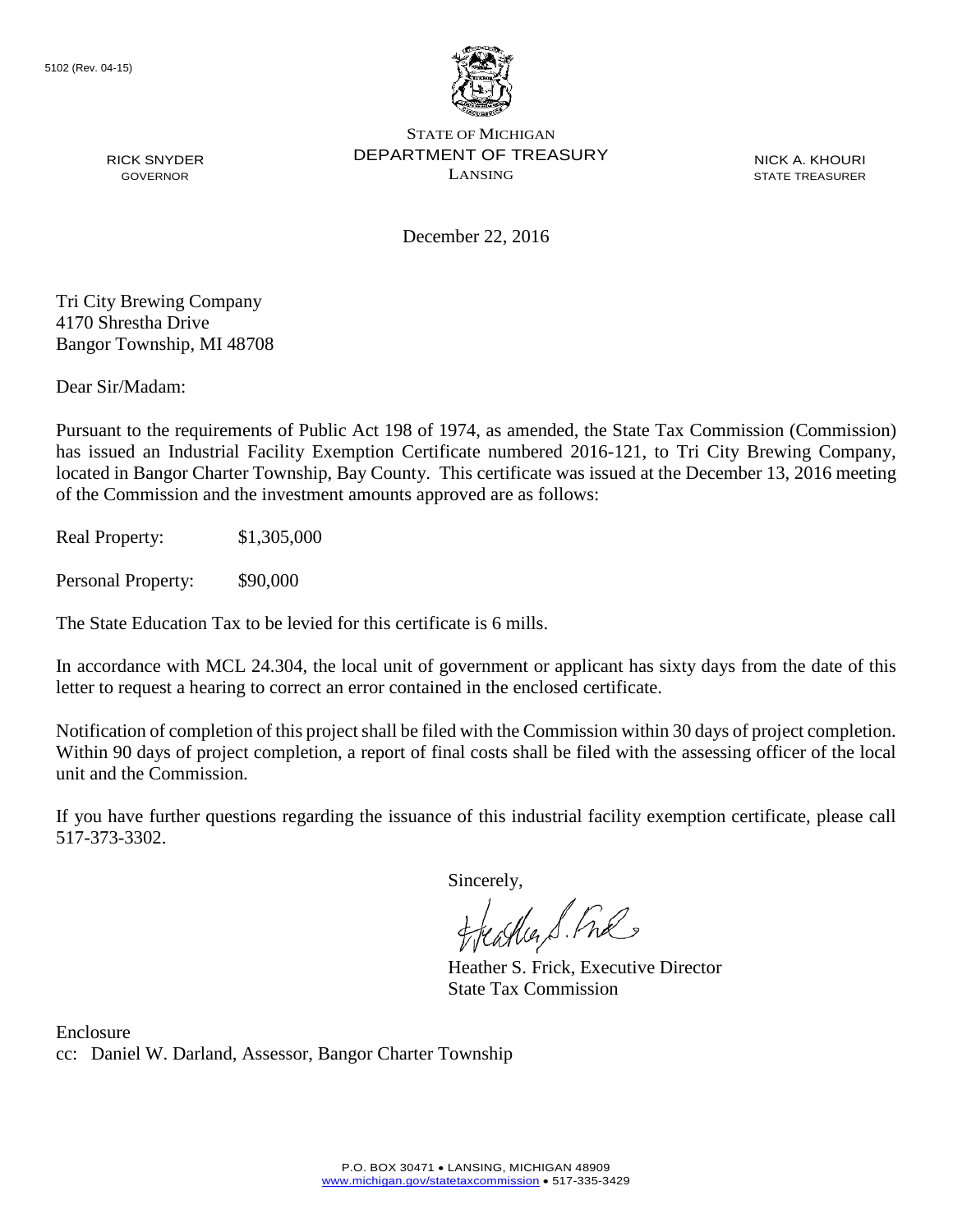Certificate No. **2016-121**

Pursuant to the provisions of Public Act 198 of 1974, as amended, the State Tax Commission hereby finds that the industrial property, as described in the approved application, hereafter referred to as the industrial facility, owned or leased by **Tri City Brewing Company**, and located at **4170 Shrestha Drive**, Bangor Charter Township, County of Bay, Michigan, within a Plant Rehabilitation or Industrial Development District, is intended for the construction/installation of new industrial property or for the purpose of restoration or replacement of obsolete industrial property, and complies with Section 9 and other provisions of the act.

Therefore, as provided by MCL 207.551 to 207.572, inclusive, the State Tax Commission hereby certifies this industrial facility as a **new facility.**

This certificate provides the authority for the assessor to exempt the industrial facility for which this Industrial Facilities Exemption Certificate is in effect, but not the land on which the facility is located, from ad valorem taxation. This certificate further provides the authority to levy a specific tax known as the Industrial Facilities Tax.

This certificate, unless revoked by order of the State Tax Commission as provided by Public Act 198 of 1974, as amended, shall remain in force for a period of **12** year(s) for real property and **12** year(s) for personal property**;**

**Real property component: Beginning December 31, 2016, and ending December 30, 2028.**

**The State Education Tax to be levied for the real property component of this certificate is 6 mills.**

**Personal property component:**

**Beginning December 31, 2016, and ending December 30, 2028.**

**The State Education Tax to be levied for the personal property component of this certificate is 6 mills, unless exempted by MCL 207.564(4) which was enacted with the creation of the Michigan Business Tax.\***

This Industrial Facilities Exemption Certificate is issued on **December 13, 2016**.

A TRUE COP ATTEST Michigan Department of Treasury Janay Jenkins



 $\mathcal{A} \cap \mathcal{A}$ 

Douglas B. Roberts, Chairperson State Tax Commission

\*Contact the local assessor for further clarification regarding the classification and tax applied to the personal property component of this certificate.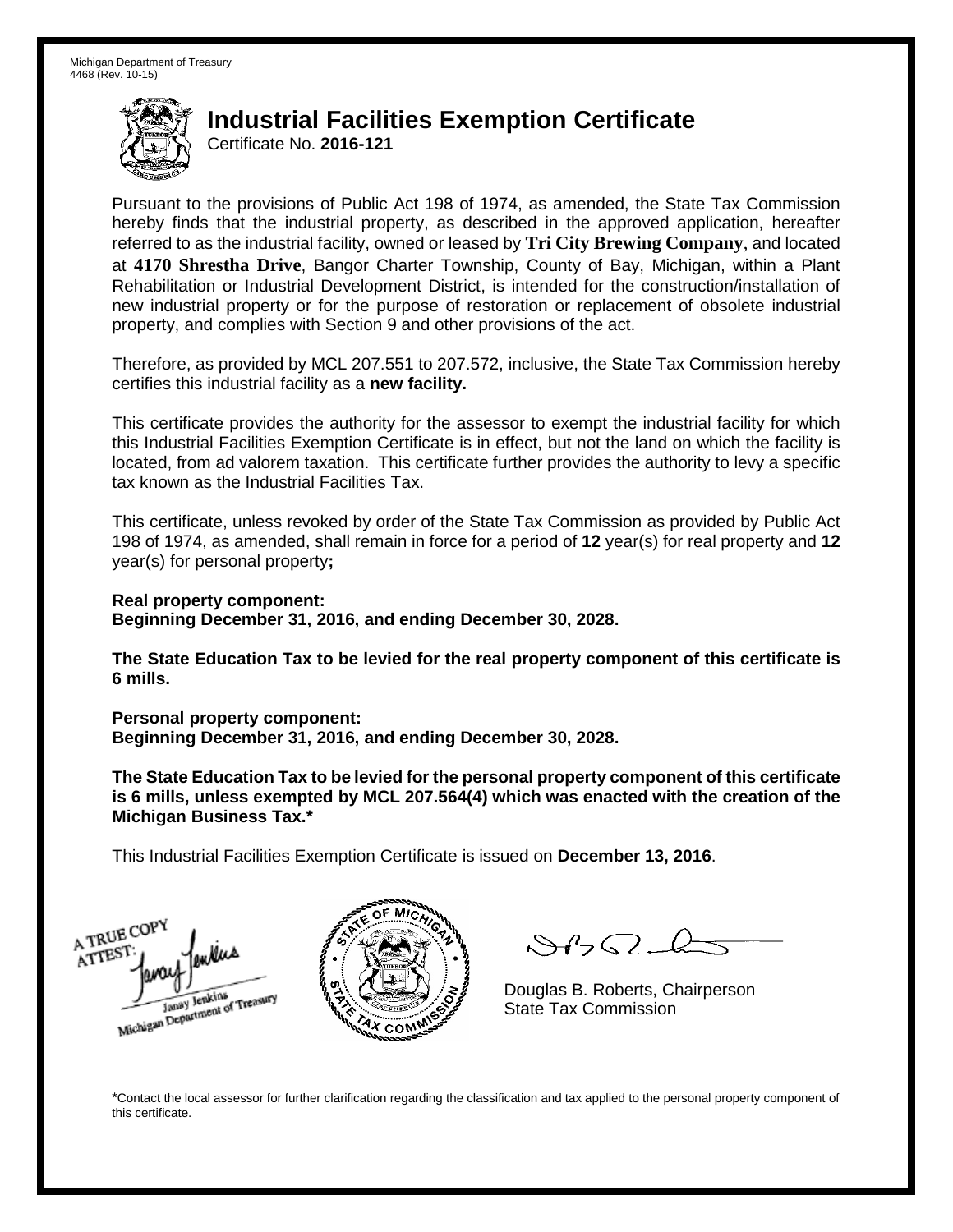

NICK A. KHOURI STATE TREASURER

December 22, 2016

Randy Woodworth Owosso REI Group, LLC 300 West Main Street Owosso, MI 48867

RICK SNYDER GOVERNOR

Dear Sir/Madam:

Pursuant to the requirements of Public Act 198 of 1974, as amended, the State Tax Commission (Commission) has issued an Industrial Facility Exemption Certificate numbered 2016-123, to Owosso REI Group, LLC, located in the City of Owosso, Shiawassee County. This certificate was issued at the December 13, 2016 meeting of the Commission and the investment amounts approved are as follows:

Real Property: \$274,032

Personal Property: \$289,750

The State Education Tax to be levied for this certificate is 6 mills.

In accordance with MCL 24.304, the local unit of government or applicant has sixty days from the date of this letter to request a hearing to correct an error contained in the enclosed certificate.

Notification of completion of this project shall be filed with the Commission within 30 days of project completion. Within 90 days of project completion, a report of final costs shall be filed with the assessing officer of the local unit and the Commission.

If you have further questions regarding the issuance of this industrial facility exemption certificate, please call 517-373-3302.

Sincerely,

teaglier S. Ful

Heather S. Frick, Executive Director State Tax Commission

Enclosure cc: Larry D. Cook, Assessor, City of Owosso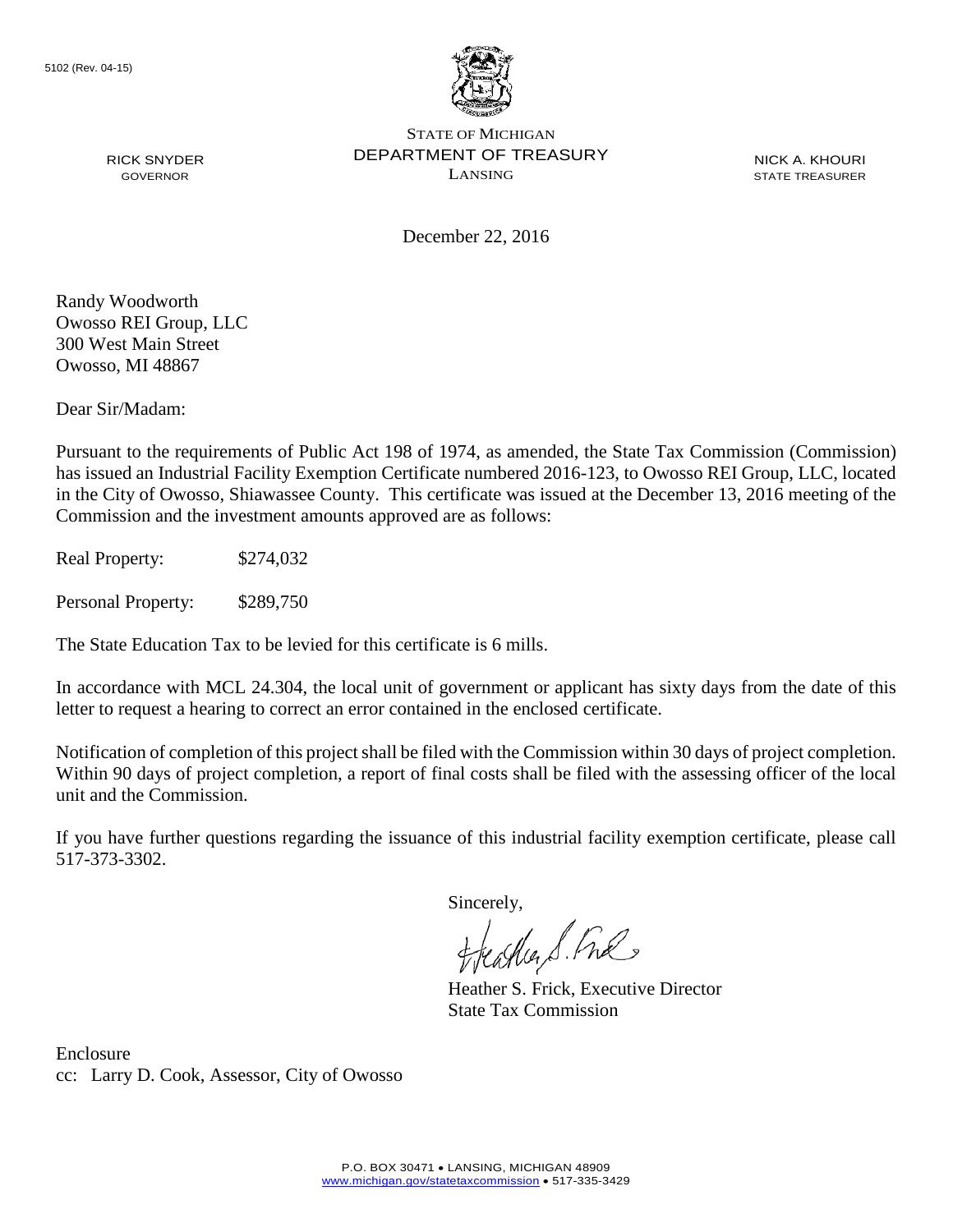Certificate No. **2016-123**

Pursuant to the provisions of Public Act 198 of 1974, as amended, the State Tax Commission hereby finds that the industrial property, as described in the approved application, hereafter referred to as the industrial facility, owned or leased by **Owosso REI Group, LLC**, and located at **300 West Main Street**, City of Owosso, County of Shiawassee, Michigan, within a Plant Rehabilitation or Industrial Development District, is intended for the construction/installation of new industrial property or for the purpose of restoration or replacement of obsolete industrial property, and complies with Section 9 and other provisions of the act.

Therefore, as provided by MCL 207.551 to 207.572, inclusive, the State Tax Commission hereby certifies this industrial facility as a **rehabilitated facility.**

The taxable value of the obsolete industrial property related to this certificate is \$3,688 for real property.

This certificate provides the authority for the assessor to exempt the industrial facility for which this Industrial Facilities Exemption Certificate is in effect, but not the land on which the facility is located, from ad valorem taxation. This certificate further provides the authority to levy a specific tax known as the Industrial Facilities Tax.

This certificate, unless revoked by order of the State Tax Commission as provided by Public Act 198 of 1974, as amended, shall remain in force for a period of **12** year(s) for real property and **12** year(s) for personal property**;**

**Real property component:**

**Beginning December 31, 2016, and ending December 30, 2028.**

**The State Education Tax to be levied for the real property component of this certificate is 6 mills.**

**Personal property component: Beginning December 31, 2016, and ending December 30, 2028.**

**The State Education Tax to be levied for the personal property component of this certificate is 6 mills, unless exempted by MCL 207.564(4) which was enacted with the creation of the Michigan Business Tax.\***

This Industrial Facilities Exemption Certificate is issued on **December 13, 2016**.

A TRUE COPY ATTEST ankus Janay Jenkins<br>Michigan Department of Treasury

.



 $\mathcal{A}$ 

Douglas B. Roberts, Chairperson State Tax Commission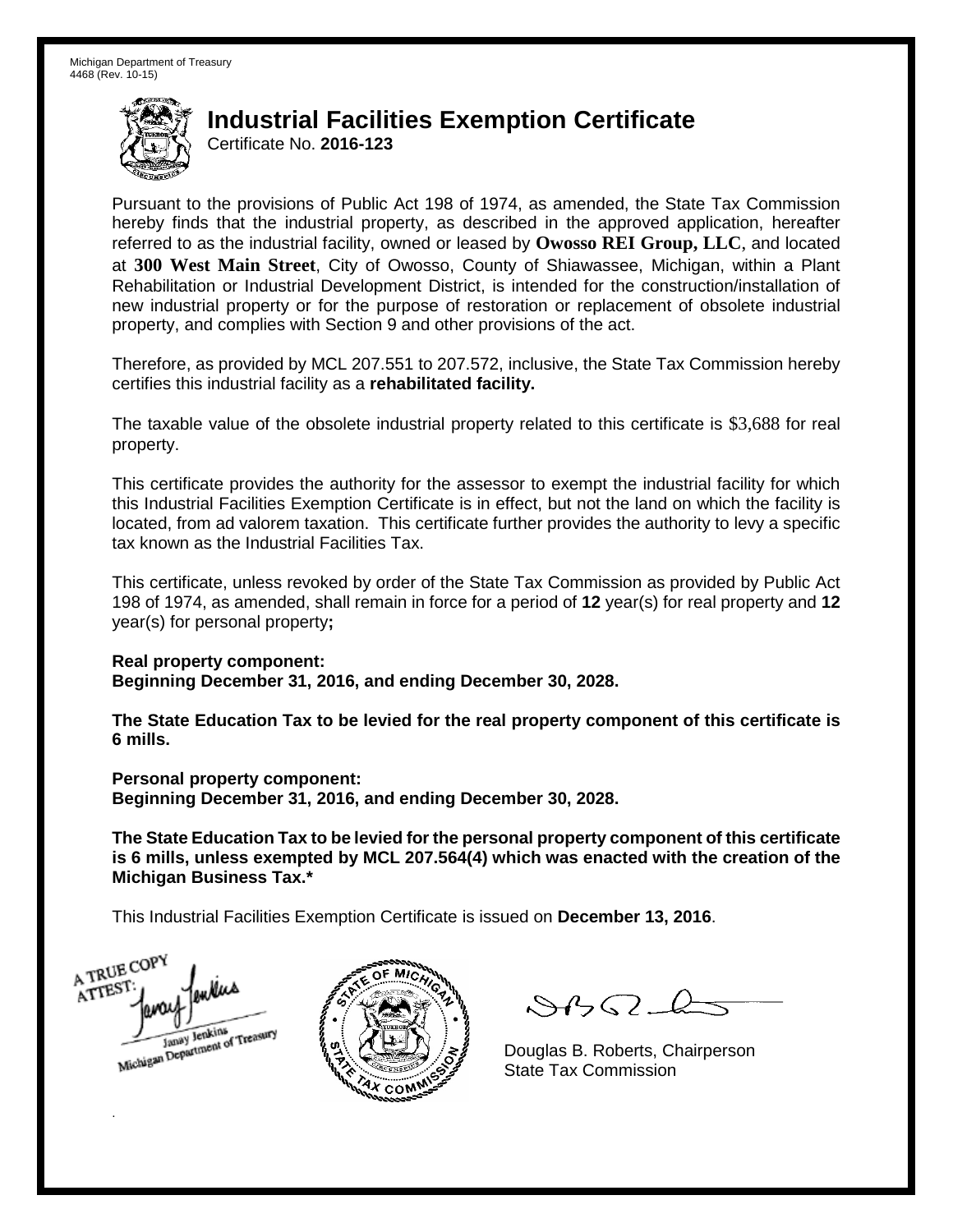

NICK A. KHOURI STATE TREASURER

December 22, 2016

Dale Bryant Lumbermens, Inc. 8715 Byron Commerce Drive Byron Center, MI 49315

RICK SNYDER GOVERNOR

Dear Sir/Madam:

Pursuant to the requirements of Public Act 198 of 1974, as amended, the State Tax Commission (Commission) has issued an Industrial Facility Exemption Certificate numbered 2016-128, to Lumbermens, Inc., located in Byron Township, Kent County. This certificate was issued at the December 13, 2016 meeting of the Commission and the investment amounts approved are as follows:

Real Property: \$5,365,000

Personal Property: \$1,789,000

The State Education Tax to be levied for this certificate is 6 mills.

In accordance with MCL 24.304, the local unit of government or applicant has sixty days from the date of this letter to request a hearing to correct an error contained in the enclosed certificate.

Notification of completion of this project shall be filed with the Commission within 30 days of project completion. Within 90 days of project completion, a report of final costs shall be filed with the assessing officer of the local unit and the Commission.

If you have further questions regarding the issuance of this industrial facility exemption certificate, please call 517-373-3302.

Sincerely,

teagher & Fral

Heather S. Frick, Executive Director State Tax Commission

Enclosure cc: Craig A. Deyoung, Assessor, Byron Township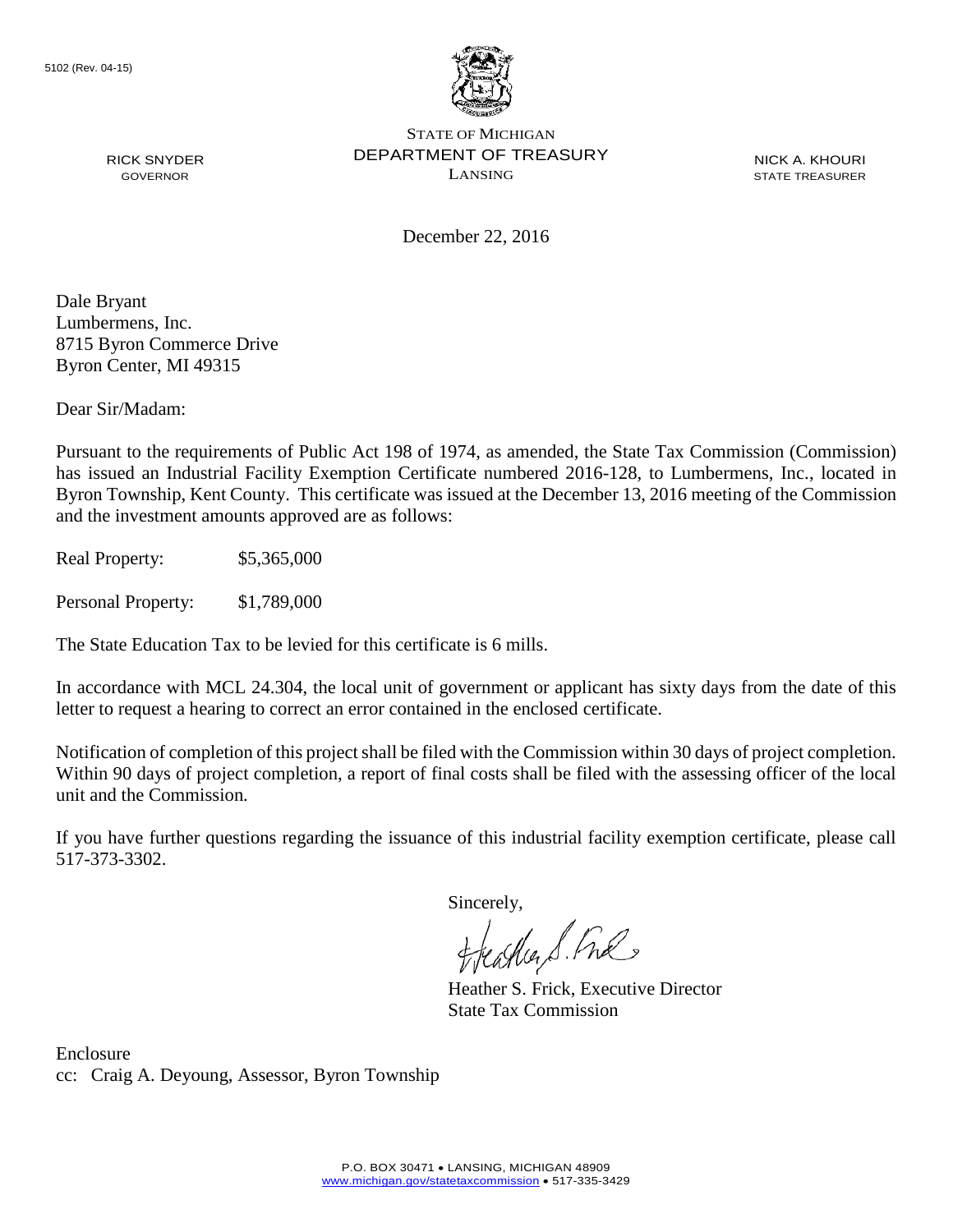Certificate No. **2016-128**

Pursuant to the provisions of Public Act 198 of 1974, as amended, the State Tax Commission hereby finds that the industrial property, as described in the approved application, hereafter referred to as the industrial facility, owned or leased by **Lumbermens, Inc.**, and located at **8715 Byron Commerce Drive**, Byron Township, County of Kent, Michigan, within a Plant Rehabilitation or Industrial Development District, is intended for the construction/installation of new industrial property or for the purpose of restoration or replacement of obsolete industrial property, and complies with Section 9 and other provisions of the act.

Therefore, as provided by MCL 207.551 to 207.572, inclusive, the State Tax Commission hereby certifies this industrial facility as a **new facility.**

This certificate provides the authority for the assessor to exempt the industrial facility for which this Industrial Facilities Exemption Certificate is in effect, but not the land on which the facility is located, from ad valorem taxation. This certificate further provides the authority to levy a specific tax known as the Industrial Facilities Tax.

This certificate, unless revoked by order of the State Tax Commission as provided by Public Act 198 of 1974, as amended, shall remain in force for a period of **11** year(s) for real property and **0** year(s) for personal property**;**

**Real property component: Beginning December 31, 2016, and ending December 30, 2028.**

**The State Education Tax to be levied for the real property component of this certificate is 6 mills.**

A TRUE COP A TTES! Janay Jenkins<br>Michigan Department of Treasury



 $\mathcal{A}_{1} \cap \mathcal{C}$ 

Douglas B. Roberts, Chairperson State Tax Commission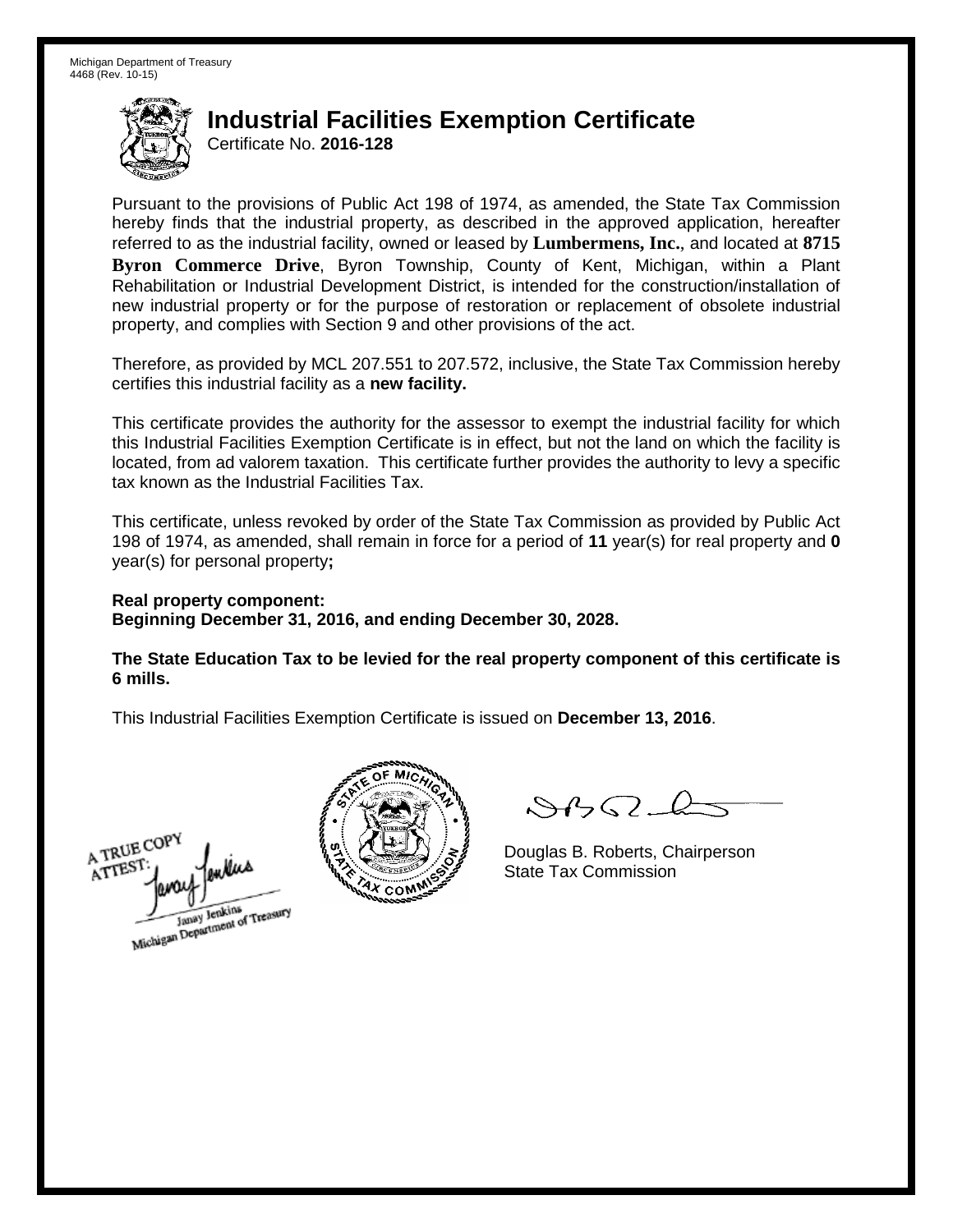

December 22, 2016

NICK A. KHOURI STATE TREASURER

Alan Mctaggart Star Of The West 222 North Verona Road Bad Axe, MI 48413

RICK SNYDER GOVERNOR

Dear Sir/Madam:

Pursuant to the requirements of Public Act 198 of 1974, as amended, the State Tax Commission (Commission) has issued an Industrial Facility Exemption Certificate numbered 2016-129, to Star Of The West, located in Bloomfield Township, Huron County. This certificate was issued at the December 13, 2016 meeting of the Commission and the investment amounts approved are as follows:

Real Property: \$885,000

Personal Property: \$2,873,000

The State Education Tax to be levied for this certificate is 6 mills.

In accordance with MCL 24.304, the local unit of government or applicant has sixty days from the date of this letter to request a hearing to correct an error contained in the enclosed certificate.

Notification of completion of this project shall be filed with the Commission within 30 days of project completion. Within 90 days of project completion, a report of final costs shall be filed with the assessing officer of the local unit and the Commission.

If you have further questions regarding the issuance of this industrial facility exemption certificate, please call 517-373-3302.

Sincerely,

teaglier S. Ful

Heather S. Frick, Executive Director State Tax Commission

Enclosure cc: Wade R. Mazure, Assessor, Bloomfield Township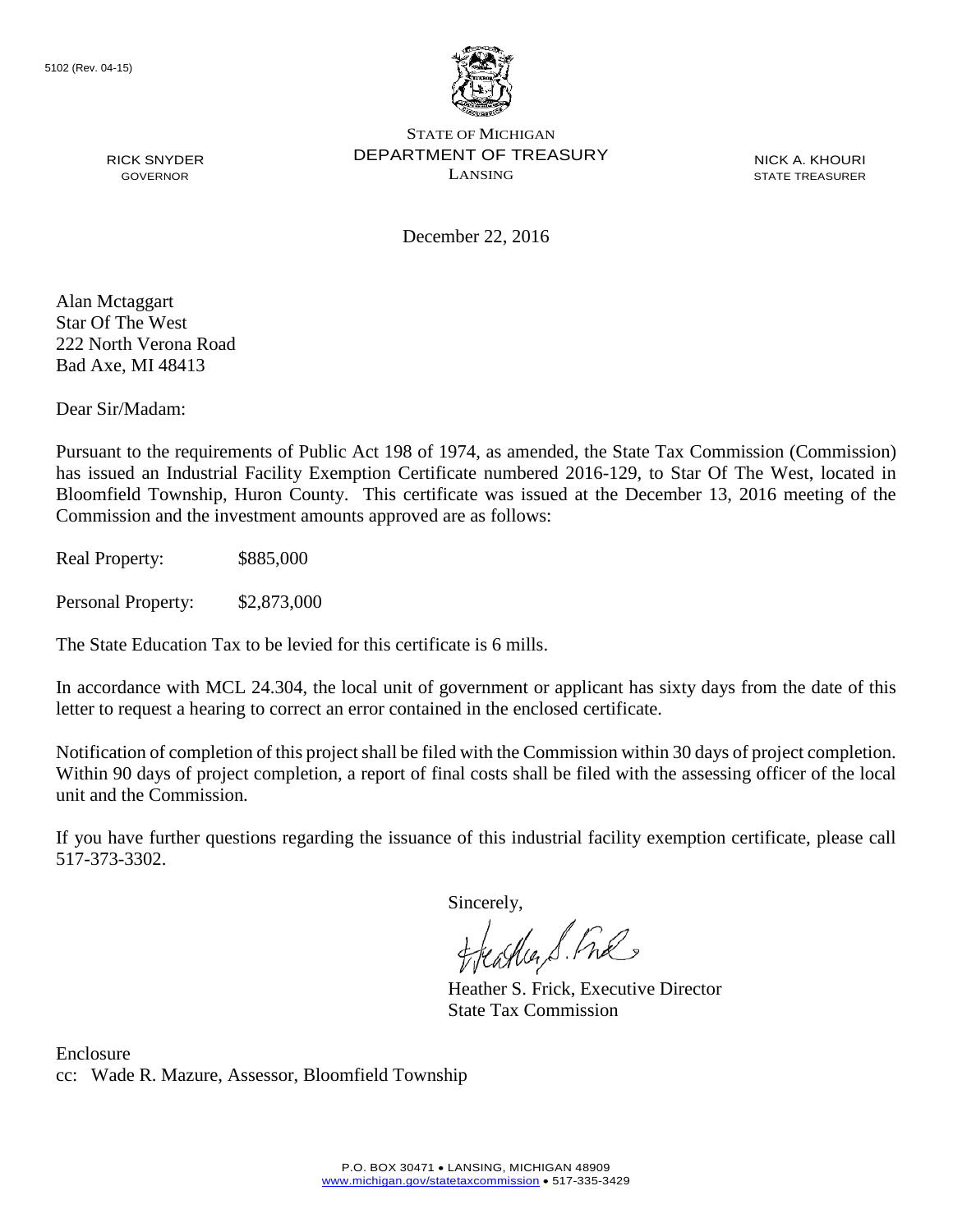Certificate No. **2016-129**

Pursuant to the provisions of Public Act 198 of 1974, as amended, the State Tax Commission hereby finds that the industrial property, as described in the approved application, hereafter referred to as the industrial facility, owned or leased by **Star Of The West**, and located at **222 North Verona Road**, Bloomfield Township, County of Huron, Michigan, within a Plant Rehabilitation or Industrial Development District, is intended for the construction/installation of new industrial property or for the purpose of restoration or replacement of obsolete industrial property, and complies with Section 9 and other provisions of the act.

Therefore, as provided by MCL 207.551 to 207.572, inclusive, the State Tax Commission hereby certifies this industrial facility as a **new facility.**

This certificate provides the authority for the assessor to exempt the industrial facility for which this Industrial Facilities Exemption Certificate is in effect, but not the land on which the facility is located, from ad valorem taxation. This certificate further provides the authority to levy a specific tax known as the Industrial Facilities Tax.

This certificate, unless revoked by order of the State Tax Commission as provided by Public Act 198 of 1974, as amended, shall remain in force for a period of **12** year(s) for real property and **12** year(s) for personal property**;**

**Real property component: Beginning December 31, 2016, and ending December 30, 2028.**

**The State Education Tax to be levied for the real property component of this certificate is 6 mills.**

**Personal property component:**

**Beginning December 31, 2016, and ending December 30, 2028.**

**The State Education Tax to be levied for the personal property component of this certificate is 6 mills, unless exempted by MCL 207.564(4) which was enacted with the creation of the Michigan Business Tax.\***

This Industrial Facilities Exemption Certificate is issued on **December 13, 2016**.





 $\mathcal{A}(\mathcal{C})$ 

Douglas B. Roberts, Chairperson State Tax Commission

\*Contact the local assessor for further clarification regarding the classification and tax applied to the personal property component of this certificate.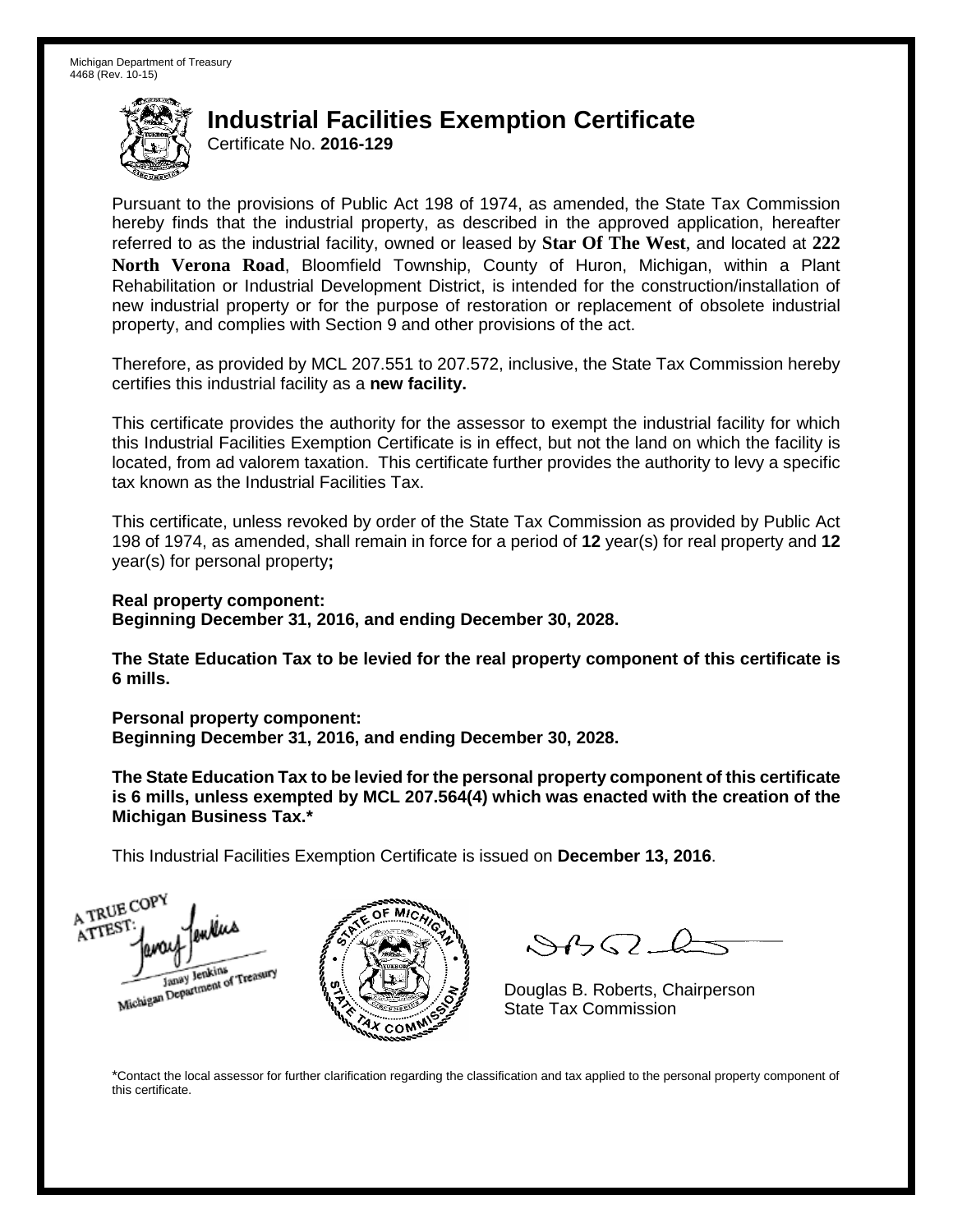

NICK A. KHOURI STATE TREASURER

December 22, 2016

William J. Beuerle Capitol Bedding Co., Inc. 320 Winstanley Blvd. Grand Ledge, MI 48837

RICK SNYDER GOVERNOR

Dear Sir/Madam:

Pursuant to the requirements of Public Act 198 of 1974, as amended, the State Tax Commission (Commission) has issued an Industrial Facility Exemption Certificate numbered 2016-130, to Capitol Bedding Co., Inc., located in the City of Grand Ledge, Eaton County. This certificate was issued at the December 13, 2016 meeting of the Commission and the investment amounts approved are as follows:

Real Property: \$1,700,000

Personal Property: \$

The State Education Tax to be levied for this certificate is 6 mills.

In accordance with MCL 24.304, the local unit of government or applicant has sixty days from the date of this letter to request a hearing to correct an error contained in the enclosed certificate.

Notification of completion of this project shall be filed with the Commission within 30 days of project completion. Within 90 days of project completion, a report of final costs shall be filed with the assessing officer of the local unit and the Commission.

If you have further questions regarding the issuance of this industrial facility exemption certificate, please call 517-373-3302.

Sincerely,

teagher & Fral

Heather S. Frick, Executive Director State Tax Commission

Enclosure cc: Brian I. Thelen, Assessor, City of Grand Ledge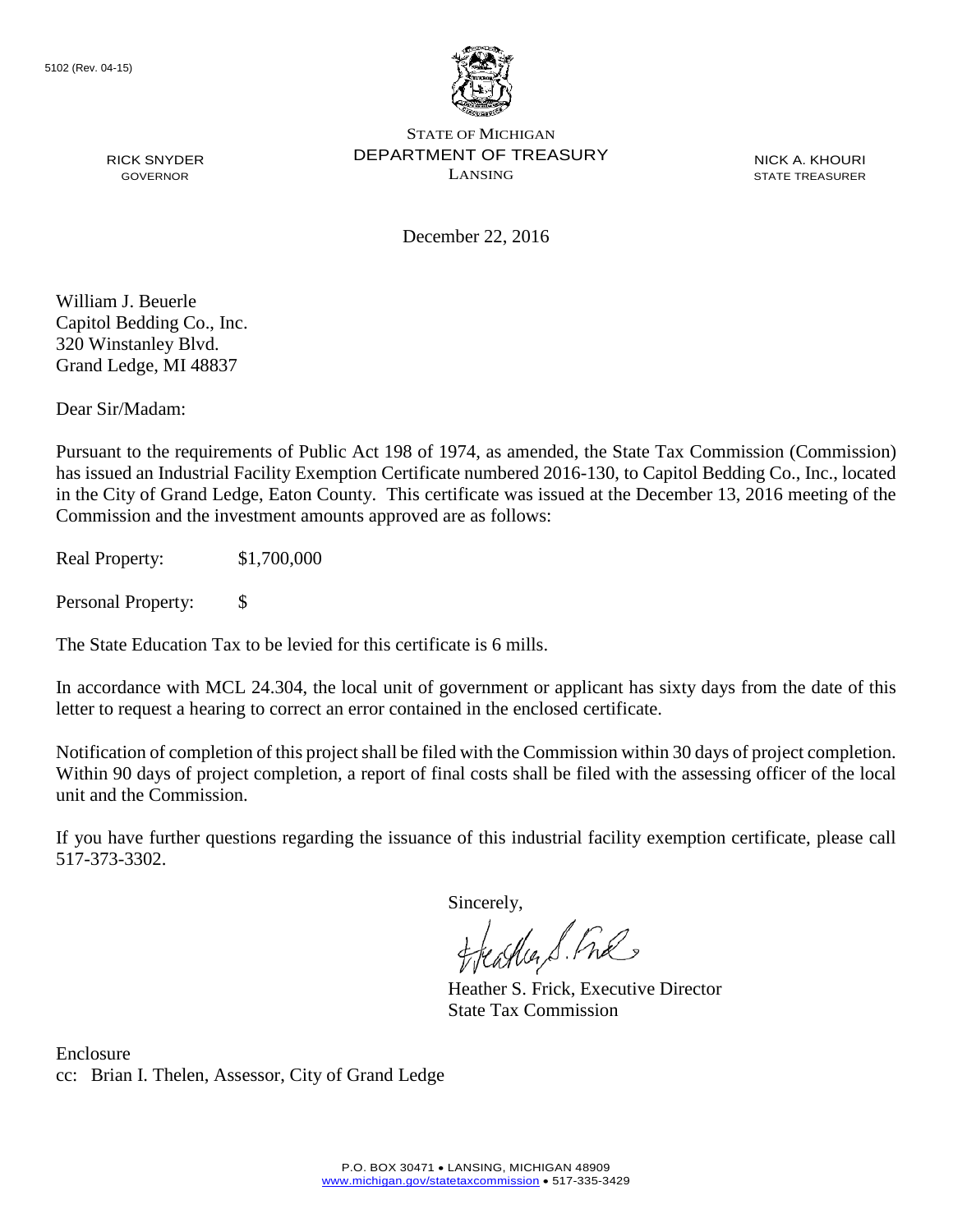Certificate No. **2016-130**

Pursuant to the provisions of Public Act 198 of 1974, as amended, the State Tax Commission hereby finds that the industrial property, as described in the approved application, hereafter referred to as the industrial facility, owned or leased by **Capitol Bedding Co., Inc.**, and located at **320 Winstanley Blvd.**, City of Grand Ledge, County of Eaton, Michigan, within a Plant Rehabilitation or Industrial Development District, is intended for the construction/installation of new industrial property or for the purpose of restoration or replacement of obsolete industrial property, and complies with Section 9 and other provisions of the act.

Therefore, as provided by MCL 207.551 to 207.572, inclusive, the State Tax Commission hereby certifies this industrial facility as a **new facility.**

This certificate provides the authority for the assessor to exempt the industrial facility for which this Industrial Facilities Exemption Certificate is in effect, but not the land on which the facility is located, from ad valorem taxation. This certificate further provides the authority to levy a specific tax known as the Industrial Facilities Tax.

This certificate, unless revoked by order of the State Tax Commission as provided by Public Act 198 of 1974, as amended, shall remain in force for a period of **12** year(s) for real property and **0** year(s) for personal property**;**

**Real property component: Beginning December 31, 2016, and ending December 30, 2029.**

**The State Education Tax to be levied for the real property component of this certificate is 6 mills.**



 $\mathcal{A}$ 

Douglas B. Roberts, Chairperson State Tax Commission

A TRUE COPY ATTES Janay Jenkins<br>Michigan Department of Treasury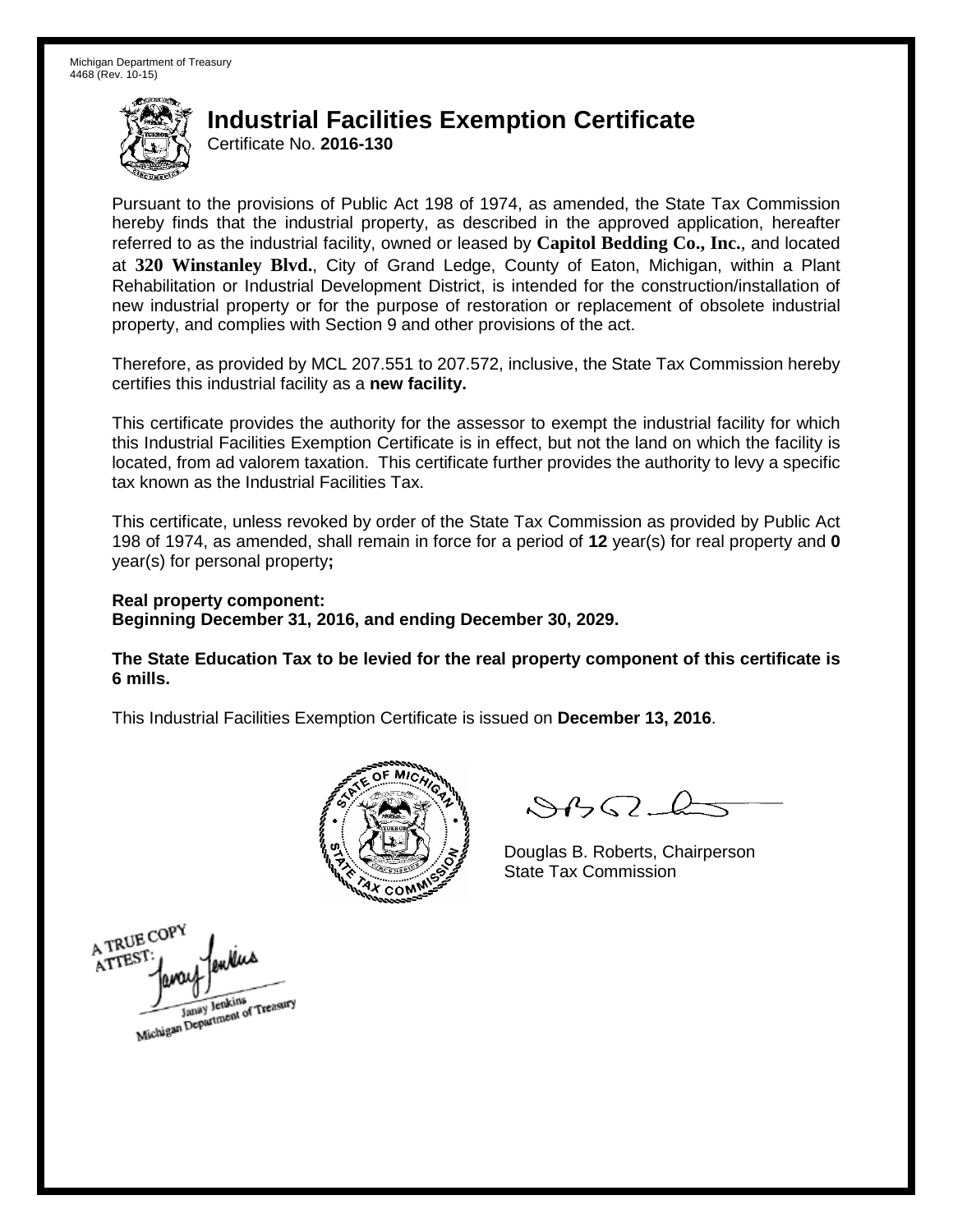

NICK A. KHOURI STATE TREASURER

January 30, 2017

Daniel W. Devine FCA US LLC 1000 Chrysler Drive MC 485-12-30 Auburn Hills, MI 48326

RICK SNYDER GOVERNOR

Dear Sir/Madam:

Pursuant to the requirements of Public Act 198 of 1974, as amended, the State Tax Commission (Commission) has issued an Industrial Facility Exemption Certificate numbered 2016-136, to FCA US LLC, located in the City of Sterling Heights, Macomb County. This certificate was issued at the December 13, 2016 meeting of the Commission and the investment amounts approved are as follows:

Real Property: \$72,300,000

Personal Property: \$

The State Education Tax to be levied for this certificate is 6 mills.

In accordance with MCL 24.304, the local unit of government or applicant has sixty days from the date of this letter to request a hearing to correct an error contained in the enclosed certificate.

Notification of completion of this project shall be filed with the Commission within 30 days of project completion. Within 90 days of project completion, a report of final costs shall be filed with the assessing officer of the local unit and the Commission.

If you have further questions regarding the issuance of this industrial facility exemption certificate, please call 517-373-3302.

Sincerely,

aglia S. Free

Heather S. Frick, Executive Director State Tax Commission

Enclosure cc: Dwayne G. Mclachlan, Assessor, City of Sterling Heights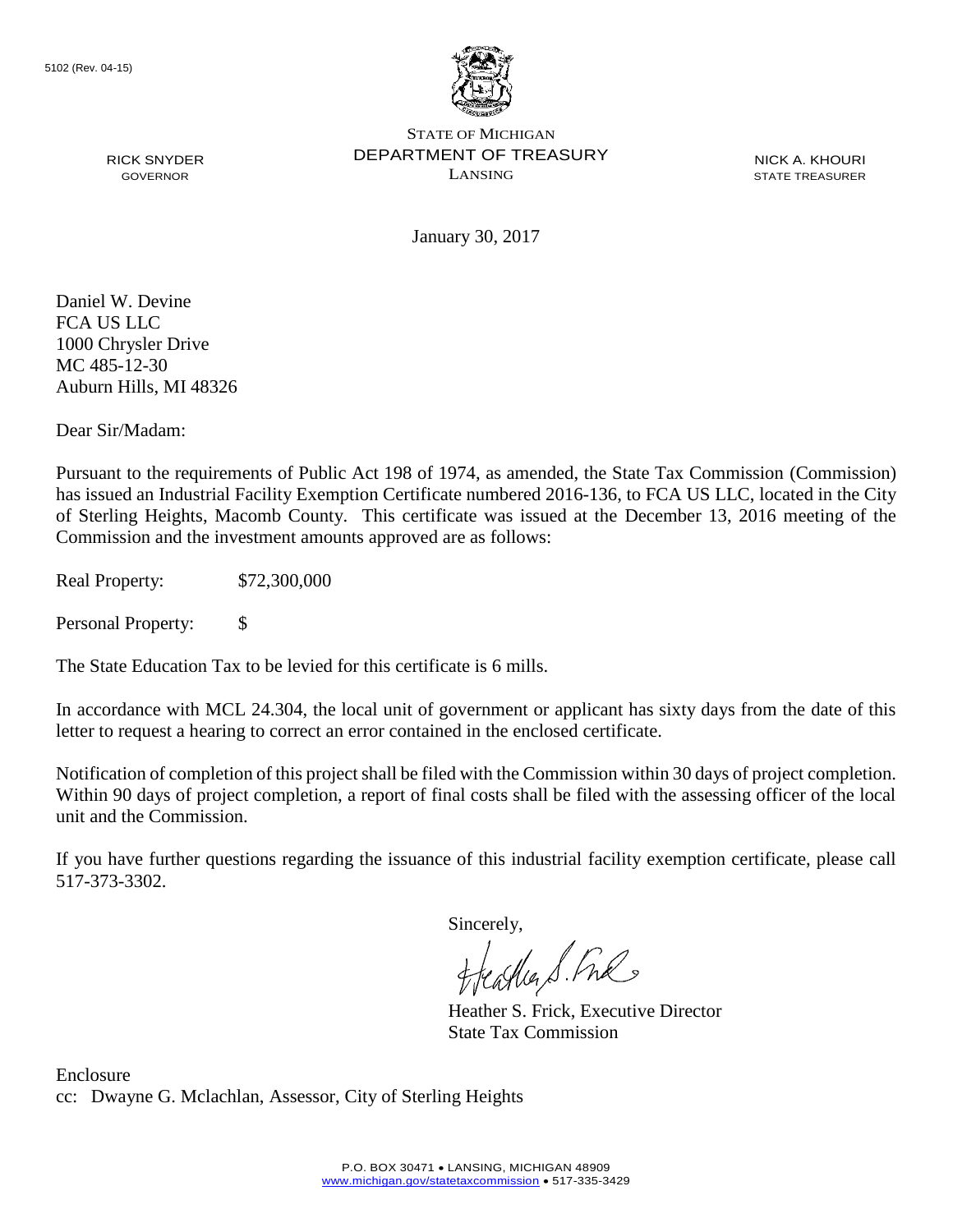Certificate No. **2016-136**

Pursuant to the provisions of Public Act 198 of 1974, as amended, the State Tax Commission hereby finds that the industrial property, as described in the approved application, hereafter referred to as the industrial facility, owned or leased by **FCA US LLC**, and located at **38111 Van Dyke Avenue**, City of Sterling Heights, County of Macomb, Michigan, within a Plant Rehabilitation or Industrial Development District, is intended for the construction/installation of new industrial property or for the purpose of restoration or replacement of obsolete industrial property, and complies with Section 9 and other provisions of the act.

Therefore, as provided by MCL 207.551 to 207.572, inclusive, the State Tax Commission hereby certifies this industrial facility as a **rehabilitated facility.** 

The taxable value of the obsolete industrial property related to this certificate is **\$8,398,718** for real property.

This certificate provides the authority for the assessor to exempt the industrial facility for which this Industrial Facilities Exemption Certificate is in effect, but not the land on which the facility is located, from ad valorem taxation. This certificate further provides the authority to levy a specific tax known as the Industrial Facilities Tax.

This certificate, unless revoked by order of the State Tax Commission as provided by Public Act 198 of 1974, as amended, shall remain in force for a period of **12** year(s) for real property and **0** year(s) for personal property**;** 

**Real property component: Beginning December 31, 2016, and ending December 30, 2030.** 

**The State Education Tax to be levied for the real property component of this certificate is 6 mills.** 





 $8450 - 6$ 

Douglas B. Roberts, Chairperson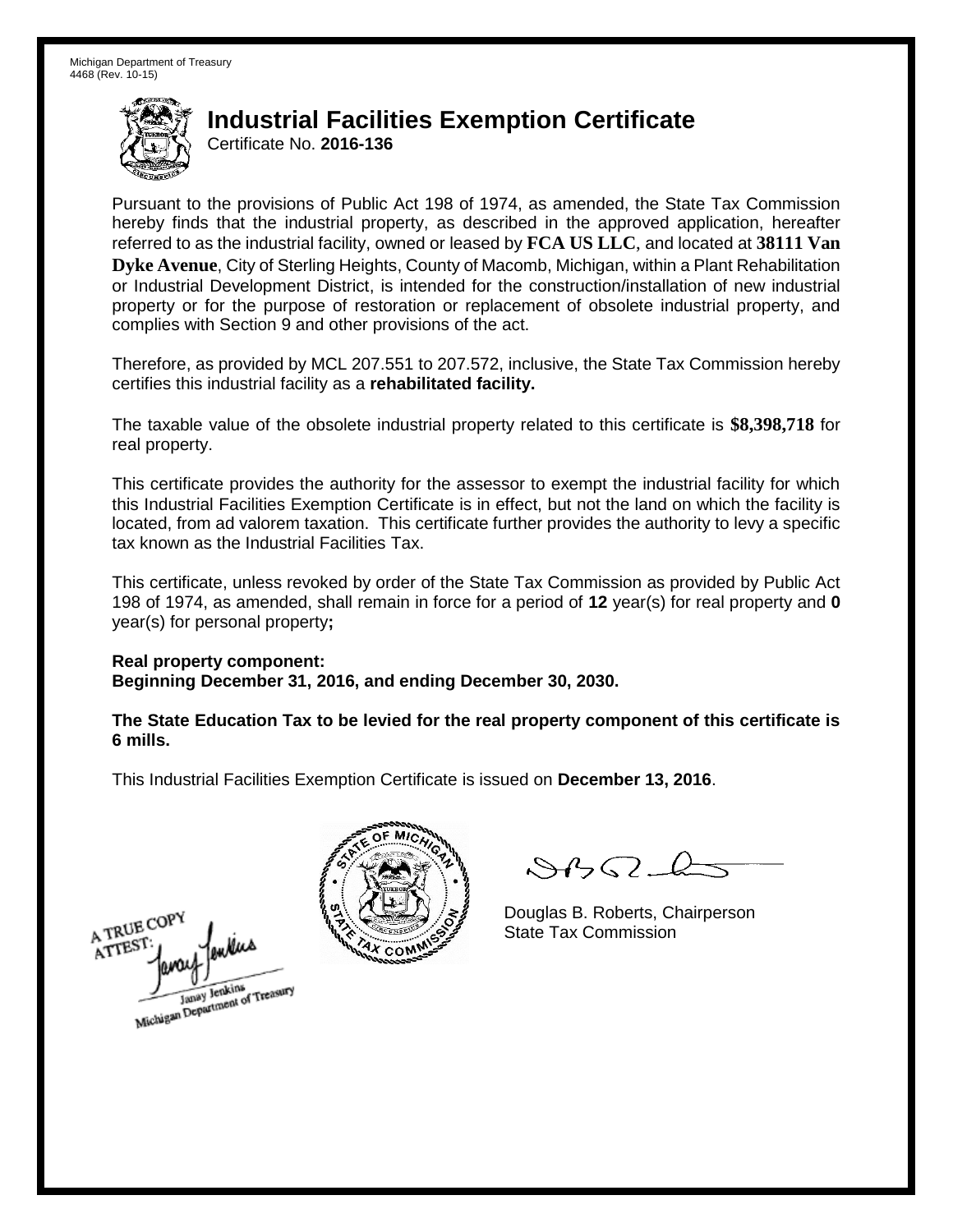

NICK A. KHOURI STATE TREASURER

December 22, 2016

John Doychich Daifuku North America Holding Company 34375 W. Twelve Mile Road Farmington Hills, MI 48331

Dear Sir/Madam:

RICK SNYDER GOVERNOR

Pursuant to the requirements of Public Act 198 of 1974, as amended, the State Tax Commission (Commission) has issued an Industrial Facility Exemption Certificate numbered 2016-145, to Daifuku North America Holding Company, located in the City of Novi, Oakland County. This certificate was issued at the December 13, 2016 meeting of the Commission and the investment amounts approved are as follows:

Real Property: \$10,615,000

Personal Property: \$2,100,000

The State Education Tax to be levied for this certificate is 0 mills.

In accordance with MCL 24.304, the local unit of government or applicant has sixty days from the date of this letter to request a hearing to correct an error contained in the enclosed certificate.

Notification of completion of this project shall be filed with the Commission within 30 days of project completion. Within 90 days of project completion, a report of final costs shall be filed with the assessing officer of the local unit and the Commission.

If you have further questions regarding the issuance of this industrial facility exemption certificate, please call 517-373-3302.

Sincerely,

teacher S. Ful

Heather S. Frick, Executive Director State Tax Commission

Enclosure cc: Micheal R. Lohmeier, Assessor, City of Novi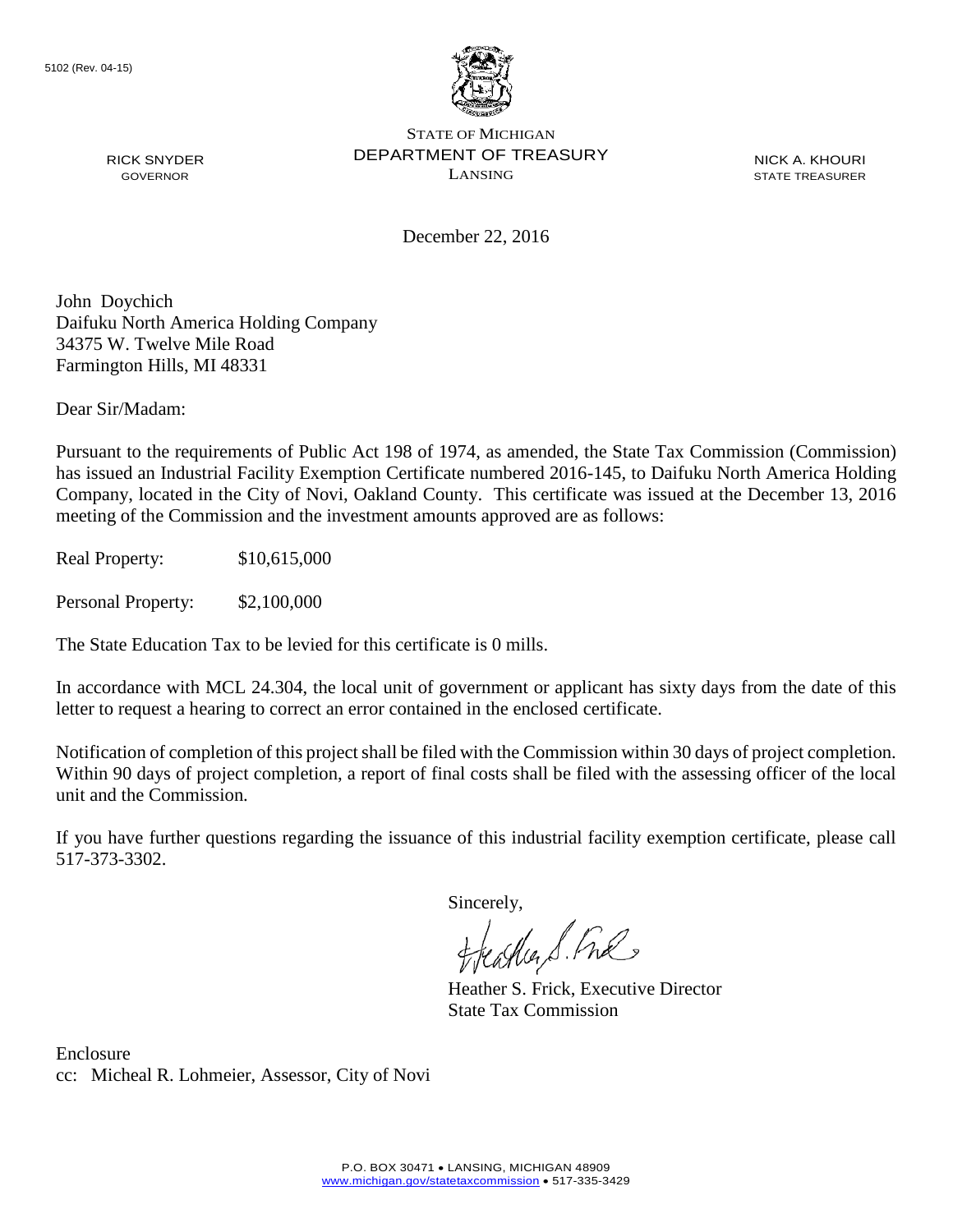Certificate No. **2016-145**

Pursuant to the provisions of Public Act 198 of 1974, as amended, the State Tax Commission hereby finds that the industrial property, as described in the approved application, hereafter referred to as the industrial facility, owned or leased by **Daifuku North America Holding Company**, and located at **30100 Cabot Drive**, City of Novi, County of Oakland, Michigan, within a Plant Rehabilitation or Industrial Development District, is intended for the construction/installation of new industrial property or for the purpose of restoration or replacement of obsolete industrial property, and complies with Section 9 and other provisions of the act.

Therefore, as provided by MCL 207.551 to 207.572, inclusive, the State Tax Commission hereby certifies this industrial facility as a **new facility.**

This certificate provides the authority for the assessor to exempt the industrial facility for which this Industrial Facilities Exemption Certificate is in effect, but not the land on which the facility is located, from ad valorem taxation. This certificate further provides the authority to levy a specific tax known as the Industrial Facilities Tax.

This certificate, unless revoked by order of the State Tax Commission as provided by Public Act 198 of 1974, as amended, shall remain in force for a period of **12** year(s) for real property and **12** year(s) for personal property**;**

**Real property component: Beginning December 31, 2016, and ending December 30, 2028.**

**The State Education Tax to be levied for the real property component of this certificate is 0 mills.**

**Personal property component:**

**Beginning December 31, 2016, and ending December 30, 2028.**

**The State Education Tax to be levied for the personal property component of this certificate is 6 mills, unless exempted by MCL 207.564(4) which was enacted with the creation of the Michigan Business Tax.\***

This Industrial Facilities Exemption Certificate is issued on **December 13, 2016**.

A TRUE COP ATTEST Janay Jenkins<br>Michigan Department of Treasury



 $\mathcal{S}$ 

Douglas B. Roberts, Chairperson State Tax Commission

\*Contact the local assessor for further clarification regarding the classification and tax applied to the personal property component of this certificate.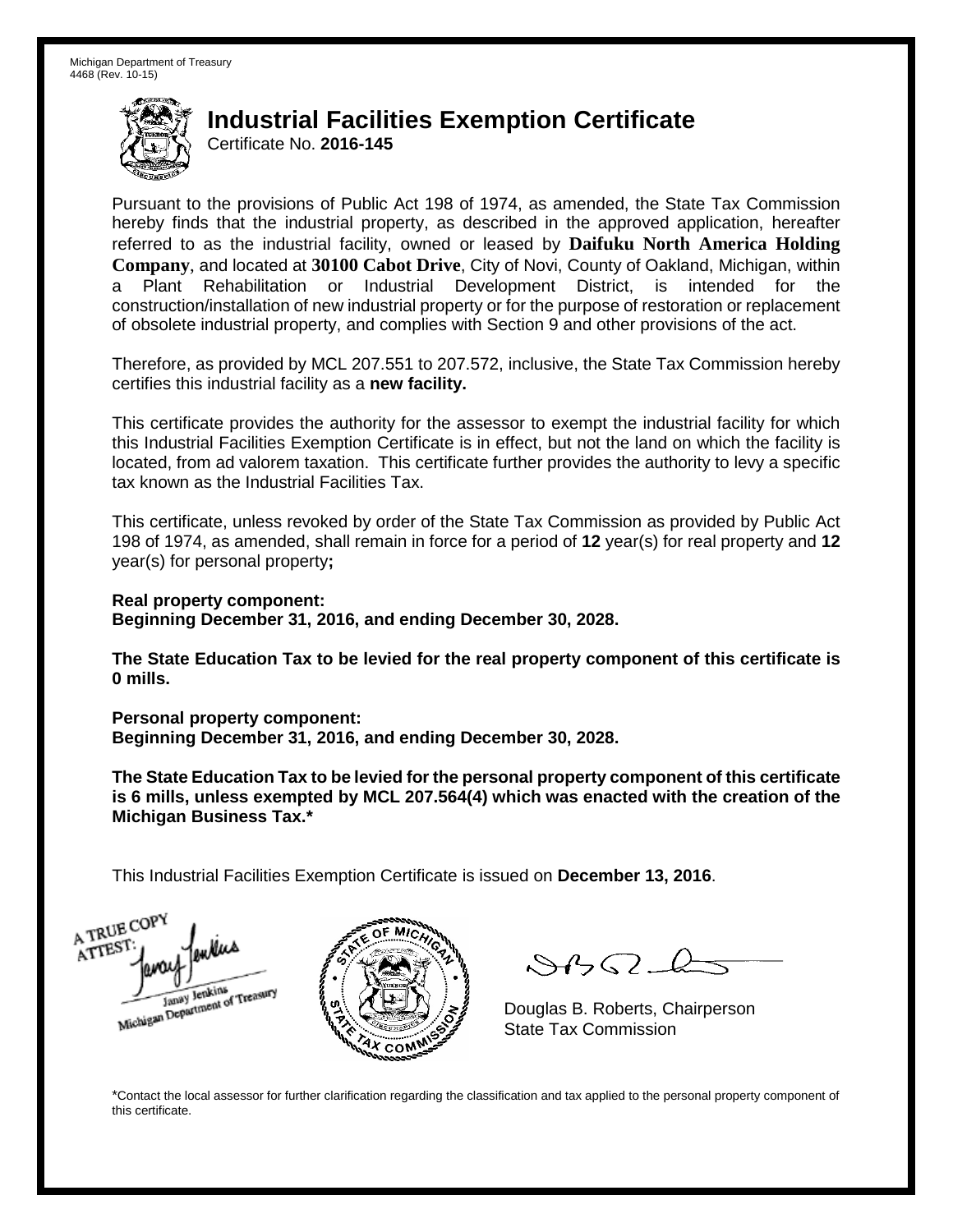

NICK A. KHOURI STATE TREASURER

December 22, 2016

Tom Larson MMI Engineered Solutions, Inc. 1715 Woodland Drive Saline, MI 48176

RICK SNYDER GOVERNOR

Dear Sir/Madam:

Pursuant to the requirements of Public Act 198 of 1974, as amended, the State Tax Commission (Commission) has issued an Industrial Facility Exemption Certificate numbered 2016-146, to MMI Engineered Solutions, Inc., located in the City of Saline, Washtenaw County. This certificate was issued at the December 13, 2016 meeting of the Commission and the investment amounts approved are as follows:

Real Property: \$3,000,000

Personal Property: \$

The State Education Tax to be levied for this certificate is 0 mills.

In accordance with MCL 24.304, the local unit of government or applicant has sixty days from the date of this letter to request a hearing to correct an error contained in the enclosed certificate.

Notification of completion of this project shall be filed with the Commission within 30 days of project completion. Within 90 days of project completion, a report of final costs shall be filed with the assessing officer of the local unit and the Commission.

If you have further questions regarding the issuance of this industrial facility exemption certificate, please call 517-373-3302.

Sincerely,<br>Freather S. Free

Heather S. Frick, Executive Director State Tax Commission

Enclosure cc: Catherine A. Scull, Assessor, City of Saline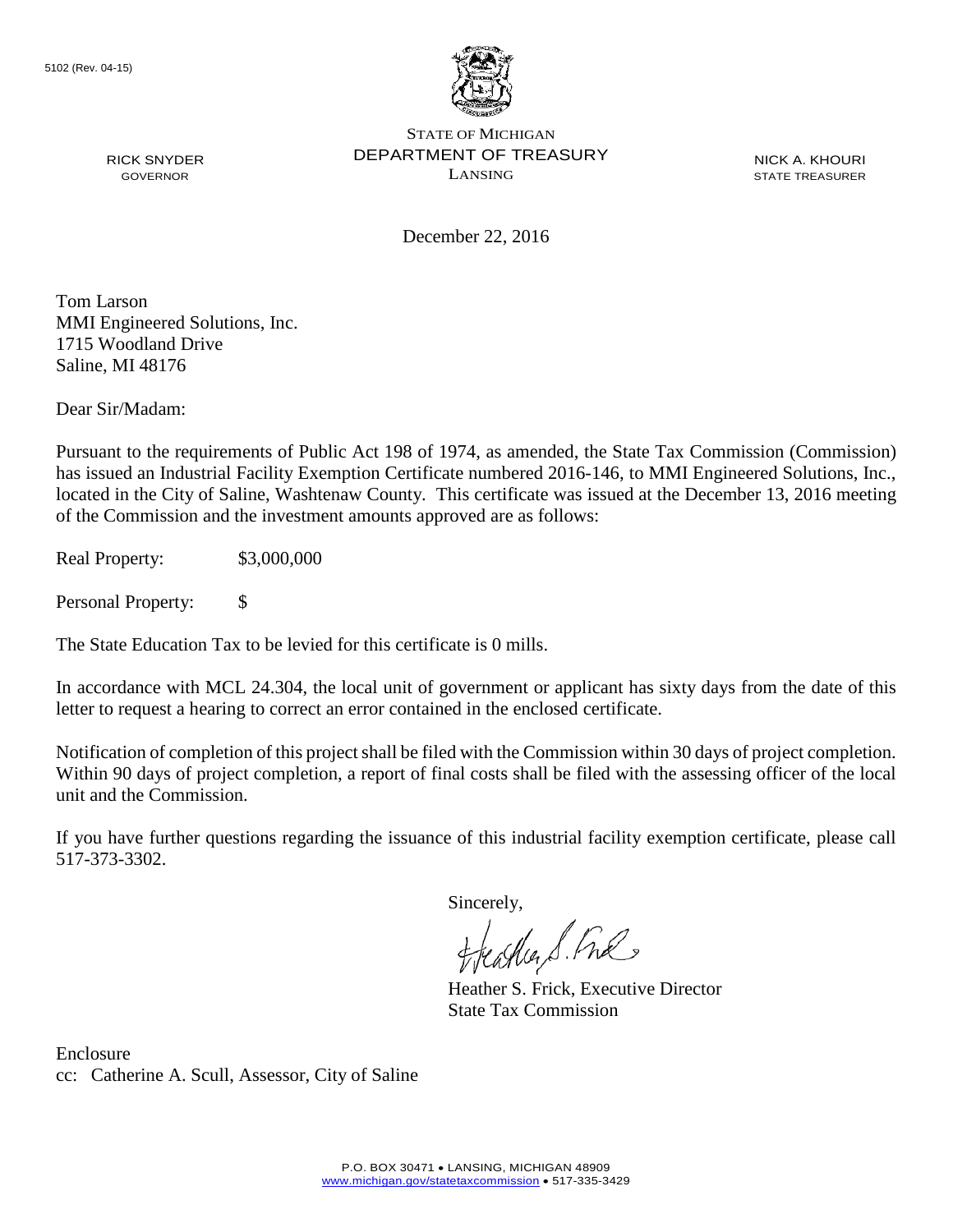Certificate No. **2016-146**

Pursuant to the provisions of Public Act 198 of 1974, as amended, the State Tax Commission hereby finds that the industrial property, as described in the approved application, hereafter referred to as the industrial facility, owned or leased by **MMI Engineered Solutions, Inc.**, and located at **1715 Woodland Drive**, City of Saline, County of Washtenaw, Michigan, within a Plant Rehabilitation or Industrial Development District, is intended for the construction/installation of new industrial property or for the purpose of restoration or replacement of obsolete industrial property, and complies with Section 9 and other provisions of the act.

Therefore, as provided by MCL 207.551 to 207.572, inclusive, the State Tax Commission hereby certifies this industrial facility as a **new facility.**

This certificate provides the authority for the assessor to exempt the industrial facility for which this Industrial Facilities Exemption Certificate is in effect, but not the land on which the facility is located, from ad valorem taxation. This certificate further provides the authority to levy a specific tax known as the Industrial Facilities Tax.

This certificate, unless revoked by order of the State Tax Commission as provided by Public Act 198 of 1974, as amended, shall remain in force for a period of **6** year(s) for real property and **0** year(s) for personal property**;**

**Real property component: Beginning December 31, 2016, and ending December 30, 2022.**

**The State Education Tax to be levied for the real property component of this certificate is 0 mills.**



 $8459 - 6$ 

Douglas B. Roberts, Chairperson State Tax Commission

A TRUE COPY enters ATTEST Janay Jenkins<br>Michigan Department of Treasury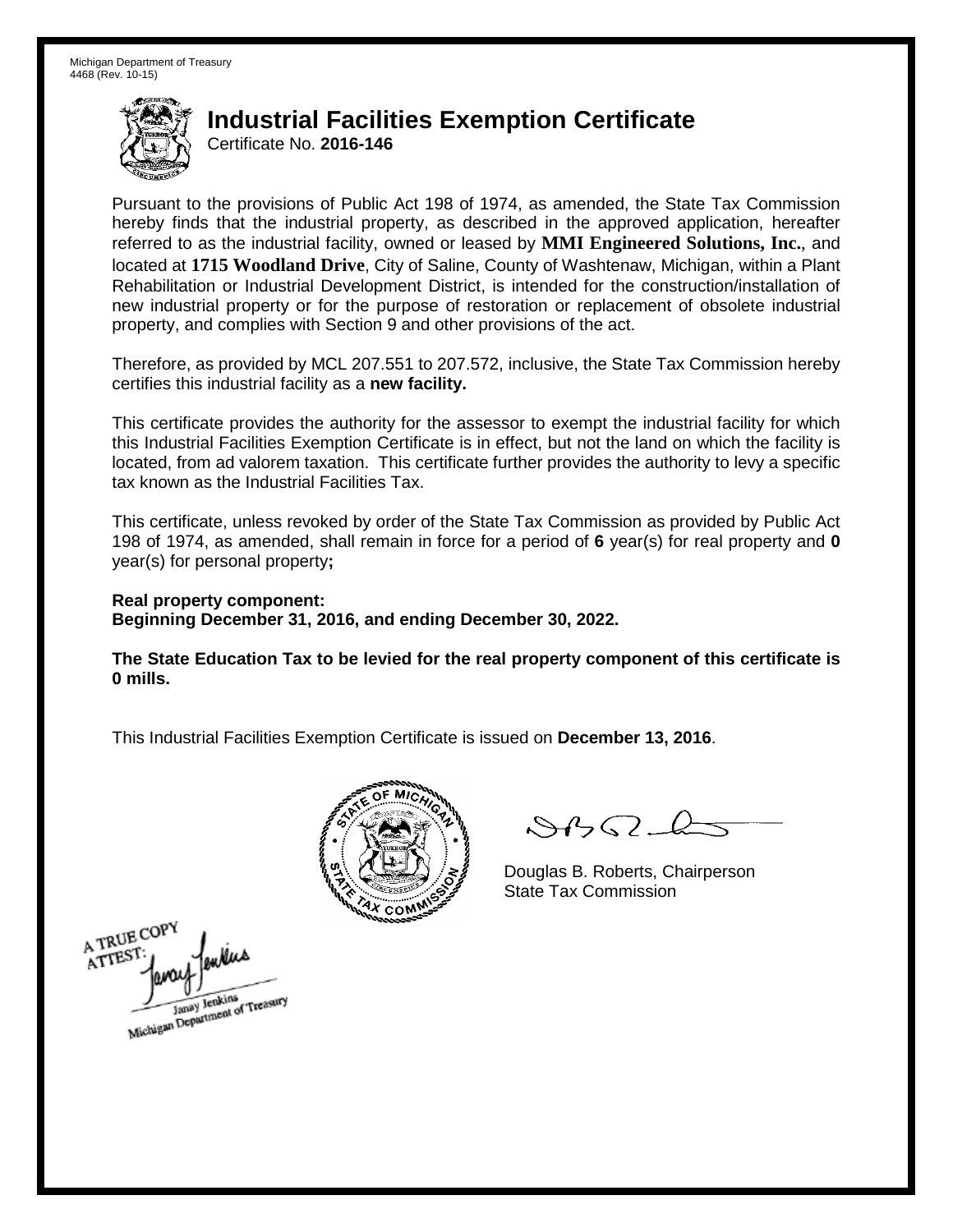

NICK A. KHOURI STATE TREASURER

December 22, 2016

Greg Kerkstra Kerkstra Precast, Inc. 3373 Busch Drive SW Grandville, MI 49418

RICK SNYDER GOVERNOR

Dear Sir/Madam:

Pursuant to the requirements of Public Act 198 of 1974, as amended, the State Tax Commission (Commission) has issued an Industrial Facility Exemption Certificate numbered 2016-147, to Kerkstra Precast, Inc., located in the City of Grandville, Kent County. This certificate was issued at the December 13, 2016 meeting of the Commission and the investment amounts approved are as follows:

Real Property: \$3,725,000

Personal Property: \$

The State Education Tax to be levied for this certificate is 6 mills.

In accordance with MCL 24.304, the local unit of government or applicant has sixty days from the date of this letter to request a hearing to correct an error contained in the enclosed certificate.

Notification of completion of this project shall be filed with the Commission within 30 days of project completion. Within 90 days of project completion, a report of final costs shall be filed with the assessing officer of the local unit and the Commission.

If you have further questions regarding the issuance of this industrial facility exemption certificate, please call 517-373-3302.

Sincerely,

teaglier S. Ful

Heather S. Frick, Executive Director State Tax Commission

Enclosure cc: Laureen A. Birdsall, Assessor, City of Grandville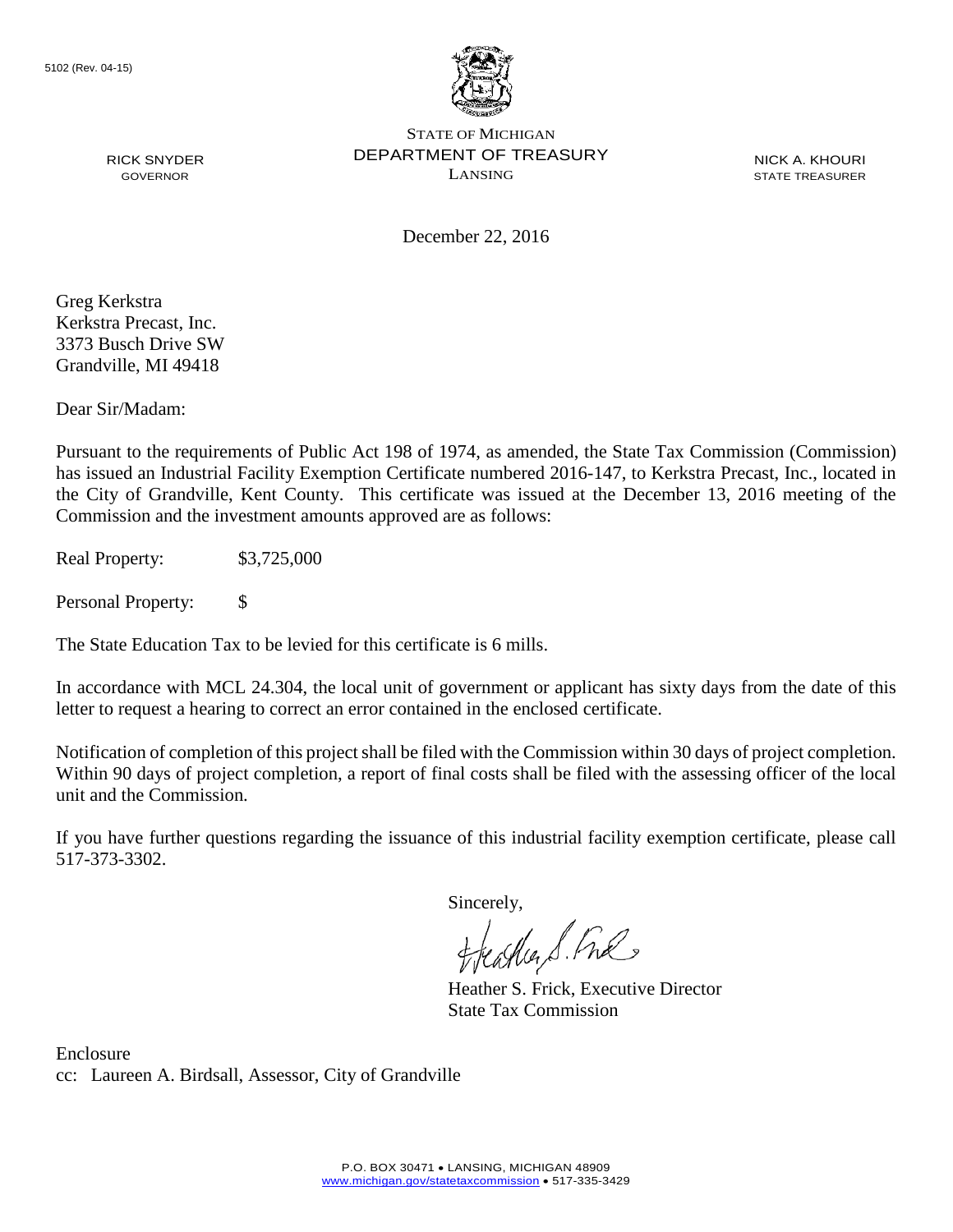Certificate No. **2016-147**

Pursuant to the provisions of Public Act 198 of 1974, as amended, the State Tax Commission hereby finds that the industrial property, as described in the approved application, hereafter referred to as the industrial facility, owned or leased by **Kerkstra Precast, Inc.**, and located at **3373 Busch Drive Sw**, City of Grandville, County of Kent, Michigan, within a Plant Rehabilitation or Industrial Development District, is intended for the construction/installation of new industrial property or for the purpose of restoration or replacement of obsolete industrial property, and complies with Section 9 and other provisions of the act.

Therefore, as provided by MCL 207.551 to 207.572, inclusive, the State Tax Commission hereby certifies this industrial facility as a **new facility.**

This certificate provides the authority for the assessor to exempt the industrial facility for which this Industrial Facilities Exemption Certificate is in effect, but not the land on which the facility is located, from ad valorem taxation. This certificate further provides the authority to levy a specific tax known as the Industrial Facilities Tax.

This certificate, unless revoked by order of the State Tax Commission as provided by Public Act 198 of 1974, as amended, shall remain in force for a period of **12** year(s) for real property and **0** year(s) for personal property**;**

**Real property component: Beginning December 31, 2016, and ending December 30, 2029.**

**The State Education Tax to be levied for the real property component of this certificate is 6 mills.**



 $\mathcal{A}_{1} \cap \mathcal{C}$ 

Douglas B. Roberts, Chairperson State Tax Commission

A TRUE COPY ATTES Janay Jenkins<br>Michigan Department of Treasury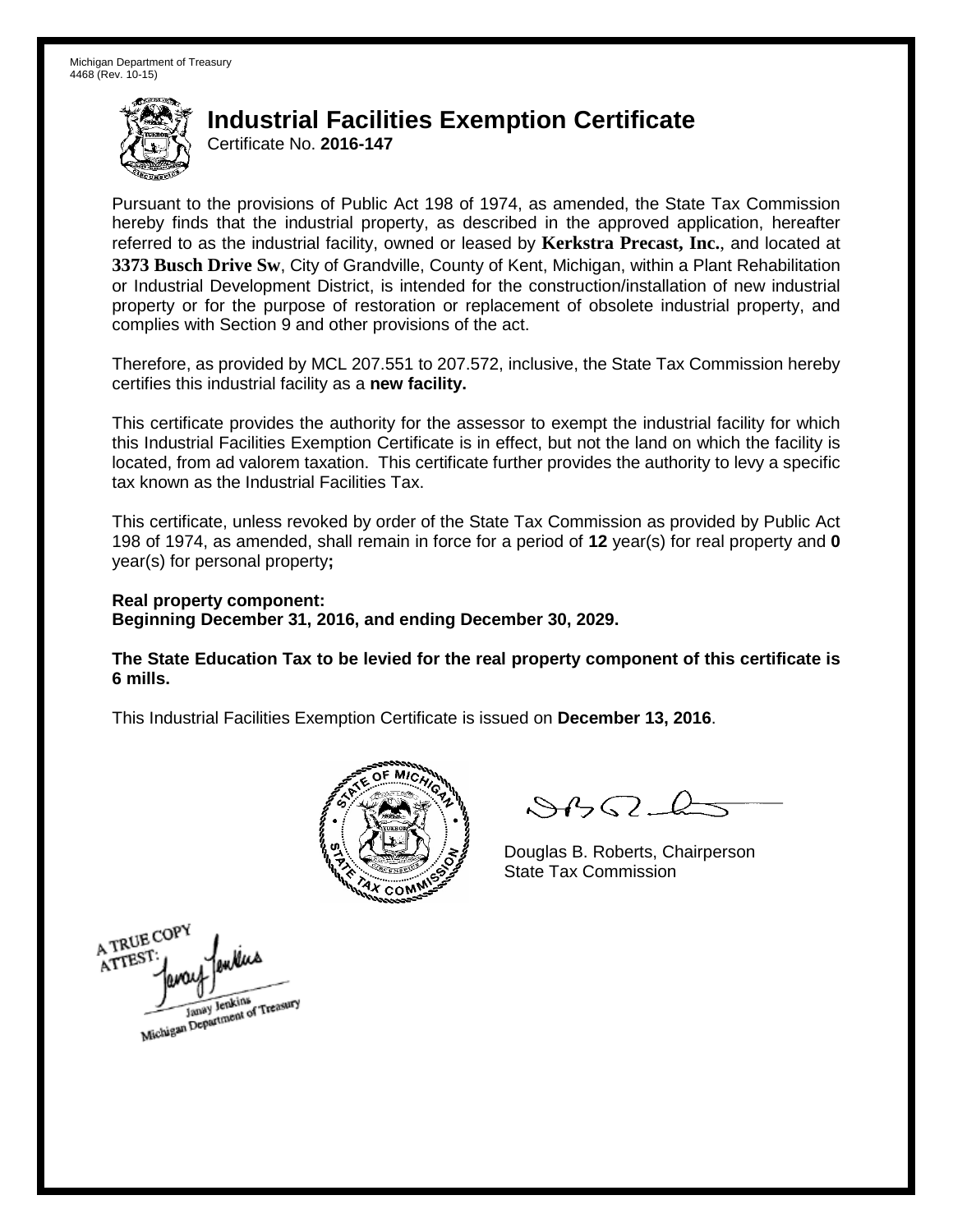

NICK A. KHOURI STATE TREASURER

RICK SNYDER GOVERNOR

December 22, 2016

Troy D. Kennedy General Motors, LLC 895 Joslyn Pontiac, MI 48342

Dear Sir/Madam:

Pursuant to the requirements of Public Act 198 of 1974, as amended, the State Tax Commission (Commission) has issued an Industrial Facility Exemption Certificate numbered 2016-148, to General Motors, LLC, located in the City of Pontiac, Oakland County. This certificate was issued at the December 13, 2016 meeting of the Commission and the investment amounts approved are as follows:

Real Property: \$8,810,000

Personal Property: \$

The State Education Tax to be levied for this certificate is 6 mills.

In accordance with MCL 24.304, the local unit of government or applicant has sixty days from the date of this letter to request a hearing to correct an error contained in the enclosed certificate.

Notification of completion of this project shall be filed with the Commission within 30 days of project completion. Within 90 days of project completion, a report of final costs shall be filed with the assessing officer of the local unit and the Commission.

If you have further questions regarding the issuance of this industrial facility exemption certificate, please call 517-373-3302.

Sincerely,

teather S. Ful

Heather S. Frick, Executive Director State Tax Commission

Enclosure cc: David M. Hieber, Assessor, City of Pontiac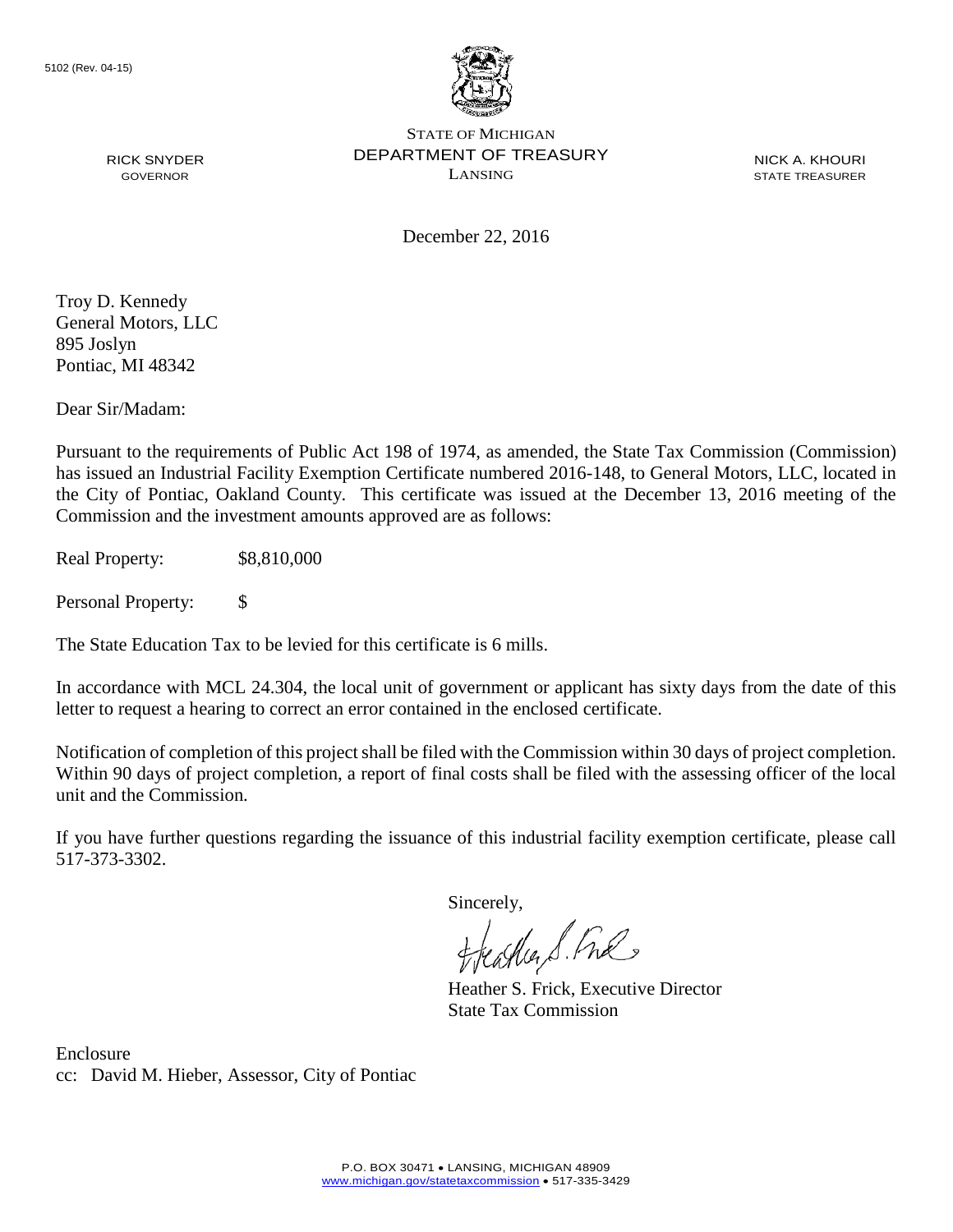Certificate No. **2016-148**

Pursuant to the provisions of Public Act 198 of 1974, as amended, the State Tax Commission hereby finds that the industrial property, as described in the approved application, hereafter referred to as the industrial facility, owned or leased by **General Motors, LLC**, and located at **895 Joslyn**, City of Pontiac, County of Oakland, Michigan, within a Plant Rehabilitation or Industrial Development District, is intended for the construction/installation of new industrial property or for the purpose of restoration or replacement of obsolete industrial property, and complies with Section 9 and other provisions of the act.

Therefore, as provided by MCL 207.551 to 207.572, inclusive, the State Tax Commission hereby certifies this industrial facility as a **new facility.**

This certificate provides the authority for the assessor to exempt the industrial facility for which this Industrial Facilities Exemption Certificate is in effect, but not the land on which the facility is located, from ad valorem taxation. This certificate further provides the authority to levy a specific tax known as the Industrial Facilities Tax.

This certificate, unless revoked by order of the State Tax Commission as provided by Public Act 198 of 1974, as amended, shall remain in force for a period of **12** year(s) for real property and **0** year(s) for personal property**;**

**Real property component: Beginning December 31, 2016, and ending December 30, 2029.**

**The State Education Tax to be levied for the real property component of this certificate is 6 mills.**



 $8450 - 6$ 

Douglas B. Roberts, Chairperson State Tax Commission

A TRUE COPY ATTEST Janay Jenkins<br>Michigan Department of Treasury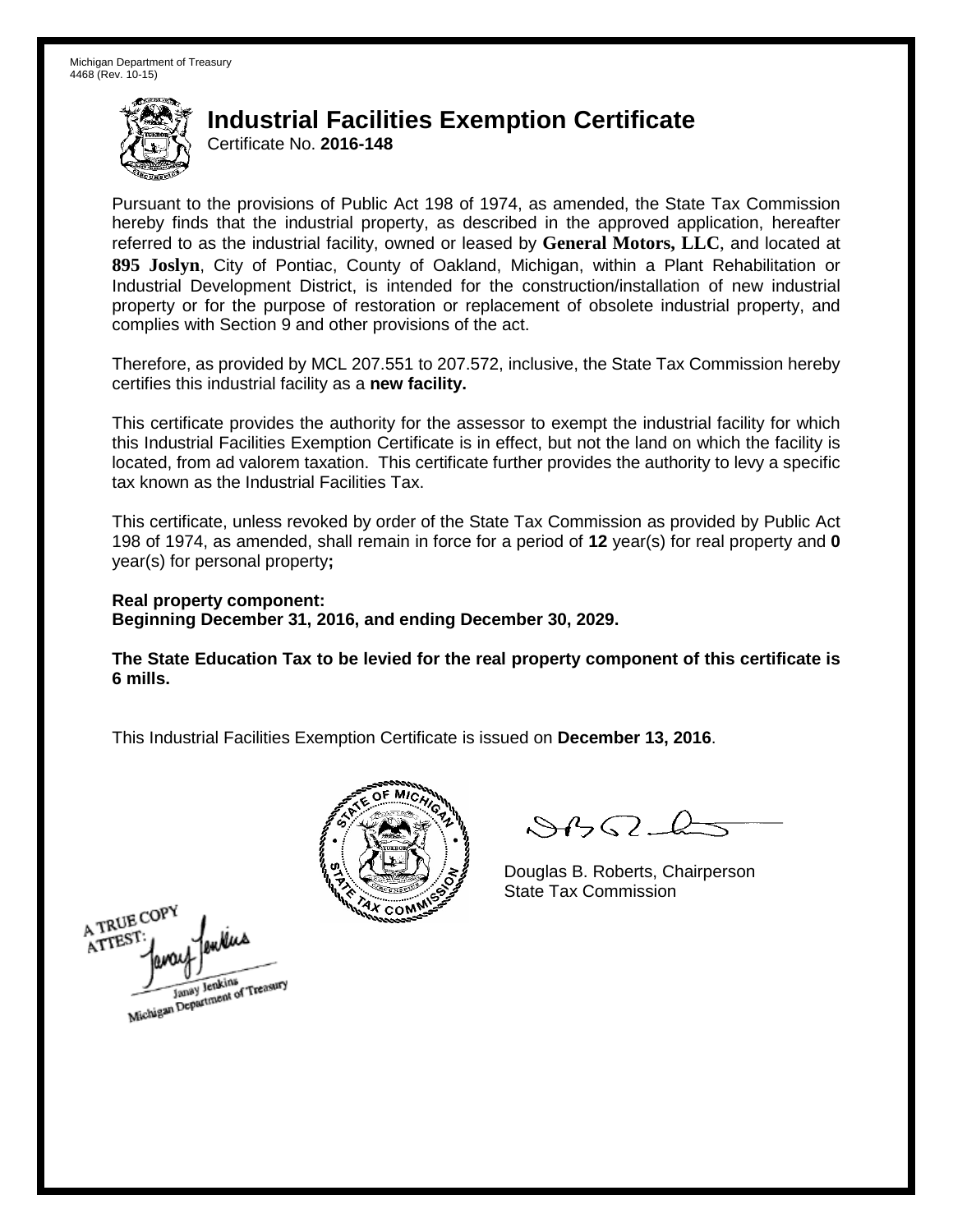

NICK A. KHOURI STATE TREASURER

December 22, 2016

Darrell Burchett Burchett Quality Tool, Ltd. 5271 Wynn Road Kalamazoo, MI 49048

RICK SNYDER GOVERNOR

Dear Sir/Madam:

Pursuant to the requirements of Public Act 198 of 1974, as amended, the State Tax Commission (Commission) has issued an Industrial Facility Exemption Certificate numbered 2016-149, to Burchett Quality Tool, Ltd., located in Comstock Charter Township, Kalamazoo County. This certificate was issued at the December 13, 2016 meeting of the Commission and the investment amounts approved are as follows:

Real Property: \$

Personal Property: \$717,000

The State Education Tax to be levied for this certificate is 6 mills.

In accordance with MCL 24.304, the local unit of government or applicant has sixty days from the date of this letter to request a hearing to correct an error contained in the enclosed certificate.

Notification of completion of this project shall be filed with the Commission within 30 days of project completion. Within 90 days of project completion, a report of final costs shall be filed with the assessing officer of the local unit and the Commission.

If you have further questions regarding the issuance of this industrial facility exemption certificate, please call 517-373-3302.

Sincerely,

feather S. Ful

Heather S. Frick, Executive Director State Tax Commission

Enclosure cc: Catherine R. Harrell, Assessor, Comstock Charter Township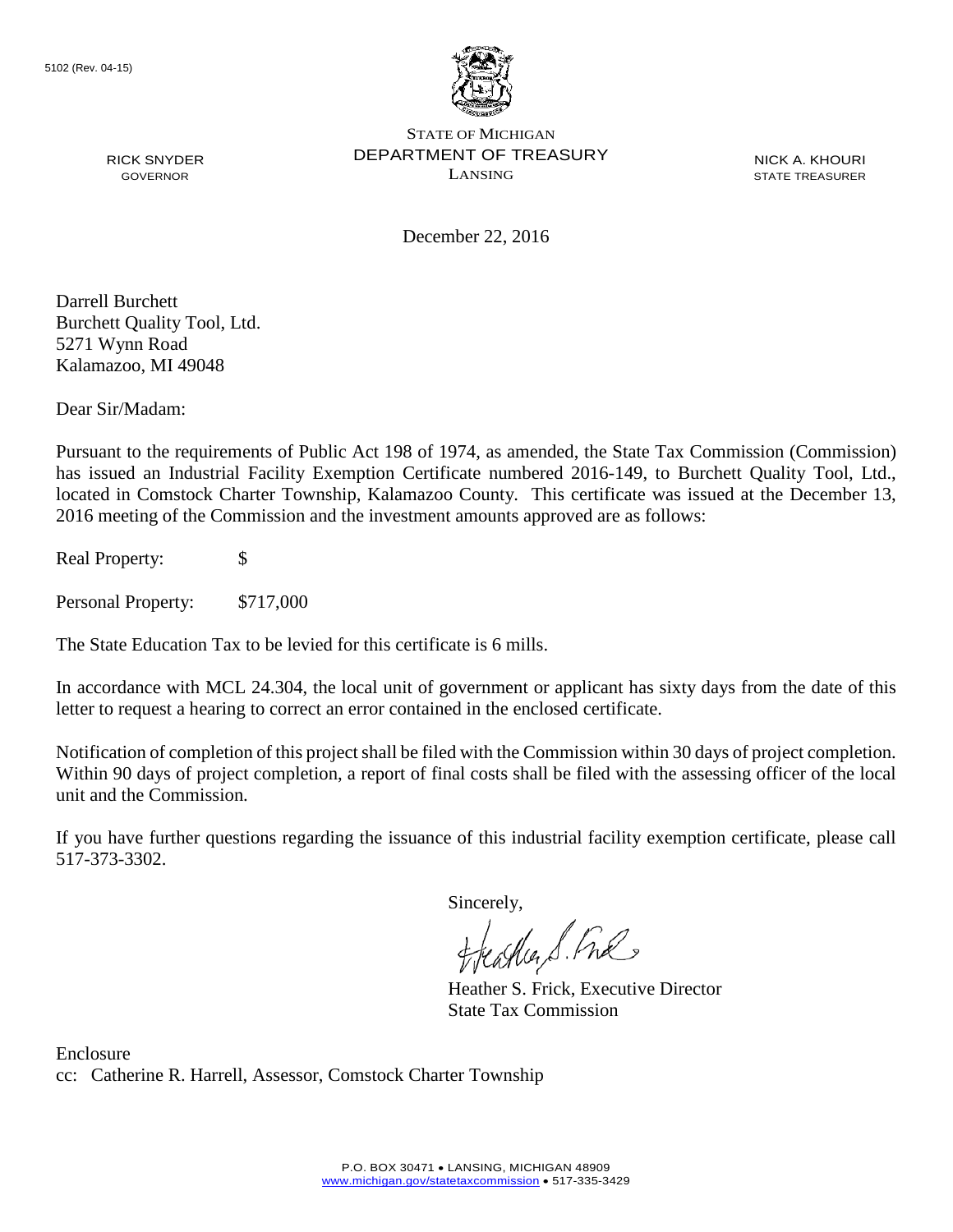Certificate No. **2016-149**

Pursuant to the provisions of Public Act 198 of 1974, as amended, the State Tax Commission hereby finds that the industrial property, as described in the approved application, hereafter referred to as the industrial facility, owned or leased by **Burchett Quality Tool, Ltd.**, and located at **5271 Wynn Road**, Comstock Charter Township, County of Kalamazoo, Michigan, within a Plant Rehabilitation or Industrial Development District, is intended for the construction/installation of new industrial property or for the purpose of restoration or replacement of obsolete industrial property, and complies with Section 9 and other provisions of the act.

Therefore, as provided by MCL 207.551 to 207.572, inclusive, the State Tax Commission hereby certifies this industrial facility as a **new facility.**

This certificate provides the authority for the assessor to exempt the industrial facility for which this Industrial Facilities Exemption Certificate is in effect, but not the land on which the facility is located, from ad valorem taxation. This certificate further provides the authority to levy a specific tax known as the Industrial Facilities Tax.

This certificate, unless revoked by order of the State Tax Commission as provided by Public Act 198 of 1974, as amended, shall remain in force for a period of **0** year(s) for real property and **6** year(s) for personal property**;**

**Personal property component: Beginning December 31, 2016, and ending December 30, 2022.**

**The State Education Tax to be levied for the personal property component of this certificate is 6 mills, unless exempted by MCL 207.564(4) which was enacted with the creation of the Michigan Business Tax.\***

This Industrial Facilities Exemption Certificate is issued on **December 13, 2016**.





 $\mathcal{S}4\mathcal{G}$ 

Douglas B. Roberts, Chairperson State Tax Commission

\*Contact the local assessor for further clarification regarding the classification and tax applied to the personal property component of this certificate.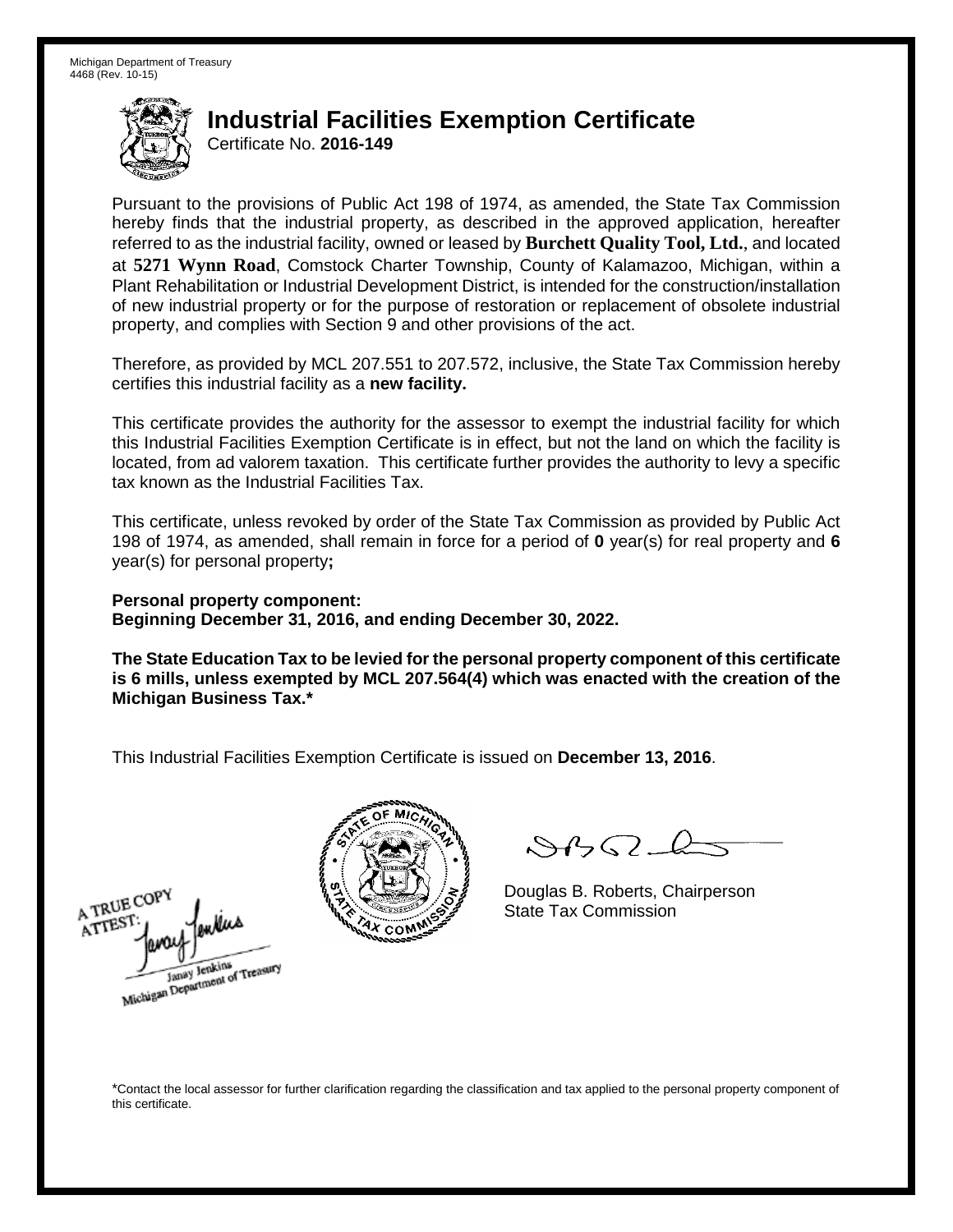

RICK SNYDER GOVERNOR

STATE OF MICHIGAN DEPARTMENT OF TREASURY LANSING

NICK A. KHOURI STATE TREASURER

December 22, 2016

Dave Levitt Hudsonville Products, LLC 168 Louis Campau Promenade Suite 300 Grand Rapids, MI 49504

Dear Sir/Madam:

Pursuant to the requirements of Public Act 198 of 1974, as amended, the State Tax Commission (Commission) has issued an Industrial Facility Exemption Certificate numbered 2016-150, to Hudsonville Products, LLC, located in the City of Grand Rapids, Kent County. This certificate was issued at the December 13, 2016 meeting of the Commission and the investment amounts approved are as follows:

Real Property: \$300,000

Personal Property: \$

The State Education Tax to be levied for this certificate is 6 mills.

In accordance with MCL 24.304, the local unit of government or applicant has sixty days from the date of this letter to request a hearing to correct an error contained in the enclosed certificate.

Notification of completion of this project shall be filed with the Commission within 30 days of project completion. Within 90 days of project completion, a report of final costs shall be filed with the assessing officer of the local unit and the Commission.

If you have further questions regarding the issuance of this industrial facility exemption certificate, please call 517-373-3302.

Sincerely,

teather S. Ful

Heather S. Frick, Executive Director State Tax Commission

Enclosure cc: Scott A. Engerson, Assessor, City of Grand Rapids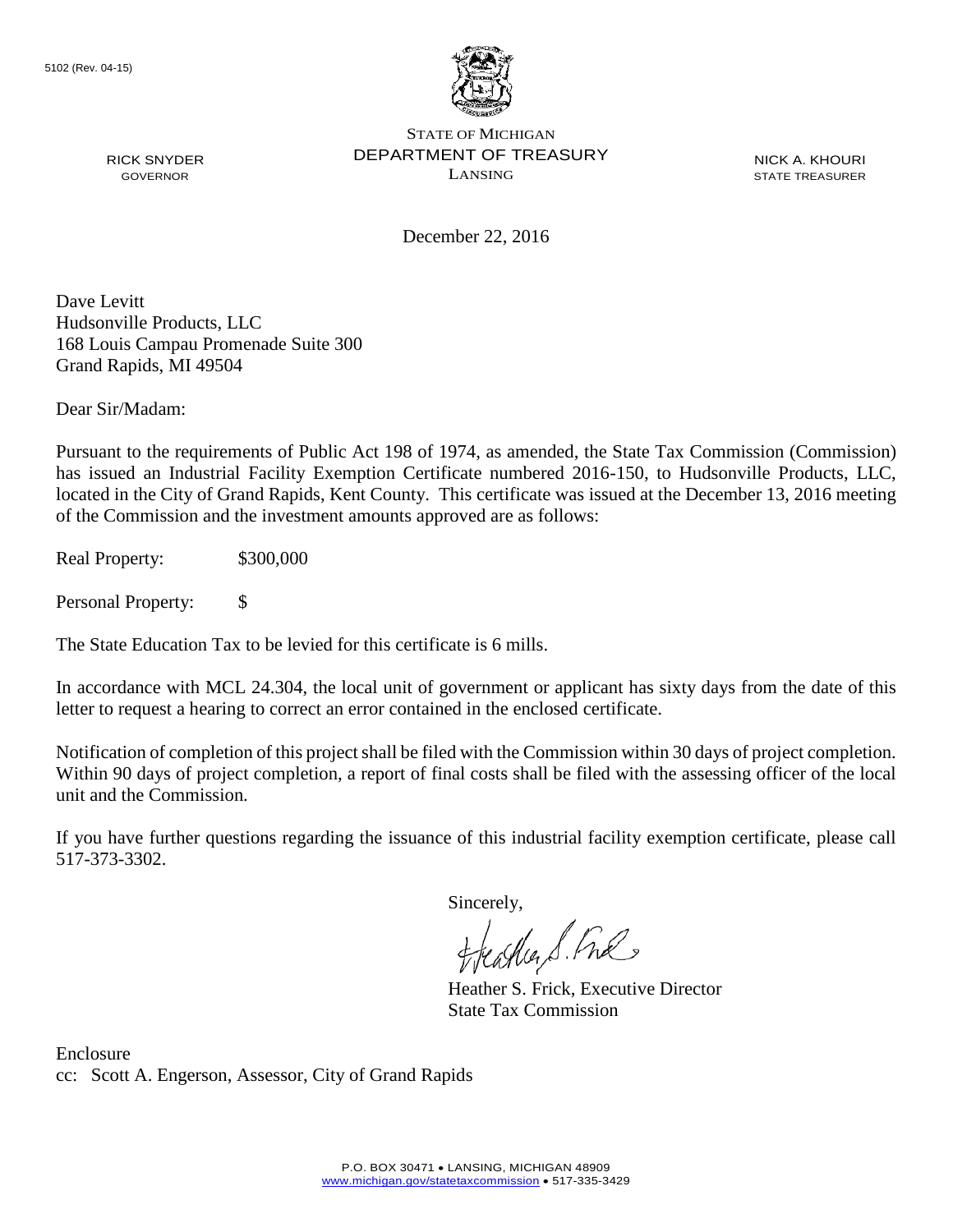Certificate No. **2016-150**

Pursuant to the provisions of Public Act 198 of 1974, as amended, the State Tax Commission hereby finds that the industrial property, as described in the approved application, hereafter referred to as the industrial facility, owned or leased by **Hudsonville Products, LLC**, and located at **1739 Elizabeth Ave**, City of Grand Rapids, County of Kent, Michigan, within a Plant Rehabilitation or Industrial Development District, is intended for the construction/installation of new industrial property or for the purpose of restoration or replacement of obsolete industrial property, and complies with Section 9 and other provisions of the act.

Therefore, as provided by MCL 207.551 to 207.572, inclusive, the State Tax Commission hereby certifies this industrial facility as a **new facility.**

This certificate provides the authority for the assessor to exempt the industrial facility for which this Industrial Facilities Exemption Certificate is in effect, but not the land on which the facility is located, from ad valorem taxation. This certificate further provides the authority to levy a specific tax known as the Industrial Facilities Tax.

This certificate, unless revoked by order of the State Tax Commission as provided by Public Act 198 of 1974, as amended, shall remain in force for a period of **12** year(s) for real property and **0** year(s) for personal property**;**

#### **Real property component: Beginning December 31, 2016, and ending December 30, 2028.**

**The State Education Tax to be levied for the real property component of this certificate is 6 mills.**

This Industrial Facilities Exemption Certificate is issued on **December 13, 2016**.





 $\mathcal{A}$ 

Douglas B. Roberts, Chairperson State Tax Commission

\*Contact the local assessor for further clarification regarding the classification and tax applied to the personal property component of this certificate.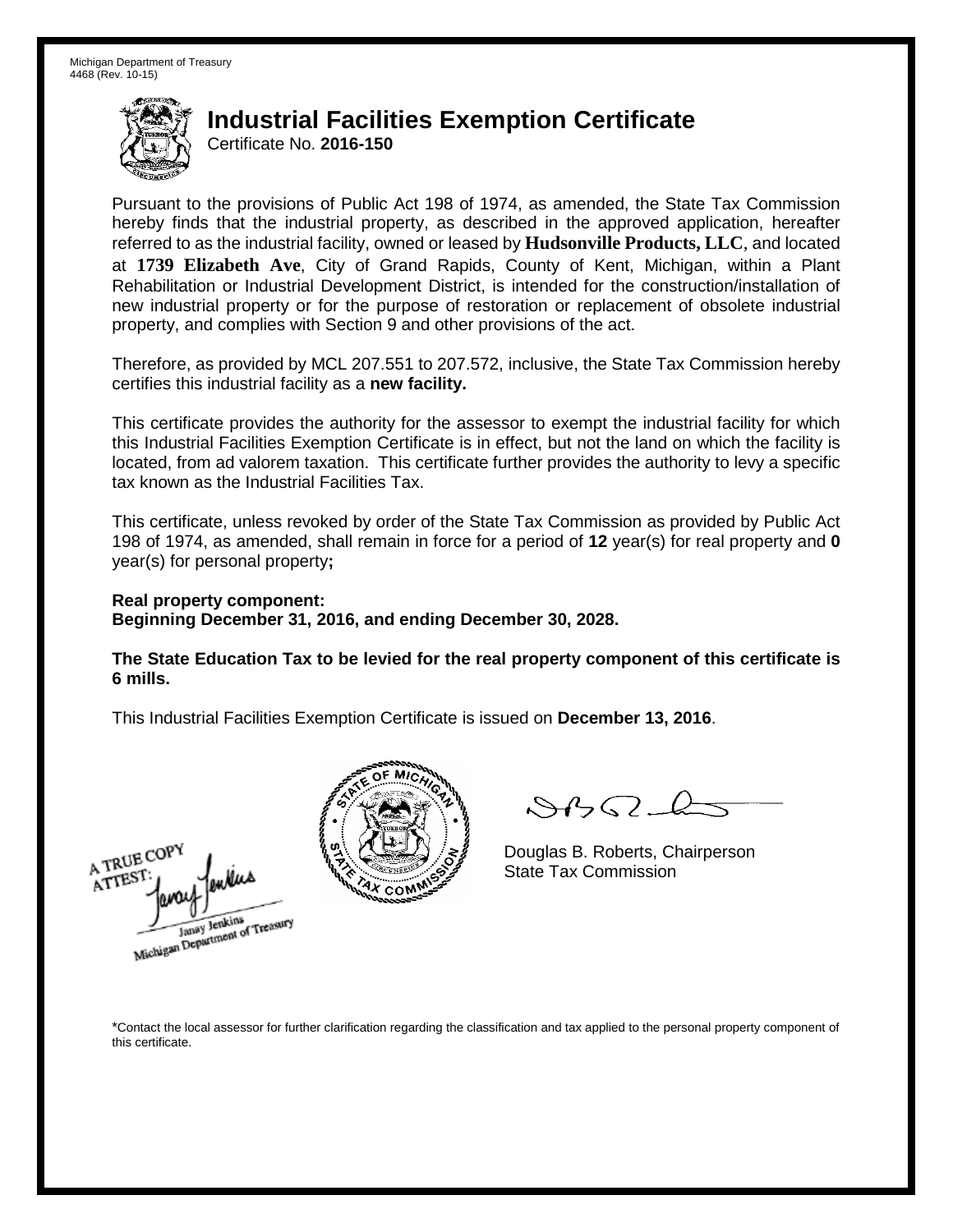

NICK A. KHOURI STATE TREASURER

December 22, 2016

Dennis Hayes Ultra Manufacturing USA, Inc. 1282 Kirts Blvd Troy, MI 48084

RICK SNYDER GOVERNOR

Dear Sir/Madam:

Pursuant to the requirements of Public Act 198 of 1974, as amended, the State Tax Commission (Commission) has issued an Industrial Facility Exemption Certificate numbered 2016-151, to Ultra Manufacturing USA, Inc., located in the City of Sterling Heights, Macomb County. This certificate was issued at the December 13, 2016 meeting of the Commission and the investment amounts approved are as follows:

Real Property: \$10,000,000

Personal Property: \$

The State Education Tax to be levied for this certificate is 6 mills.

In accordance with MCL 24.304, the local unit of government or applicant has sixty days from the date of this letter to request a hearing to correct an error contained in the enclosed certificate.

Notification of completion of this project shall be filed with the Commission within 30 days of project completion. Within 90 days of project completion, a report of final costs shall be filed with the assessing officer of the local unit and the Commission.

If you have further questions regarding the issuance of this industrial facility exemption certificate, please call 517-373-3302.

Sincerely,

teaglier S. Ful

Heather S. Frick, Executive Director State Tax Commission

Enclosure cc: Dwayne G. Mclachlan, Assessor, City of Sterling Heights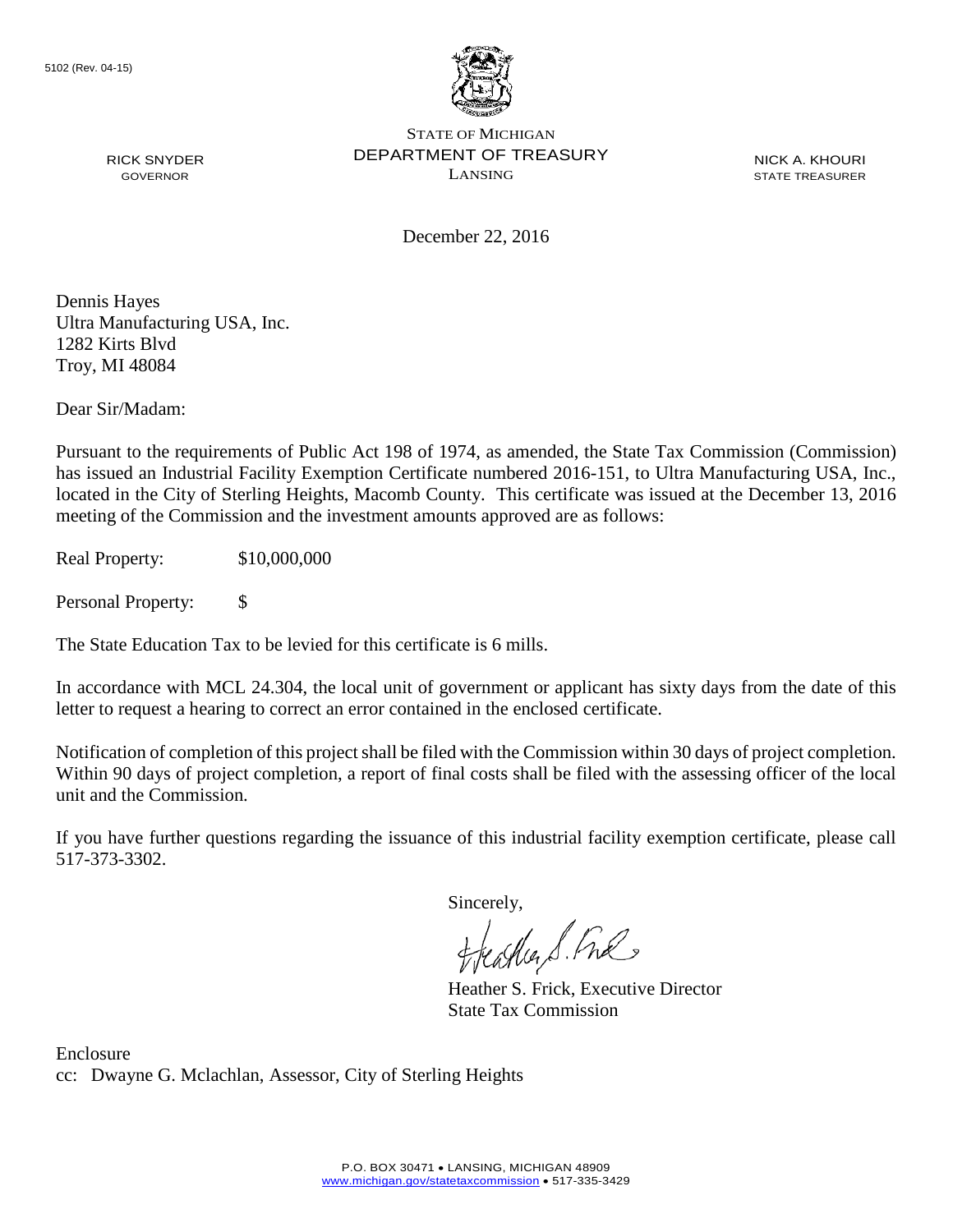Certificate No. **2016-151**

Pursuant to the provisions of Public Act 198 of 1974, as amended, the State Tax Commission hereby finds that the industrial property, as described in the approved application, hereafter referred to as the industrial facility, owned or leased by **Ultra Manufacturing USA, Inc.**, and located at **7191 17 Mile Road**, City of Sterling Heights, County of Macomb, Michigan, within a Plant Rehabilitation or Industrial Development District, is intended for the construction/installation of new industrial property or for the purpose of restoration or replacement of obsolete industrial property, and complies with Section 9 and other provisions of the act.

Therefore, as provided by MCL 207.551 to 207.572, inclusive, the State Tax Commission hereby certifies this industrial facility as a **new facility.**

This certificate provides the authority for the assessor to exempt the industrial facility for which this Industrial Facilities Exemption Certificate is in effect, but not the land on which the facility is located, from ad valorem taxation. This certificate further provides the authority to levy a specific tax known as the Industrial Facilities Tax.

This certificate, unless revoked by order of the State Tax Commission as provided by Public Act 198 of 1974, as amended, shall remain in force for a period of **12** year(s) for real property and **0** year(s) for personal property**;**

**Real property component: Beginning December 31, 2016, and ending December 30, 2030.**

**The State Education Tax to be levied for the real property component of this certificate is 6 mills.**





 $\mathcal{A}$ 

Douglas B. Roberts, Chairperson State Tax Commission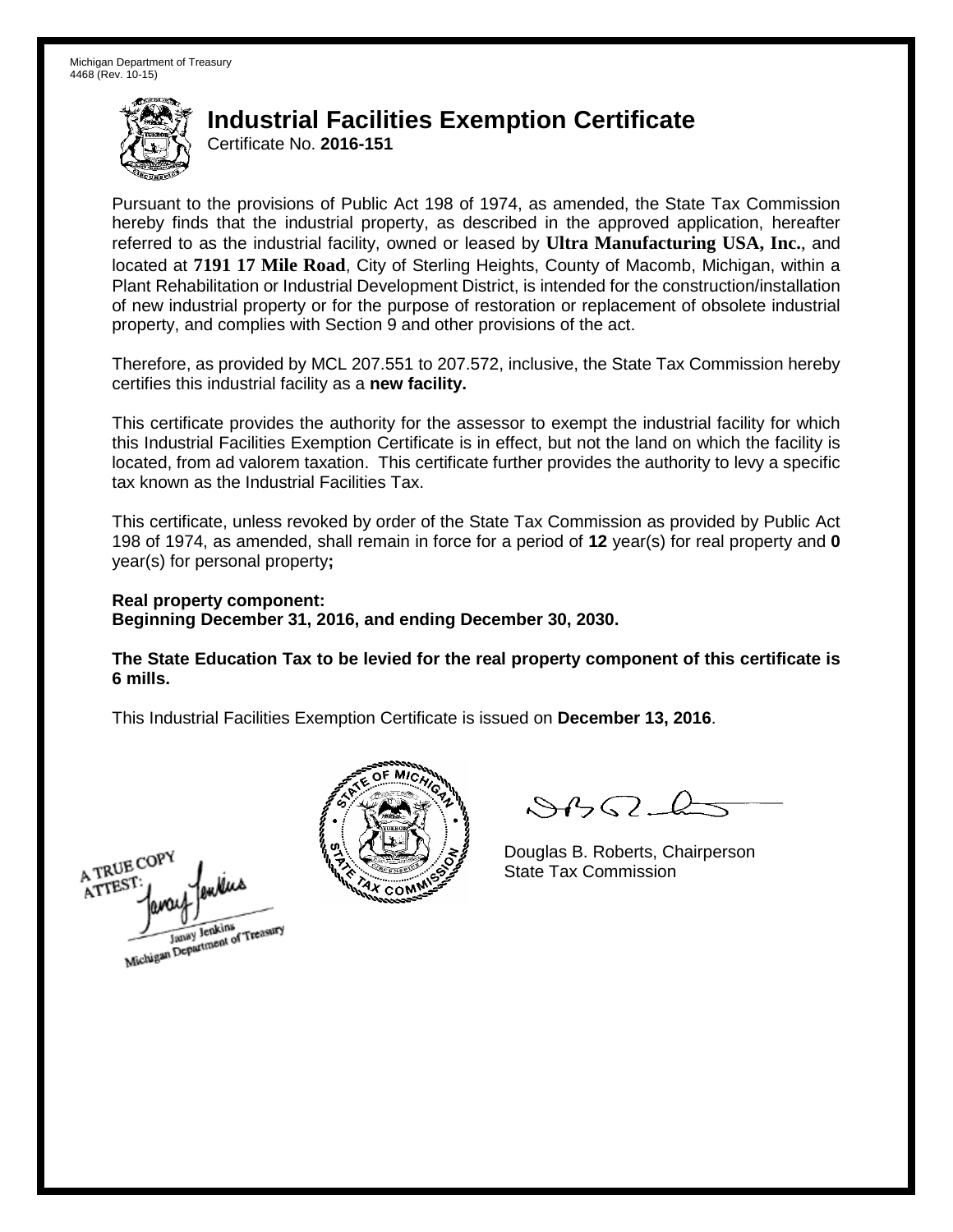

NICK A. KHOURI STATE TREASURER

December 22, 2016

Melissa N. Collar Canal Street Brewing Co., LLC 235 Grandville Avenue Grand Rapids, MI 49503

RICK SNYDER GOVERNOR

Dear Sir/Madam:

Pursuant to the requirements of Public Act 198 of 1974, as amended, the State Tax Commission (Commission) has issued an Industrial Facility Exemption Certificate numbered 2016-152, to Canal Street Brewing Co., LLC, located in the City of Grand Rapids, Kent County. This certificate was issued at the December 13, 2016 meeting of the Commission and the investment amounts approved are as follows:

Real Property: \$3,250,000

Personal Property: \$

The State Education Tax to be levied for this certificate is 6 mills.

In accordance with MCL 24.304, the local unit of government or applicant has sixty days from the date of this letter to request a hearing to correct an error contained in the enclosed certificate.

Notification of completion of this project shall be filed with the Commission within 30 days of project completion. Within 90 days of project completion, a report of final costs shall be filed with the assessing officer of the local unit and the Commission.

If you have further questions regarding the issuance of this industrial facility exemption certificate, please call 517-373-3302.

Sincerely,

teather S. Ful

Heather S. Frick, Executive Director State Tax Commission

Enclosure cc: Scott A. Engerson, Assessor, City of Grand Rapids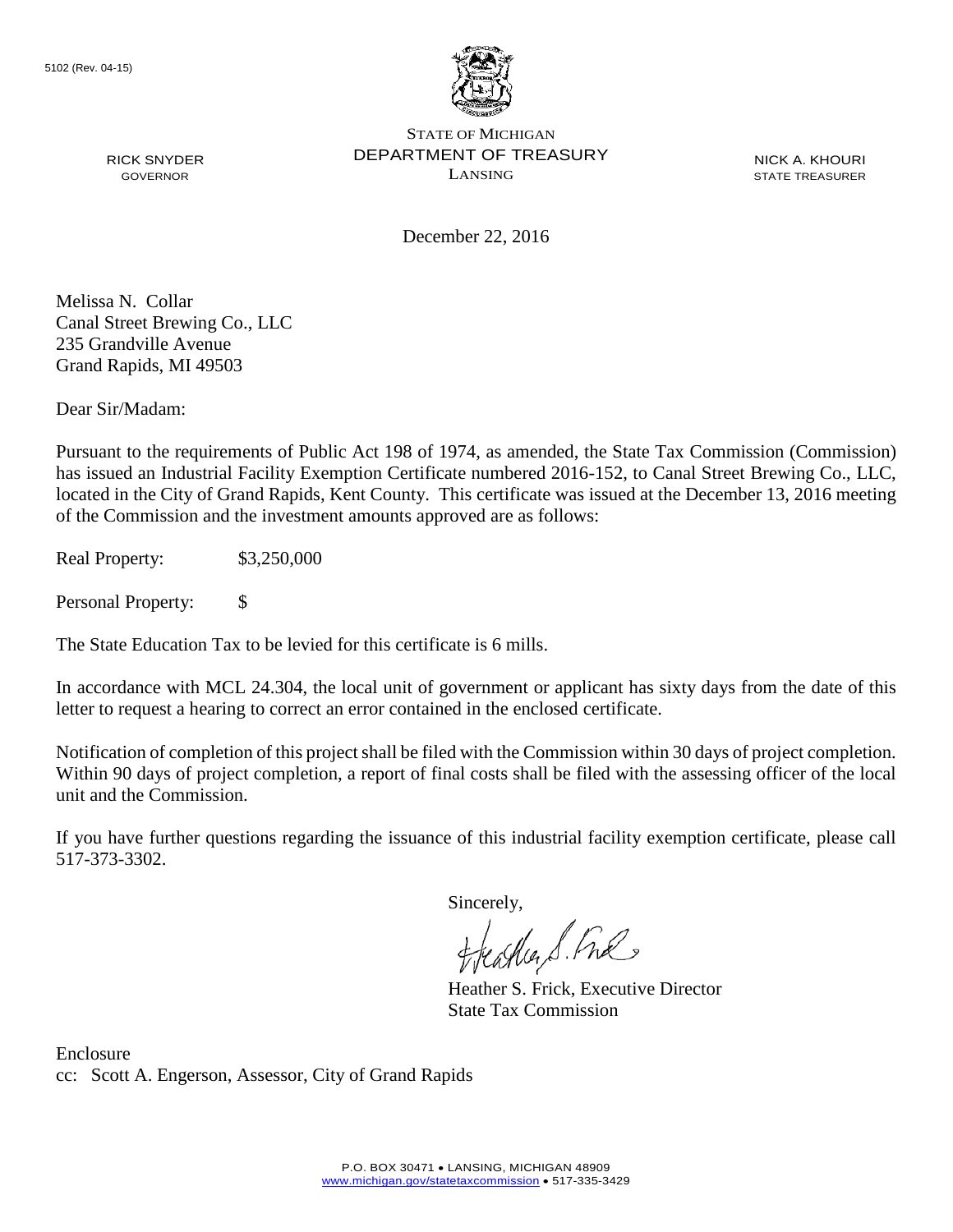Certificate No. **2016-152**

Pursuant to the provisions of Public Act 198 of 1974, as amended, the State Tax Commission hereby finds that the industrial property, as described in the approved application, hereafter referred to as the industrial facility, owned or leased by **Canal Street Brewing Co., LLC**, and located at **900 Hynes Drive**, City of Grand Rapids, County of Kent, Michigan, within a Plant Rehabilitation or Industrial Development District, is intended for the construction/installation of new industrial property or for the purpose of restoration or replacement of obsolete industrial property, and complies with Section 9 and other provisions of the act.

Therefore, as provided by MCL 207.551 to 207.572, inclusive, the State Tax Commission hereby certifies this industrial facility as a **new facility.**

This certificate provides the authority for the assessor to exempt the industrial facility for which this Industrial Facilities Exemption Certificate is in effect, but not the land on which the facility is located, from ad valorem taxation. This certificate further provides the authority to levy a specific tax known as the Industrial Facilities Tax.

This certificate, unless revoked by order of the State Tax Commission as provided by Public Act 198 of 1974, as amended, shall remain in force for a period of **12** year(s) for real property and **0** year(s) for personal property**;**

**Real property component: Beginning December 31, 2016, and ending December 30, 2028.**

**The State Education Tax to be levied for the real property component of this certificate is 6 mills.**

A TRUE COP ATTEST Janay Jenkins<br>Michigan Department of Treasury



 $\mathcal{A}_{1} \cap \mathcal{C}$ 

Douglas B. Roberts, Chairperson State Tax Commission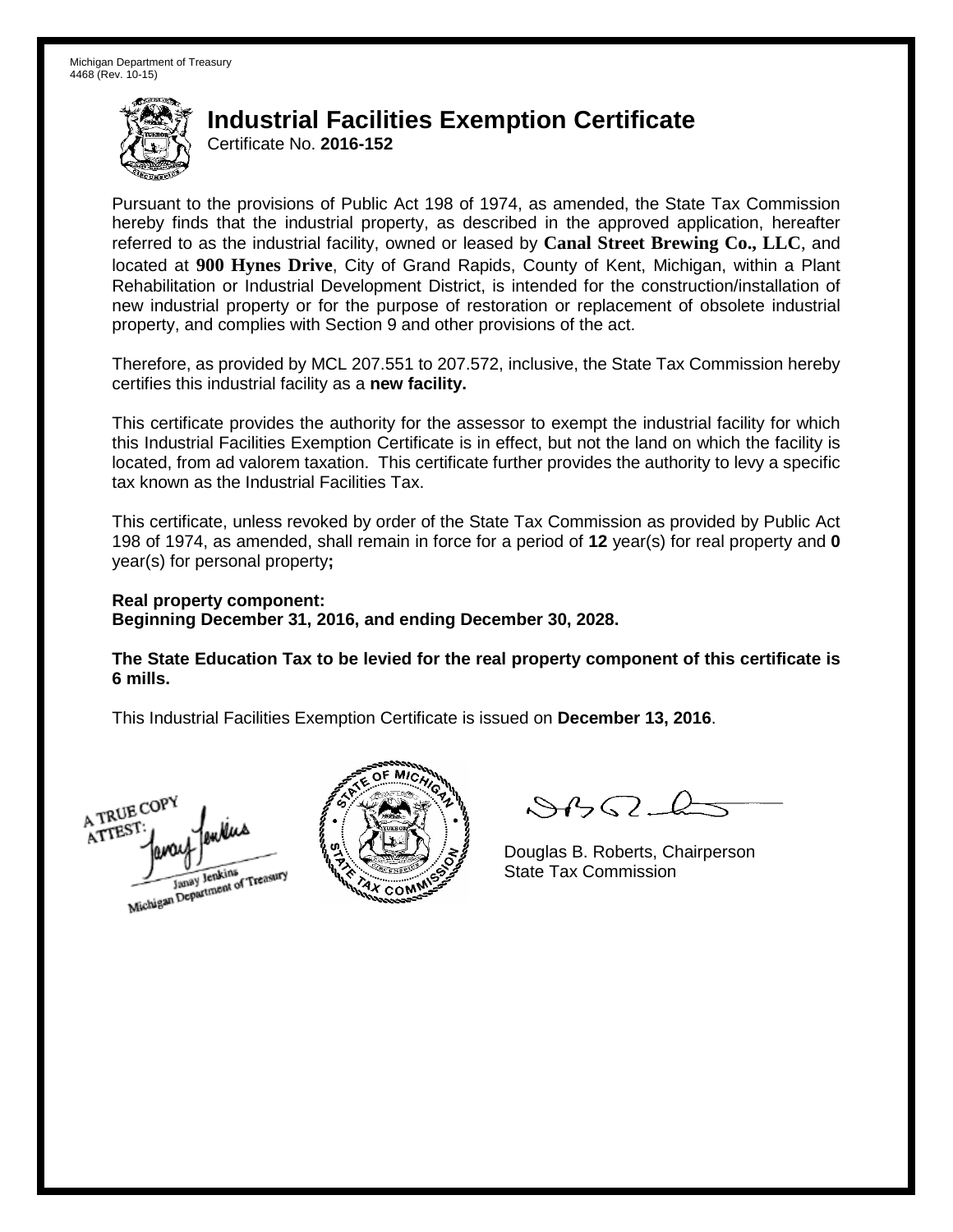

NICK A. KHOURI STATE TREASURER

December 22, 2016

Daniel Steiner Steiner Tractor Parts, Inc. 1660 S M 13 Lennon, MI 48449

RICK SNYDER GOVERNOR

Dear Sir/Madam:

Pursuant to the requirements of Public Act 198 of 1974, as amended, the State Tax Commission (Commission) has issued an Industrial Facility Exemption Certificate numbered 2016-153, to Steiner Tractor Parts, Inc., located in Venice Township, Shiawassee County. This certificate was issued at the December 13, 2016 meeting of the Commission and the investment amounts approved are as follows:

Real Property: \$2,093,550

Personal Property: \$1,010,181

The State Education Tax to be levied for this certificate is 6 mills.

In accordance with MCL 24.304, the local unit of government or applicant has sixty days from the date of this letter to request a hearing to correct an error contained in the enclosed certificate.

Notification of completion of this project shall be filed with the Commission within 30 days of project completion. Within 90 days of project completion, a report of final costs shall be filed with the assessing officer of the local unit and the Commission.

If you have further questions regarding the issuance of this industrial facility exemption certificate, please call 517-373-3302.

Sincerely,

feastles S. Ful

Heather S. Frick, Executive Director State Tax Commission

Enclosure cc: Ilene M. Stead, Assessor, Venice Township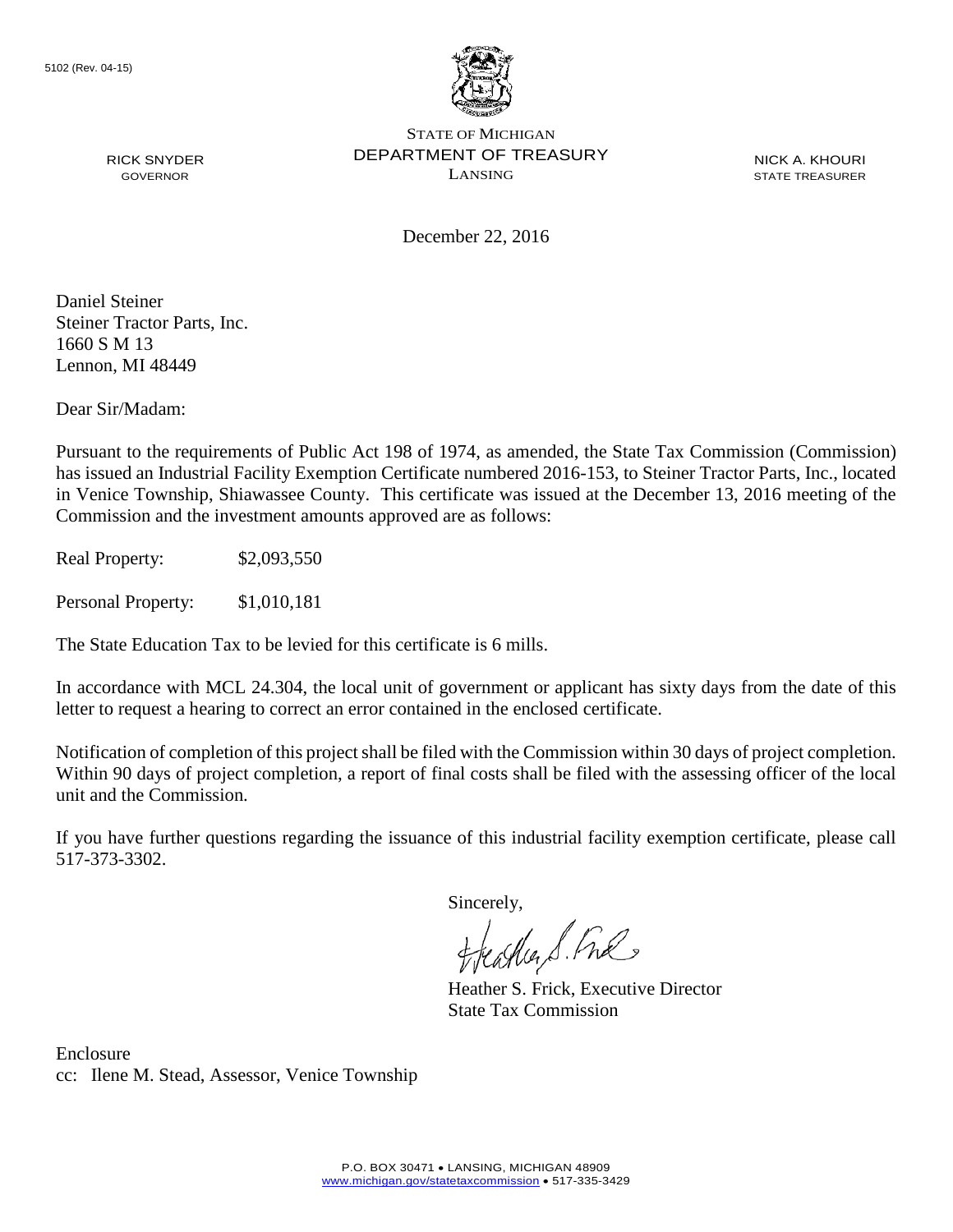Certificate No. **2016-153**

Pursuant to the provisions of Public Act 198 of 1974, as amended, the State Tax Commission hereby finds that the industrial property, as described in the approved application, hereafter referred to as the industrial facility, owned or leased by **Steiner Tractor Parts, Inc.**, and located at **1660 S M 13**, Venice Township, County of Shiawassee, Michigan, within a Plant Rehabilitation or Industrial Development District, is intended for the construction/installation of new industrial property or for the purpose of restoration or replacement of obsolete industrial property, and complies with Section 9 and other provisions of the act.

Therefore, as provided by MCL 207.551 to 207.572, inclusive, the State Tax Commission hereby certifies this industrial facility as a **new facility.**

This certificate provides the authority for the assessor to exempt the industrial facility for which this Industrial Facilities Exemption Certificate is in effect, but not the land on which the facility is located, from ad valorem taxation. This certificate further provides the authority to levy a specific tax known as the Industrial Facilities Tax.

This certificate, unless revoked by order of the State Tax Commission as provided by Public Act 198 of 1974, as amended, shall remain in force for a period of **12** year(s) for real property and **12** year(s) for personal property**;**

**Real property component: Beginning December 31, 2016, and ending December 30, 2028.**

**The State Education Tax to be levied for the real property component of this certificate is 6 mills.**

**Personal property component:**

**Beginning December 31, 2016, and ending December 30, 2028.**

**The State Education Tax to be levied for the personal property component of this certificate is 6 mills, unless exempted by MCL 207.564(4) which was enacted with the creation of the Michigan Business Tax.\***

This Industrial Facilities Exemption Certificate is issued on **December 13, 2016**.

A TRUE COP ATTEST Janay Jenkins<br>Michigan Department of Treasury



 $\mathcal{S}$ 

Douglas B. Roberts, Chairperson State Tax Commission

\*Contact the local assessor for further clarification regarding the classification and tax applied to the personal property component of this certificate.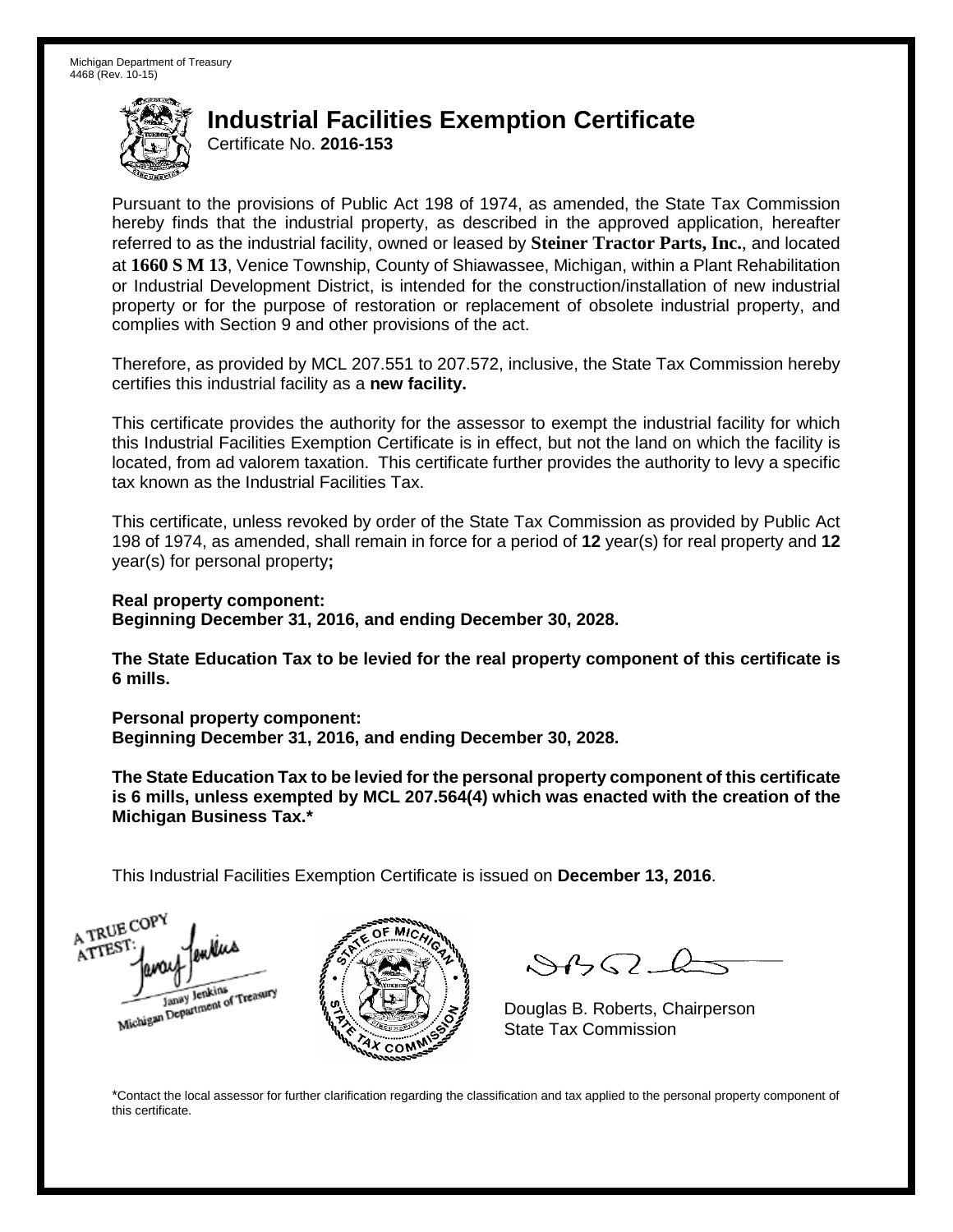

NICK A. KHOURI STATE TREASURER

December 22, 2016

David Shidler Edmar Manufacturing, Inc. 526 E.  $64^{\text{th}}$  St Holland, MI 49423

RICK SNYDER GOVERNOR

Dear Sir/Madam:

Pursuant to the requirements of Public Act 198 of 1974, as amended, the State Tax Commission (Commission) has issued an Industrial Facility Exemption Certificate numbered 2016-154, to Edmar Manufacturing, Inc., located in the City of Holland, Allegan County. This certificate was issued at the December 13, 2016 meeting of the Commission and the investment amounts approved are as follows:

Real Property: \$400,000

Personal Property: \$

The State Education Tax to be levied for this certificate is 6 mills.

In accordance with MCL 24.304, the local unit of government or applicant has sixty days from the date of this letter to request a hearing to correct an error contained in the enclosed certificate.

Notification of completion of this project shall be filed with the Commission within 30 days of project completion. Within 90 days of project completion, a report of final costs shall be filed with the assessing officer of the local unit and the Commission.

If you have further questions regarding the issuance of this industrial facility exemption certificate, please call 517-373-3302.

Sincerely,

teather S. Ful

Heather S. Frick, Executive Director State Tax Commission

Enclosure cc: James J. Bush, Assessor, City of Holland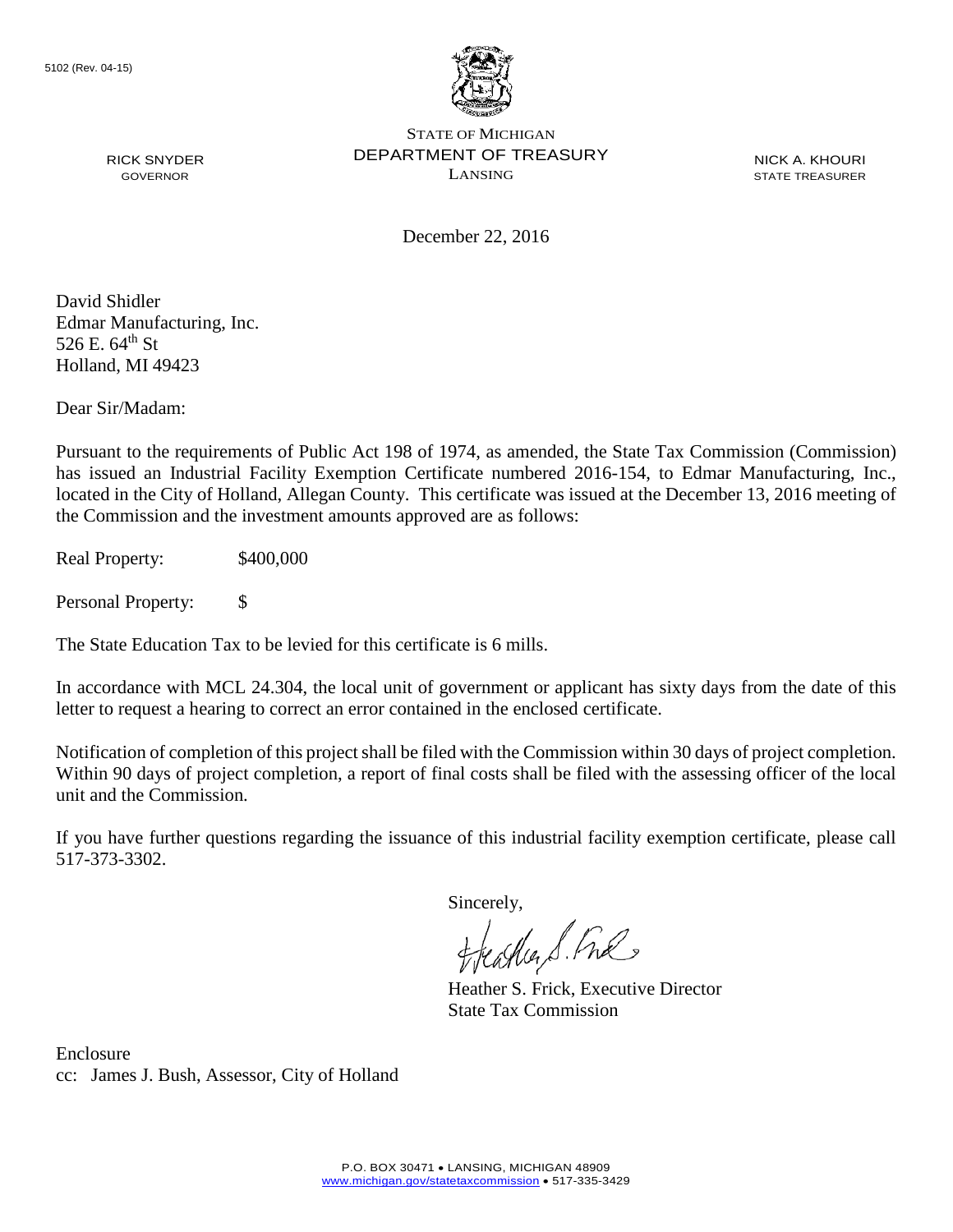Certificate No. **2016-154**

Pursuant to the provisions of Public Act 198 of 1974, as amended, the State Tax Commission hereby finds that the industrial property, as described in the approved application, hereafter referred to as the industrial facility, owned or leased by **Edmar Manufacturing, Inc.**, and located at **526 E. 64th St**, City of Holland, County of Allegan, Michigan, within a Plant Rehabilitation or Industrial Development District, is intended for the construction/installation of new industrial property or for the purpose of restoration or replacement of obsolete industrial property, and complies with Section 9 and other provisions of the act.

Therefore, as provided by MCL 207.551 to 207.572, inclusive, the State Tax Commission hereby certifies this industrial facility as a **new facility.**

This certificate provides the authority for the assessor to exempt the industrial facility for which this Industrial Facilities Exemption Certificate is in effect, but not the land on which the facility is located, from ad valorem taxation. This certificate further provides the authority to levy a specific tax known as the Industrial Facilities Tax.

This certificate, unless revoked by order of the State Tax Commission as provided by Public Act 198 of 1974, as amended, shall remain in force for a period of **12** year(s) for real property and **0** year(s) for personal property**;**

**Real property component: Beginning December 31, 2016, and ending December 30, 2028.**

**The State Education Tax to be levied for the real property component of this certificate is 6 mills.**





 $84562 - 6$ 

Douglas B. Roberts, Chairperson State Tax Commission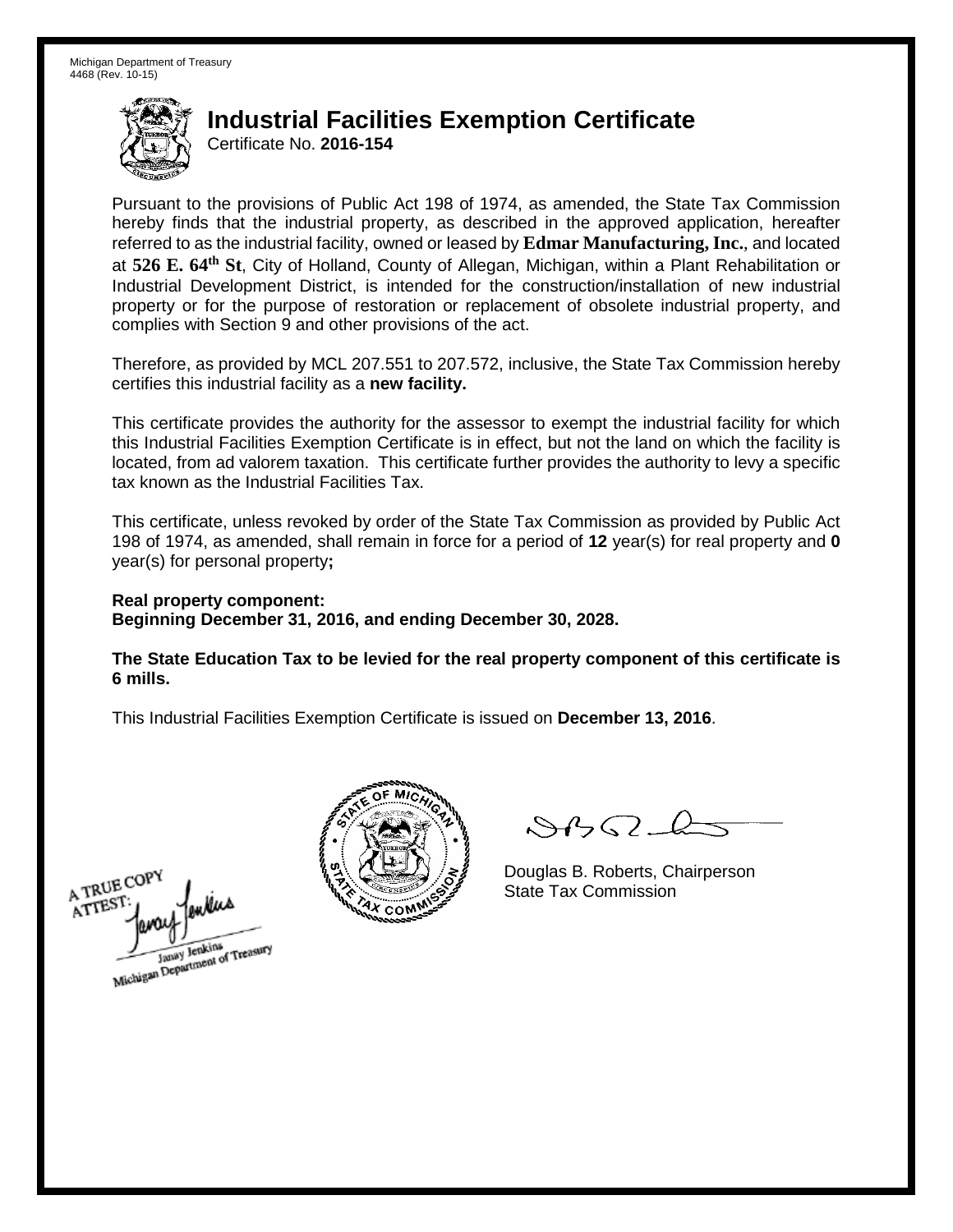

NICK A. KHOURI STATE TREASURER

December 22, 2016

Magneti Marelli Exhaust Systems NA 3900 Automation Avenue Auburn Hills, MI 48326

RICK SNYDER GOVERNOR

Dear Sir/Madam:

Pursuant to the requirements of Public Act 198 of 1974, as amended, the State Tax Commission (Commission) has issued an Industrial Facility Exemption Certificate numbered 2016-156, to Magneti Marelli Exhaust Systems Na, located in Independence Charter Township, Oakland County. This certificate was issued at the December 13, 2016 meeting of the Commission and the investment amounts approved are as follows:

Real Property: \$3,760,000

Personal Property: \$

The State Education Tax to be levied for this certificate is 6 mills.

In accordance with MCL 24.304, the local unit of government or applicant has sixty days from the date of this letter to request a hearing to correct an error contained in the enclosed certificate.

Notification of completion of this project shall be filed with the Commission within 30 days of project completion. Within 90 days of project completion, a report of final costs shall be filed with the assessing officer of the local unit and the Commission.

If you have further questions regarding the issuance of this industrial facility exemption certificate, please call 517-373-3302.

Sincerely,<br>Freashier S. Free

Heather S. Frick, Executive Director State Tax Commission

Enclosure cc: Stacey M. Bassi, Assessor, Independence Charter Township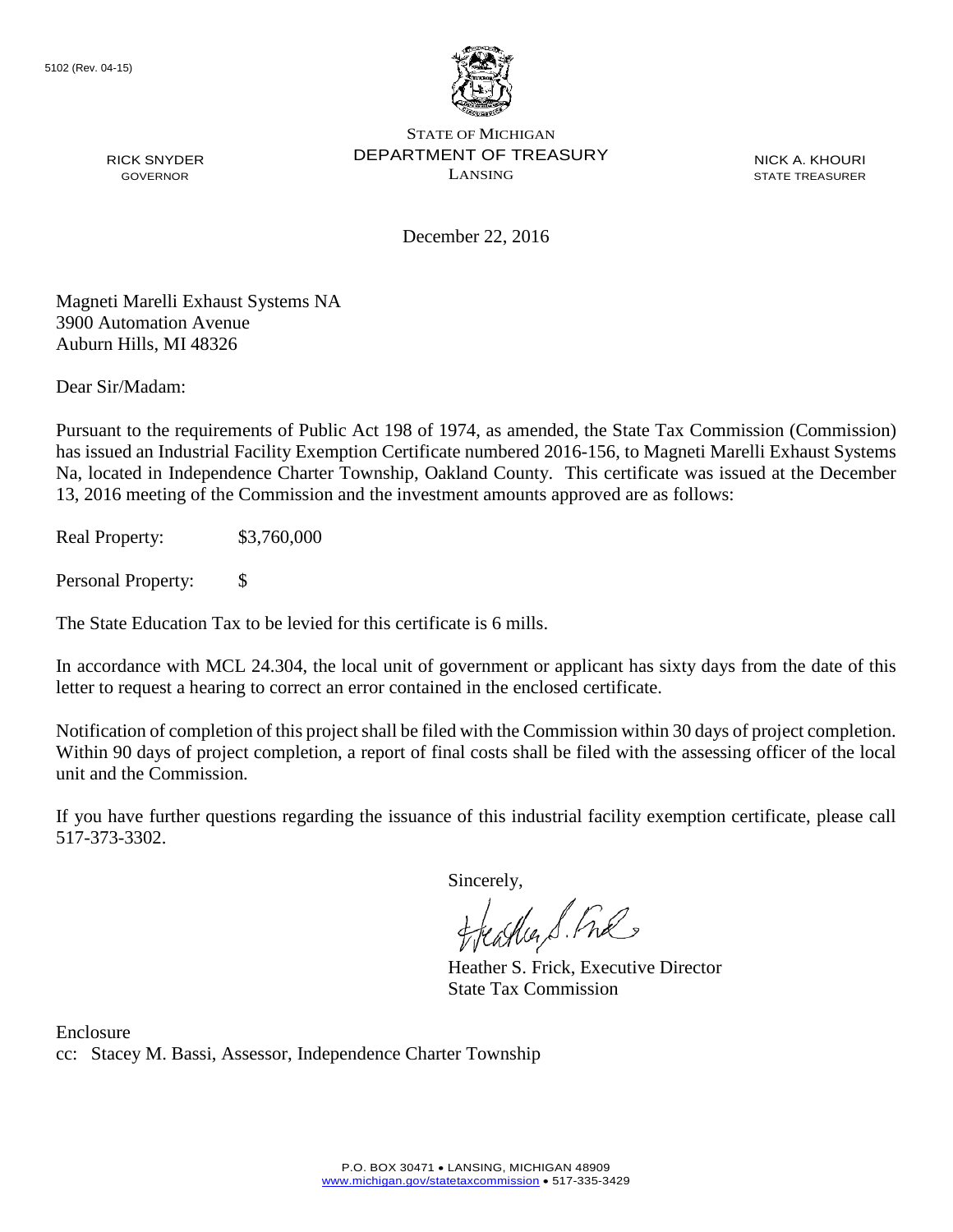Certificate No. **2016-156**

Pursuant to the provisions of Public Act 198 of 1974, as amended, the State Tax Commission hereby finds that the industrial property, as described in the approved application, hereafter referred to as the industrial facility, owned or leased by **Magneti Marelli Exhaust Systems Na**, and located at **3900 Automation Avenue**, Independence Charter Township, County of Oakland, Michigan, within a Plant Rehabilitation or Industrial Development District, is intended for the construction/installation of new industrial property or for the purpose of restoration or replacement of obsolete industrial property, and complies with Section 9 and other provisions of the act.

Therefore, as provided by MCL 207.551 to 207.572, inclusive, the State Tax Commission hereby certifies this industrial facility as a **new facility.**

This certificate provides the authority for the assessor to exempt the industrial facility for which this Industrial Facilities Exemption Certificate is in effect, but not the land on which the facility is located, from ad valorem taxation. This certificate further provides the authority to levy a specific tax known as the Industrial Facilities Tax.

This certificate, unless revoked by order of the State Tax Commission as provided by Public Act 198 of 1974, as amended, shall remain in force for a period of **8** year(s) for real property and **0** year(s) for personal property**;**

**Real property component: Beginning December 31, 2016, and ending December 30, 2024.**

**The State Education Tax to be levied for the real property component of this certificate is 6 mills.**

A TRUE COPY ATTEST Michigan Department of Treasury



 $84562 - 6$ 

Douglas B. Roberts, Chairperson State Tax Commission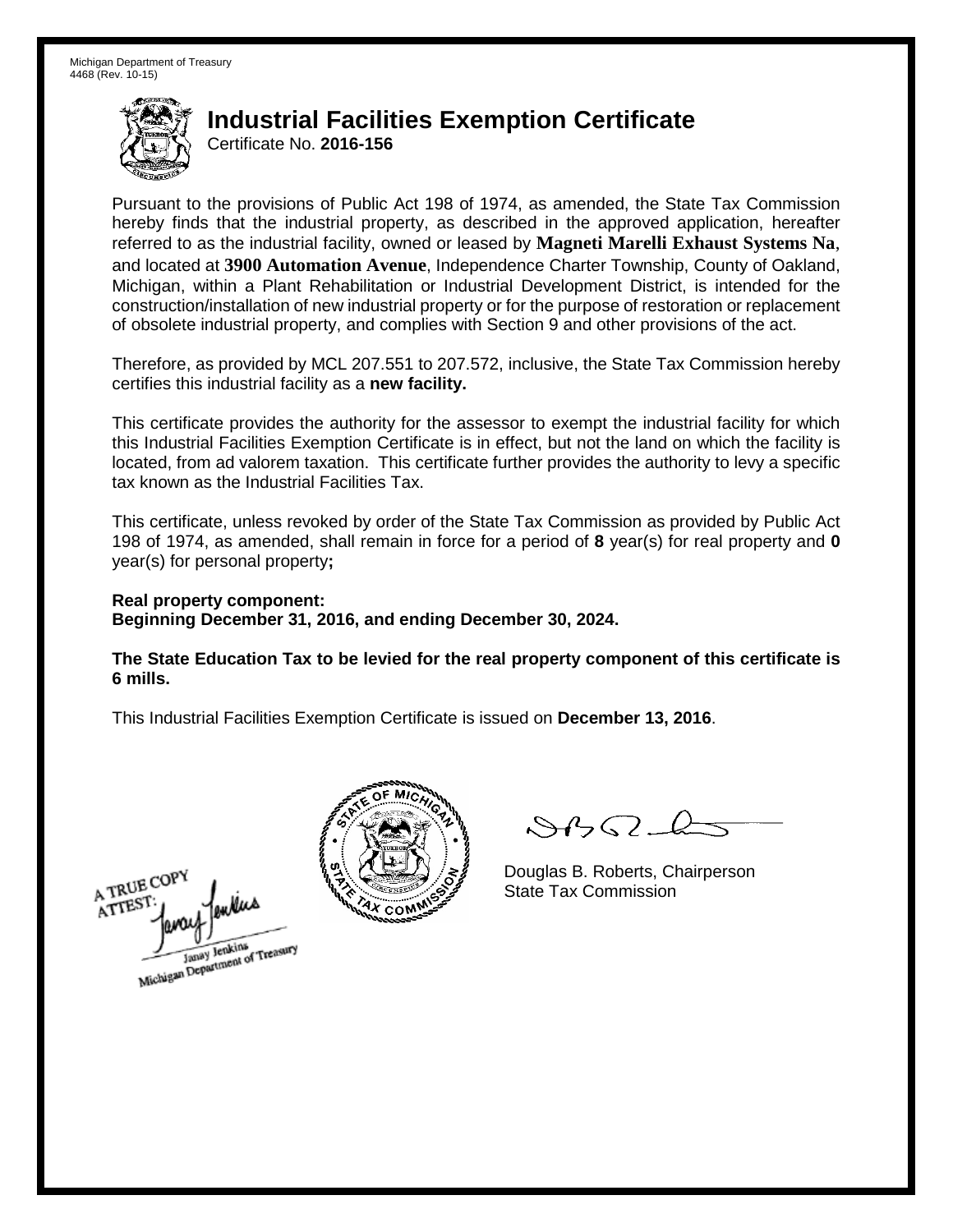

NICK A. KHOURI STATE TREASURER

December 22, 2016

Scott Roerig Envision Engineering LLC 12650 Envision Drive Lowell, MI 49331

RICK SNYDER GOVERNOR

Dear Sir/Madam:

Pursuant to the requirements of Public Act 198 of 1974, as amended, the State Tax Commission (Commission) has issued an Industrial Facility Exemption Certificate numbered 2016-157, to Envision Engineering LLC, located in Vergennes Township, Kent County. This certificate was issued at the December 13, 2016 meeting of the Commission and the investment amounts approved are as follows:

Real Property: \$3,649,829

Personal Property: \$

The State Education Tax to be levied for this certificate is 6 mills.

In accordance with MCL 24.304, the local unit of government or applicant has sixty days from the date of this letter to request a hearing to correct an error contained in the enclosed certificate.

Notification of completion of this project shall be filed with the Commission within 30 days of project completion. Within 90 days of project completion, a report of final costs shall be filed with the assessing officer of the local unit and the Commission.

If you have further questions regarding the issuance of this industrial facility exemption certificate, please call 517-373-3302.

Sincerely,

teaglien S. Ful

Heather S. Frick, Executive Director State Tax Commission

Enclosure cc: Debra S. Rashid, Assessor, Vergennes Township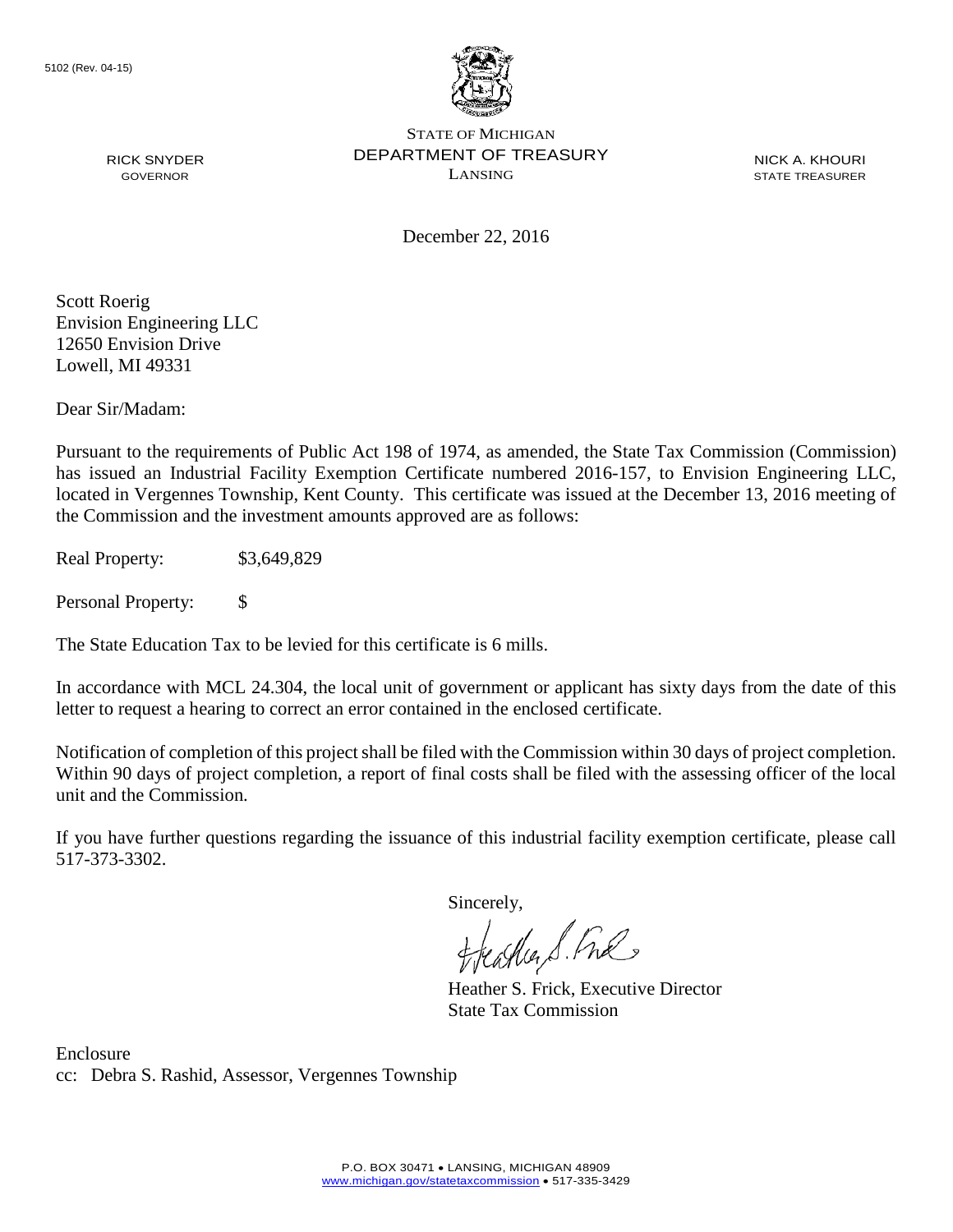Certificate No. **2016-157**

Pursuant to the provisions of Public Act 198 of 1974, as amended, the State Tax Commission hereby finds that the industrial property, as described in the approved application, hereafter referred to as the industrial facility, owned or leased by **Envision Engineering LLC**, and located at **12650 Envision Drive**, Vergennes Township, County of Kent, Michigan, within a Plant Rehabilitation or Industrial Development District, is intended for the construction/installation of new industrial property or for the purpose of restoration or replacement of obsolete industrial property, and complies with Section 9 and other provisions of the act.

Therefore, as provided by MCL 207.551 to 207.572, inclusive, the State Tax Commission hereby certifies this industrial facility as a **new facility.**

This certificate provides the authority for the assessor to exempt the industrial facility for which this Industrial Facilities Exemption Certificate is in effect, but not the land on which the facility is located, from ad valorem taxation. This certificate further provides the authority to levy a specific tax known as the Industrial Facilities Tax.

This certificate, unless revoked by order of the State Tax Commission as provided by Public Act 198 of 1974, as amended, shall remain in force for a period of **12** year(s) for real property and **0** year(s) for personal property**;**

**Real property component: Beginning December 31, 2016, and ending December 30, 2028.**

**The State Education Tax to be levied for the real property component of this certificate is 6 mills.**

A TRUE COP ATTEST Janay Jenkins<br>Michigan Department of Treasury



 $\mathcal{A}$ 

Douglas B. Roberts, Chairperson State Tax Commission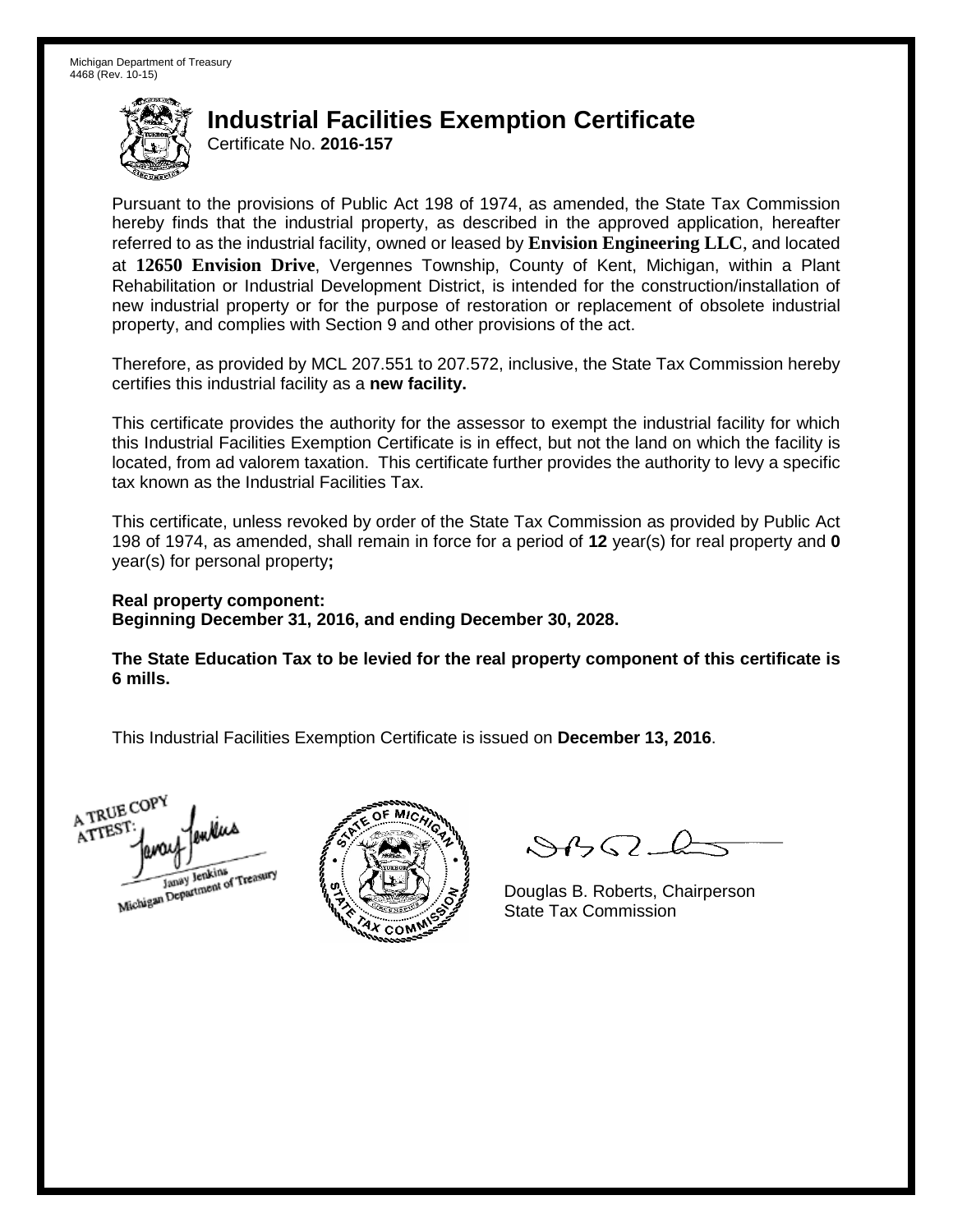

NICK A. KHOURI STATE TREASURER

December 22, 2016

William Beistline Flex-N-Gate Detroit, LLC 5663 East Nine Mile Road Warren, MI 48091

RICK SNYDER GOVERNOR

Dear Sir/Madam:

Pursuant to the requirements of Public Act 198 of 1974, as amended, the State Tax Commission (Commission) has issued an Industrial Facility Exemption Certificate numbered 2016-158, to Flex-N-Gate Detroit, LLC, located in the City of Detroit, Wayne County. This certificate was issued at the December 13, 2016 meeting of the Commission and the investment amounts approved are as follows:

Real Property: \$40,000,000

Personal Property: \$

The State Education Tax to be levied for this certificate is 6 mills.

In accordance with MCL 24.304, the local unit of government or applicant has sixty days from the date of this letter to request a hearing to correct an error contained in the enclosed certificate.

Notification of completion of this project shall be filed with the Commission within 30 days of project completion. Within 90 days of project completion, a report of final costs shall be filed with the assessing officer of the local unit and the Commission.

If you have further questions regarding the issuance of this industrial facility exemption certificate, please call 517-373-3302.

Sincerely,

teaglien S. Ful

Heather S. Frick, Executive Director State Tax Commission

Enclosure cc: Lisa Ann Hobart, Assessor, City of Detroit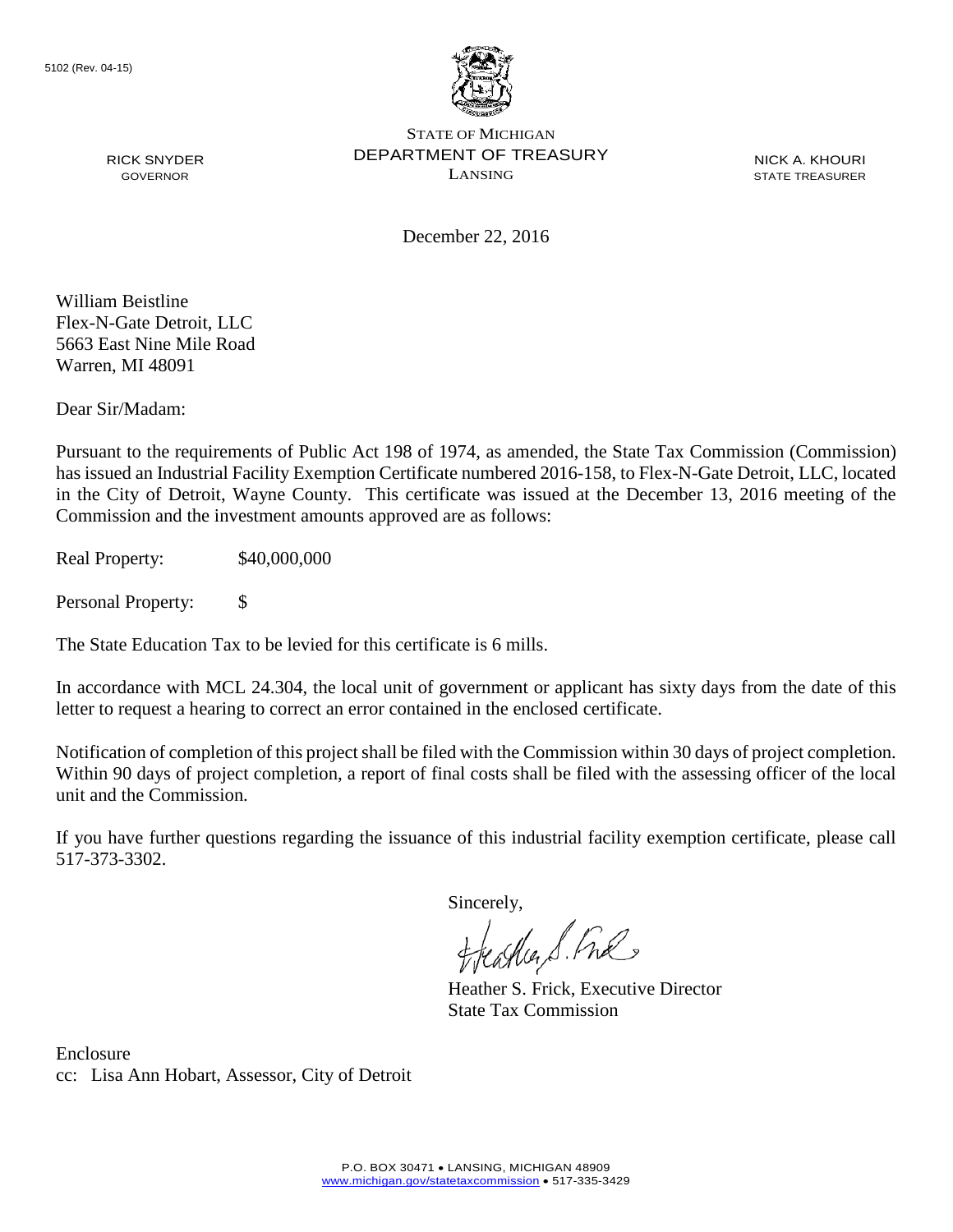Certificate No. **2016-158**

Pursuant to the provisions of Public Act 198 of 1974, as amended, the State Tax Commission hereby finds that the industrial property, as described in the approved application, hereafter referred to as the industrial facility, owned or leased by **Flex-N-Gate Detroit, LLC**, and located at **7000 Georgia Street**, City of Detroit, County of Wayne, Michigan, within a Plant Rehabilitation or Industrial Development District, is intended for the construction/installation of new industrial property or for the purpose of restoration or replacement of obsolete industrial property, and complies with Section 9 and other provisions of the act.

Therefore, as provided by MCL 207.551 to 207.572, inclusive, the State Tax Commission hereby certifies this industrial facility as a **new facility.**

This certificate provides the authority for the assessor to exempt the industrial facility for which this Industrial Facilities Exemption Certificate is in effect, but not the land on which the facility is located, from ad valorem taxation. This certificate further provides the authority to levy a specific tax known as the Industrial Facilities Tax.

This certificate, unless revoked by order of the State Tax Commission as provided by Public Act 198 of 1974, as amended, shall remain in force for a period of **12** year(s) for real property and **0** year(s) for personal property**;**

**Real property component: Beginning December 31, 2016, and ending December 30, 2028.**

**The State Education Tax to be levied for the real property component of this certificate is 6 mills.**





 $\mathcal{A}$ 

Douglas B. Roberts, Chairperson State Tax Commission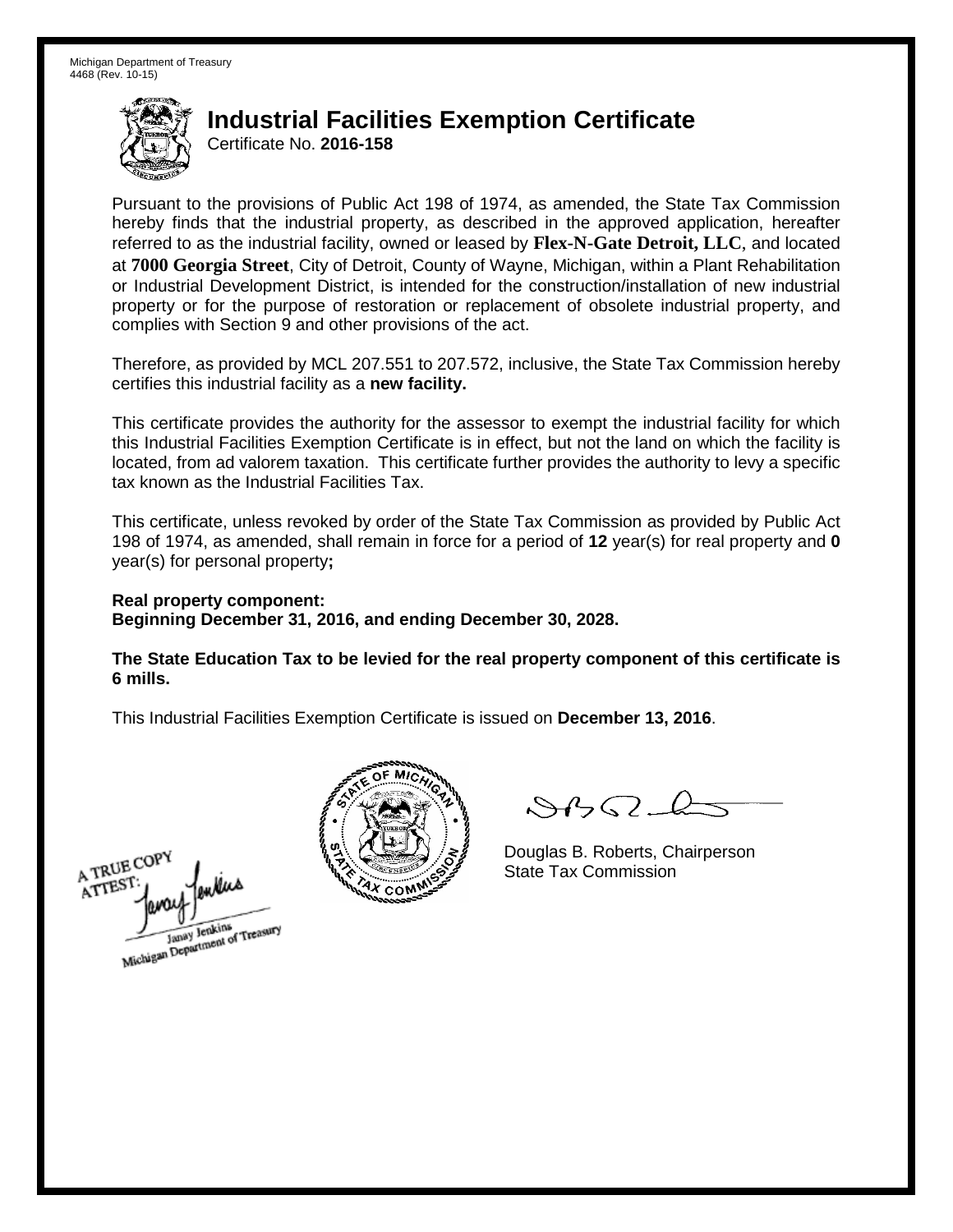

NICK A. KHOURI STATE TREASURER

December 22, 2016

Don Stein New Center Stamping 950 E. Milwaukee Detroit, MI 48211

RICK SNYDER GOVERNOR

Dear Sir/Madam:

Pursuant to the requirements of Public Act 198 of 1974, as amended, the State Tax Commission (Commission) has issued an Industrial Facility Exemption Certificate numbered 2016-159, to New Center Stamping, located in the City of Detroit, Wayne County. This certificate was issued at the December 13, 2016 meeting of the Commission and the investment amounts approved are as follows:

Real Property: \$2,144,249

Personal Property: \$

The State Education Tax to be levied for this certificate is 6 mills.

In accordance with MCL 24.304, the local unit of government or applicant has sixty days from the date of this letter to request a hearing to correct an error contained in the enclosed certificate.

Notification of completion of this project shall be filed with the Commission within 30 days of project completion. Within 90 days of project completion, a report of final costs shall be filed with the assessing officer of the local unit and the Commission.

If you have further questions regarding the issuance of this industrial facility exemption certificate, please call 517-373-3302.

Sincerely,

teather S. Ful

Heather S. Frick, Executive Director State Tax Commission

Enclosure cc: Lisa Ann Hobart, Assessor, City of Detroit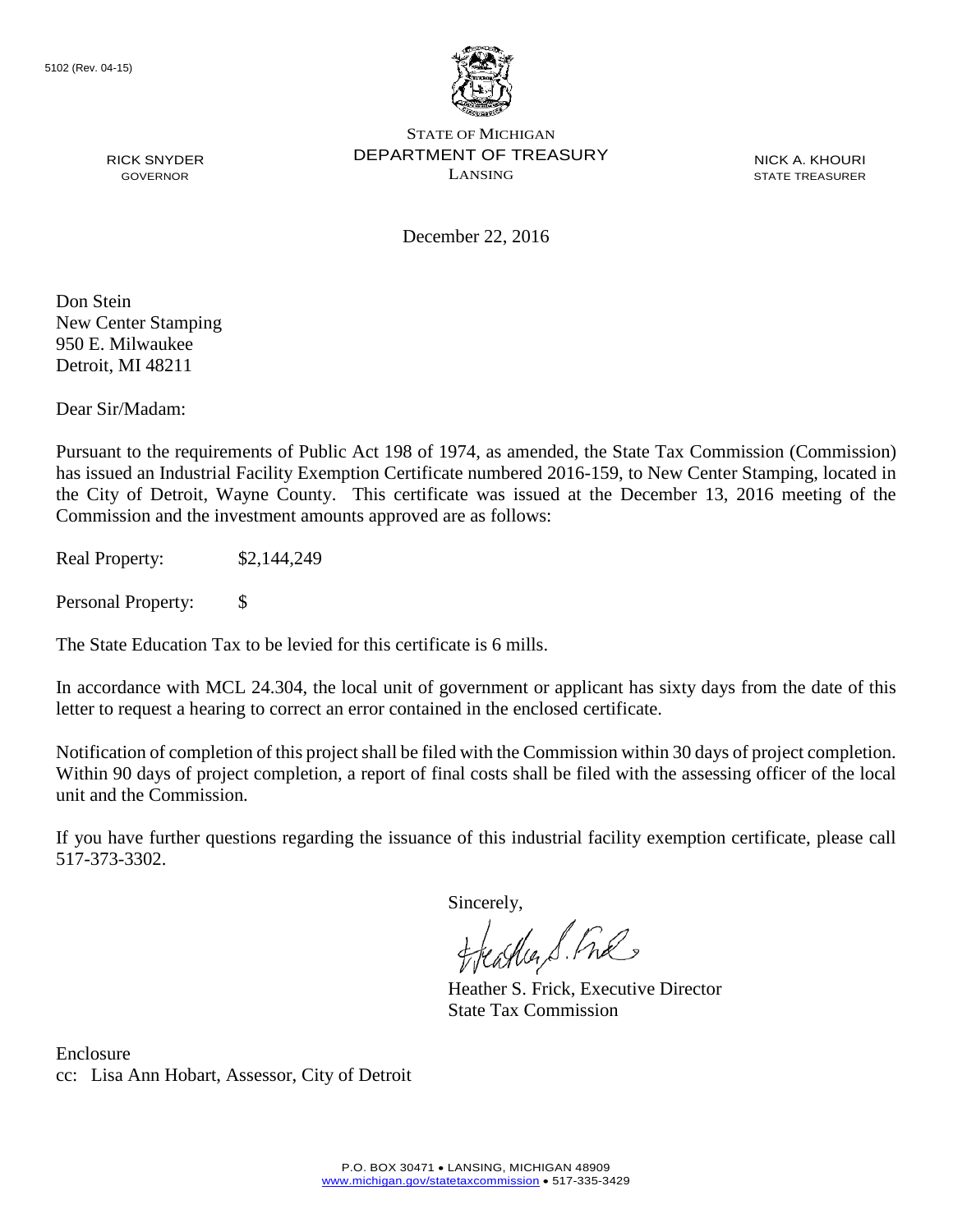Certificate No. **2016-159**

Pursuant to the provisions of Public Act 198 of 1974, as amended, the State Tax Commission hereby finds that the industrial property, as described in the approved application, hereafter referred to as the industrial facility, owned or leased by **New Center Stamping**, and located at **950 E. Milwaukee**, City of Detroit, County of Wayne, Michigan, within a Plant Rehabilitation or Industrial Development District, is intended for the construction/installation of new industrial property or for the purpose of restoration or replacement of obsolete industrial property, and complies with Section 9 and other provisions of the act.

Therefore, as provided by MCL 207.551 to 207.572, inclusive, the State Tax Commission hereby certifies this industrial facility as a **new facility.**

This certificate provides the authority for the assessor to exempt the industrial facility for which this Industrial Facilities Exemption Certificate is in effect, but not the land on which the facility is located, from ad valorem taxation. This certificate further provides the authority to levy a specific tax known as the Industrial Facilities Tax.

This certificate, unless revoked by order of the State Tax Commission as provided by Public Act 198 of 1974, as amended, shall remain in force for a period of **12** year(s) for real property and **0** year(s) for personal property**;**

**Real property component: Beginning December 31, 2016, and ending December 30, 2028.**

**The State Education Tax to be levied for the real property component of this certificate is 6 mills.**



 $\mathcal{A}$ 

Douglas B. Roberts, Chairperson State Tax Commission

A TRUE COP A TTEST Janay Jenkins<br>Michigan Department of Treasury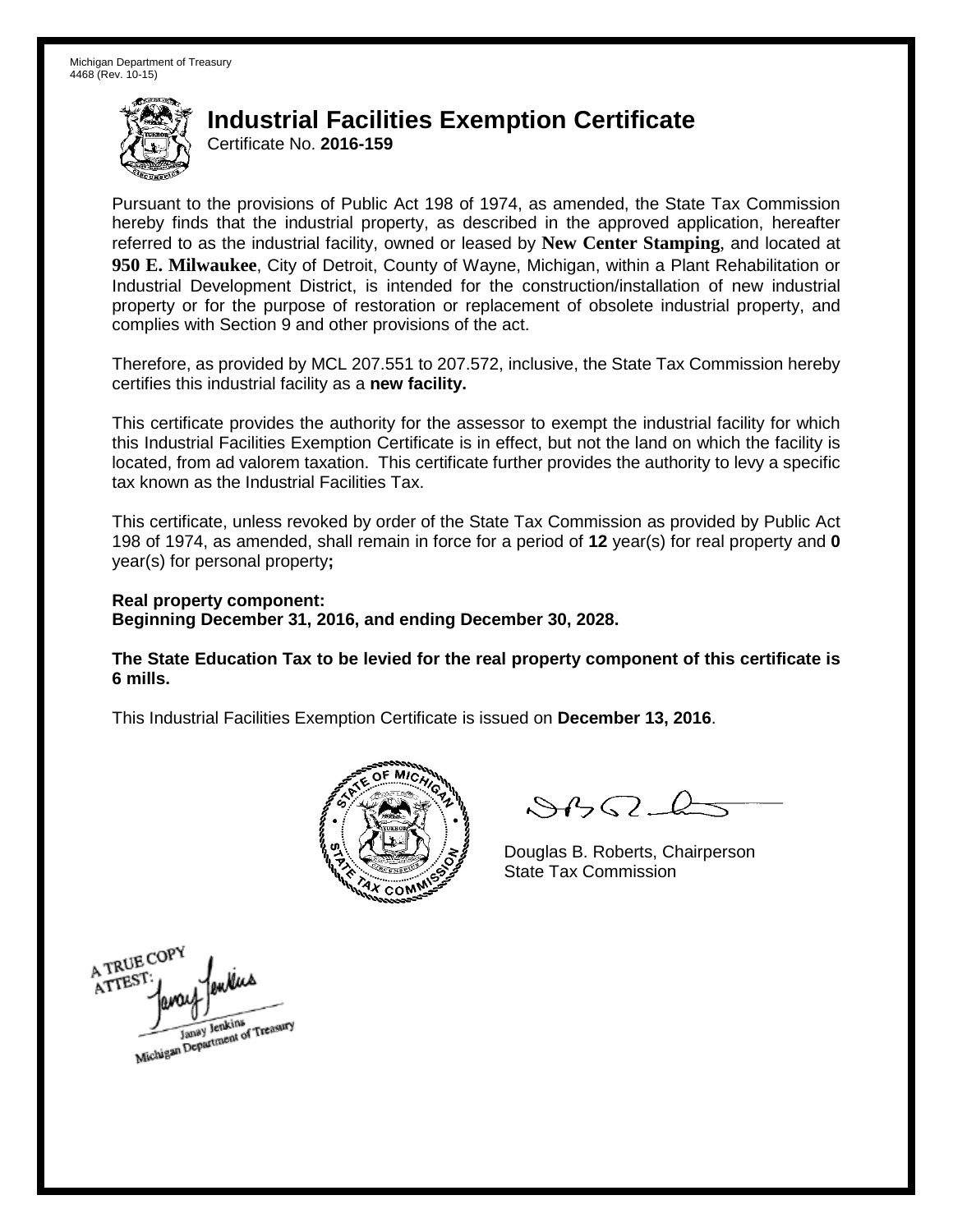

NICK A. KHOURI STATE TREASURER

December 22, 2016

Lalit Kumar Sakthi Automotive Group USA, Inc. 6401 W. Fort Street Detroit, MI 48209

RICK SNYDER GOVERNOR

Dear Sir/Madam:

Pursuant to the requirements of Public Act 198 of 1974, as amended, the State Tax Commission (Commission) has issued an Industrial Facility Exemption Certificate numbered 2016-160, to Sakthi Automotive Group USA, Inc., located in the City of Detroit, Wayne County. This certificate was issued at the December 13, 2016 meeting of the Commission and the investment amounts approved are as follows:

Real Property: \$8,000,000

Personal Property: \$

The State Education Tax to be levied for this certificate is 6 mills.

In accordance with MCL 24.304, the local unit of government or applicant has sixty days from the date of this letter to request a hearing to correct an error contained in the enclosed certificate.

Notification of completion of this project shall be filed with the Commission within 30 days of project completion. Within 90 days of project completion, a report of final costs shall be filed with the assessing officer of the local unit and the Commission.

If you have further questions regarding the issuance of this industrial facility exemption certificate, please call 517-373-3302.

Sincerely,

teacher S. Ful

Heather S. Frick, Executive Director State Tax Commission

Enclosure cc: Lisa Ann Hobart, Assessor, City of Detroit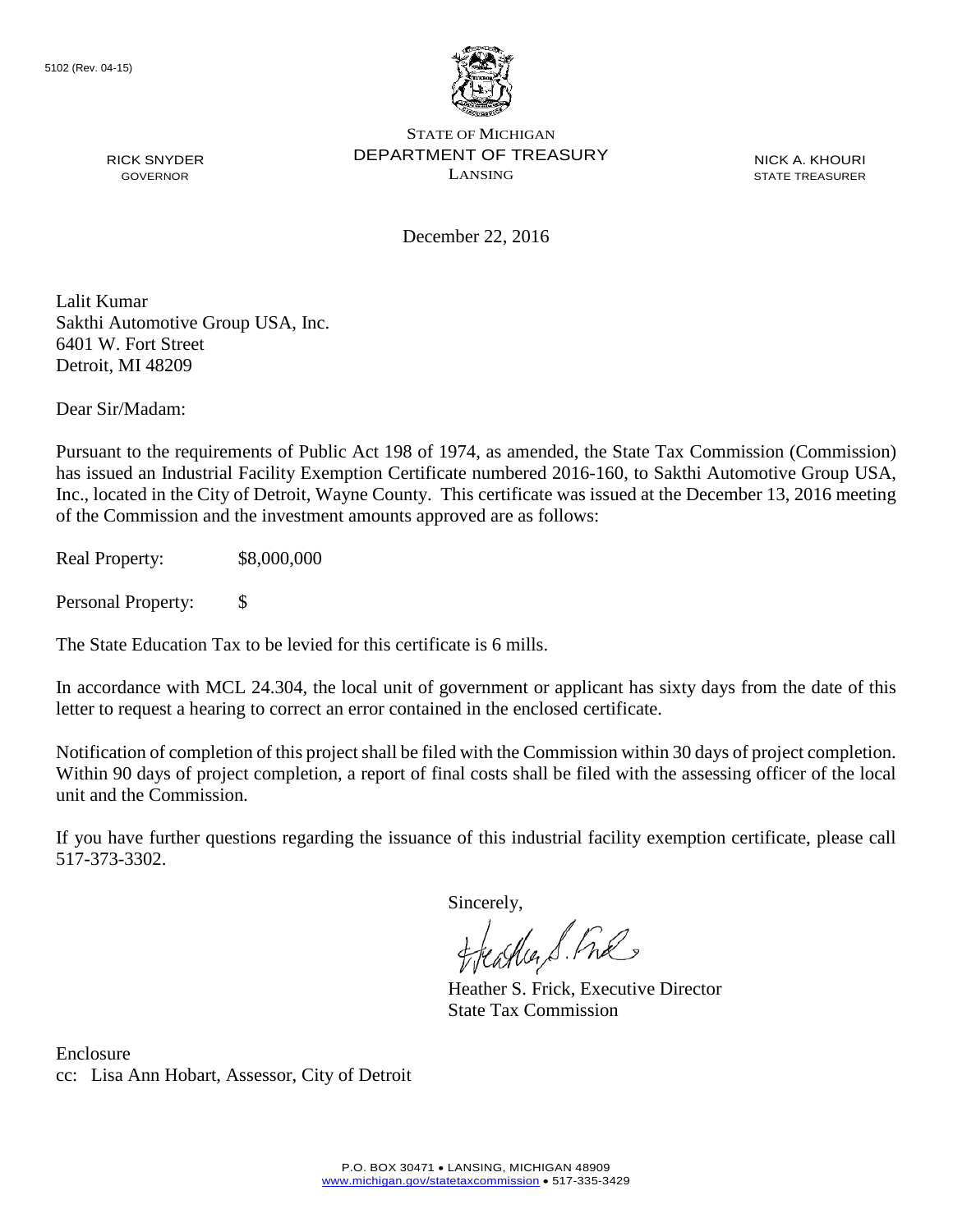Certificate No. **2016-160**

Pursuant to the provisions of Public Act 198 of 1974, as amended, the State Tax Commission hereby finds that the industrial property, as described in the approved application, hereafter referred to as the industrial facility, owned or leased by **Sakthi Automotive Group USA, Inc.**, and located at **6921 W. Fort Street**, City of Detroit, County of Wayne, Michigan, within a Plant Rehabilitation or Industrial Development District, is intended for the construction/installation of new industrial property or for the purpose of restoration or replacement of obsolete industrial property, and complies with Section 9 and other provisions of the act.

Therefore, as provided by MCL 207.551 to 207.572, inclusive, the State Tax Commission hereby certifies this industrial facility as a **new facility.**

This certificate provides the authority for the assessor to exempt the industrial facility for which this Industrial Facilities Exemption Certificate is in effect, but not the land on which the facility is located, from ad valorem taxation. This certificate further provides the authority to levy a specific tax known as the Industrial Facilities Tax.

This certificate, unless revoked by order of the State Tax Commission as provided by Public Act 198 of 1974, as amended, shall remain in force for a period of **12** year(s) for real property and **0** year(s) for personal property**;**

**Real property component: Beginning December 31, 2016, and ending December 30, 2028.**

**The State Education Tax to be levied for the real property component of this certificate is 6 mills.**



 $84562 - 6$ 

Douglas B. Roberts, Chairperson State Tax Commission

A TRUE COPY ATTES! Janay Jenkins<br>Michigan Department of Treasury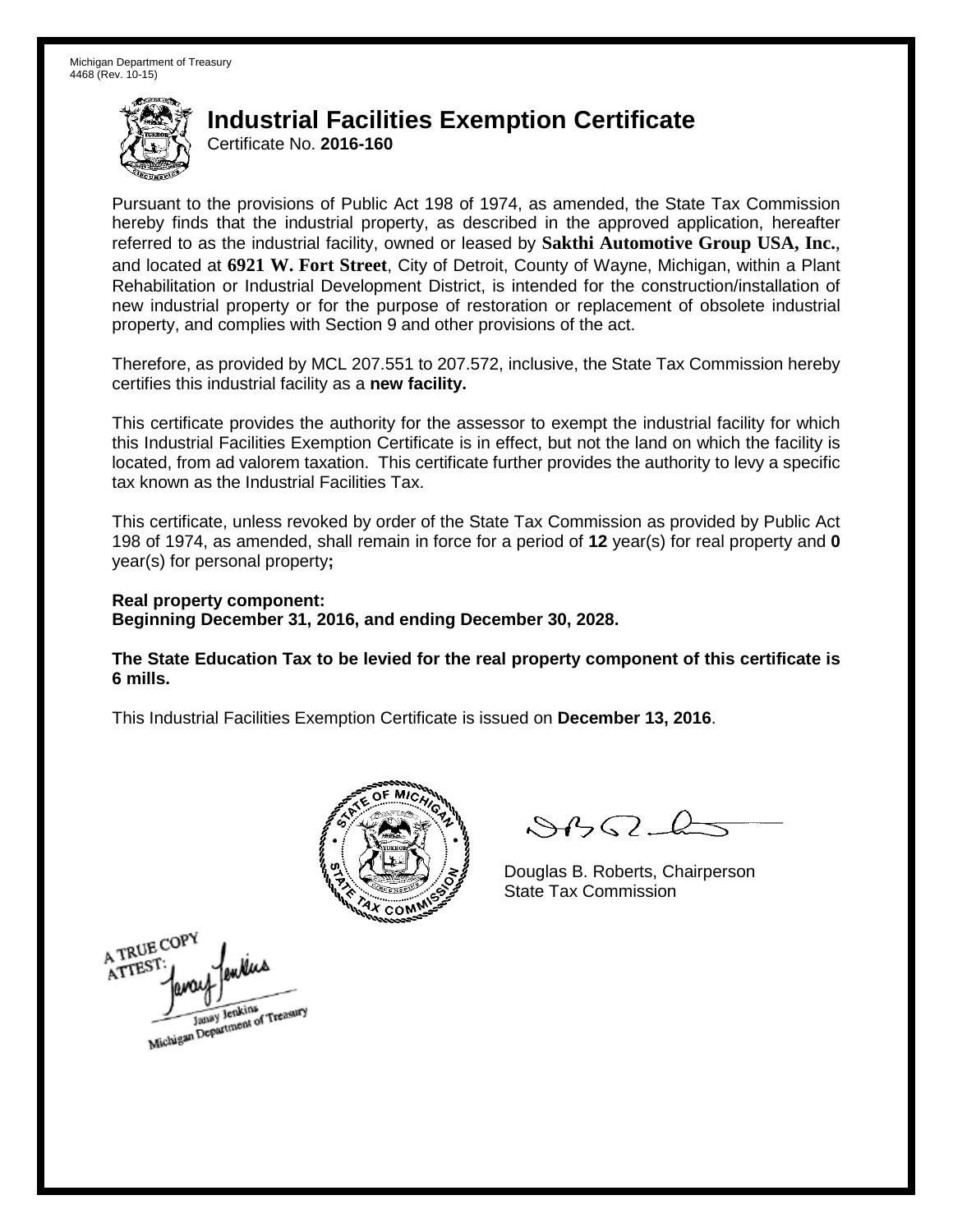

NICK A. KHOURI STATE TREASURER

GOVERNOR

RICK SNYDER

December 22, 2016

Steven Gardon Lear Corporation 21557 Telegraph Road Southfield, MI 48033

Dear Sir/Madam:

Pursuant to the requirements of Public Act 198 of 1974, as amended, the State Tax Commission (Commission) has issued an Industrial Facility Exemption Certificate numbered 2016-161, to Lear Corporation, located in the City of Detroit, Wayne County. This certificate was issued at the December 13, 2016 meeting of the Commission and the investment amounts approved are as follows:

Real Property: \$7,142,000

Personal Property: \$

The State Education Tax to be levied for this certificate is 6 mills.

In accordance with MCL 24.304, the local unit of government or applicant has sixty days from the date of this letter to request a hearing to correct an error contained in the enclosed certificate.

Notification of completion of this project shall be filed with the Commission within 30 days of project completion. Within 90 days of project completion, a report of final costs shall be filed with the assessing officer of the local unit and the Commission.

If you have further questions regarding the issuance of this industrial facility exemption certificate, please call 517-373-3302.

Sincerely,

feastles S. Ful

Heather S. Frick, Executive Director State Tax Commission

Enclosure cc: Lisa Ann Hobart, Assessor, City of Detroit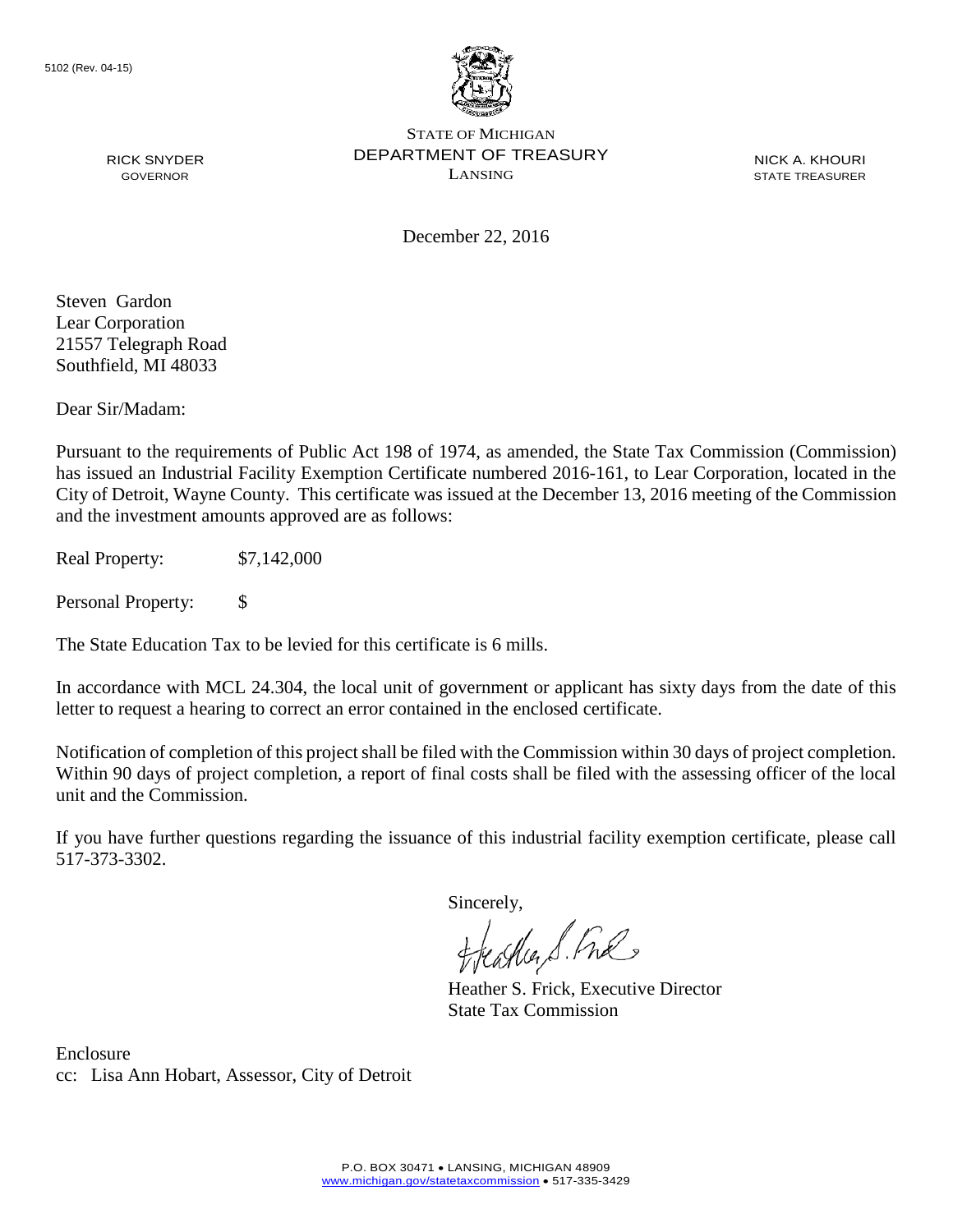Certificate No. **2016-161**

Pursuant to the provisions of Public Act 198 of 1974, as amended, the State Tax Commission hereby finds that the industrial property, as described in the approved application, hereafter referred to as the industrial facility, owned or leased by **Lear Corporation**, and located at **119 State Street**, City of Detroit, County of Wayne, Michigan, within a Plant Rehabilitation or Industrial Development District, is intended for the construction/installation of new industrial property or for the purpose of restoration or replacement of obsolete industrial property, and complies with Section 9 and other provisions of the act.

Therefore, as provided by MCL 207.551 to 207.572, inclusive, the State Tax Commission hereby certifies this industrial facility as a **rehabilitated facility.**

The taxable value of the obsolete industrial property related to this certificate is \$140,284 for real property.

This certificate provides the authority for the assessor to exempt the industrial facility for which this Industrial Facilities Exemption Certificate is in effect, but not the land on which the facility is located, from ad valorem taxation. This certificate further provides the authority to levy a specific tax known as the Industrial Facilities Tax.

This certificate, unless revoked by order of the State Tax Commission as provided by Public Act 198 of 1974, as amended, shall remain in force for a period of **12** year(s) for real property and **0** year(s) for personal property**;**

**Real property component: Beginning December 31, 2016, and ending December 30, 2028.**

**The State Education Tax to be levied for the real property component of this certificate is 6 mills.**



 $8450 - 6$ 

Douglas B. Roberts, Chairperson State Tax Commission

A TRUE COPY ATTEST Janay Jenkins<br>Michigan Department of Treasury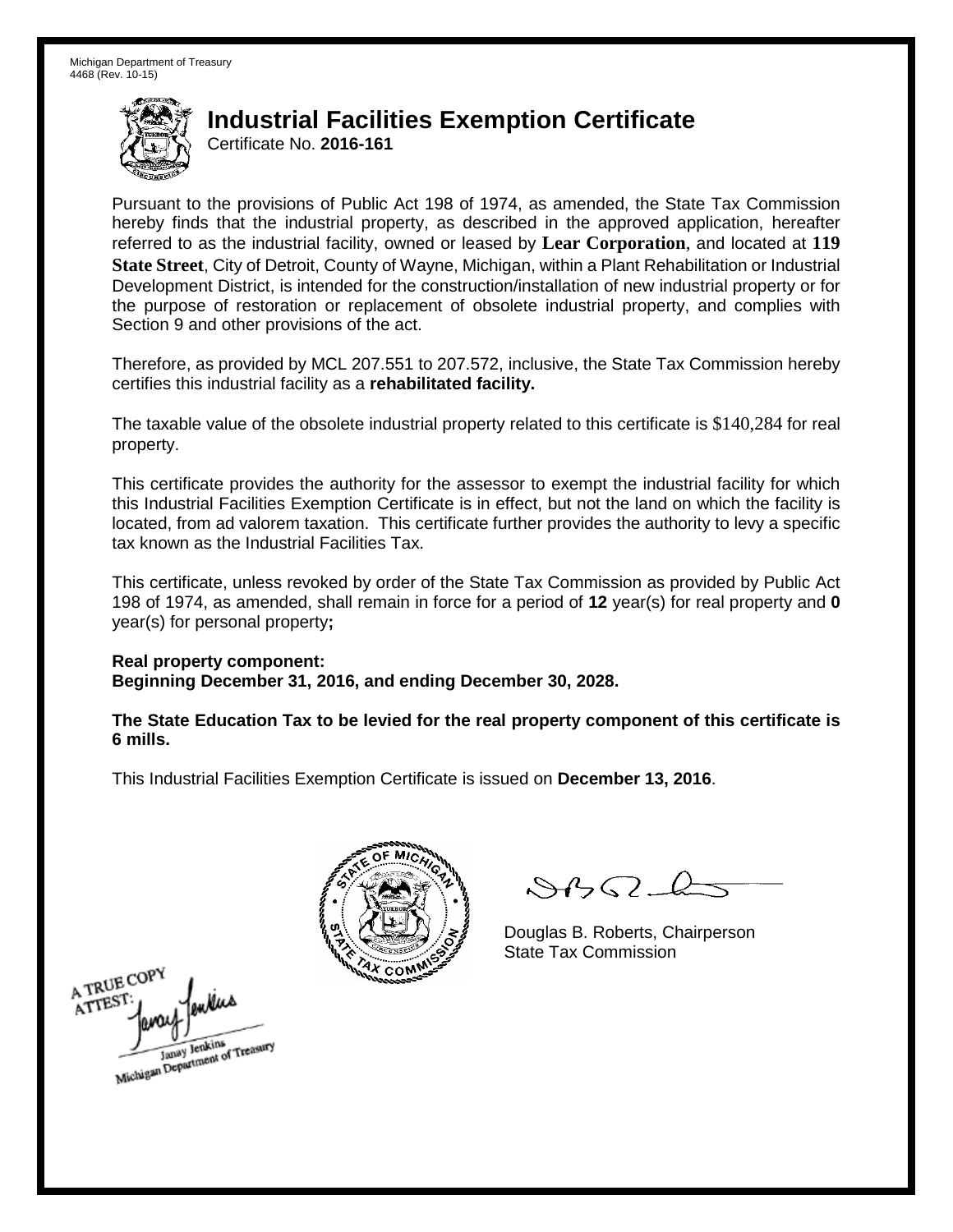

NICK A. KHOURI STATE TREASURER

RICK SNYDER GOVERNOR

December 22, 2016

Hilde Mcdonald Phoenix Haus 3984 Cabaret Trail Saginaw, MI 48603

Dear Sir/Madam:

Pursuant to the requirements of Public Act 198 of 1974, as amended, the State Tax Commission (Commission) has issued an Industrial Facility Exemption Certificate numbered 2016-164, to Phoenix Haus, located in the City of Detroit, Wayne County. This certificate was issued at the December 13, 2016 meeting of the Commission and the investment amounts approved are as follows:

Real Property: \$1,036,053

Personal Property: \$

The State Education Tax to be levied for this certificate is 6 mills.

In accordance with MCL 24.304, the local unit of government or applicant has sixty days from the date of this letter to request a hearing to correct an error contained in the enclosed certificate.

Notification of completion of this project shall be filed with the Commission within 30 days of project completion. Within 90 days of project completion, a report of final costs shall be filed with the assessing officer of the local unit and the Commission.

If you have further questions regarding the issuance of this industrial facility exemption certificate, please call 517-373-3302.

Sincerely,

teacher S. Ful

Heather S. Frick, Executive Director State Tax Commission

Enclosure cc: Lisa Ann Hobart, Assessor, City of Detroit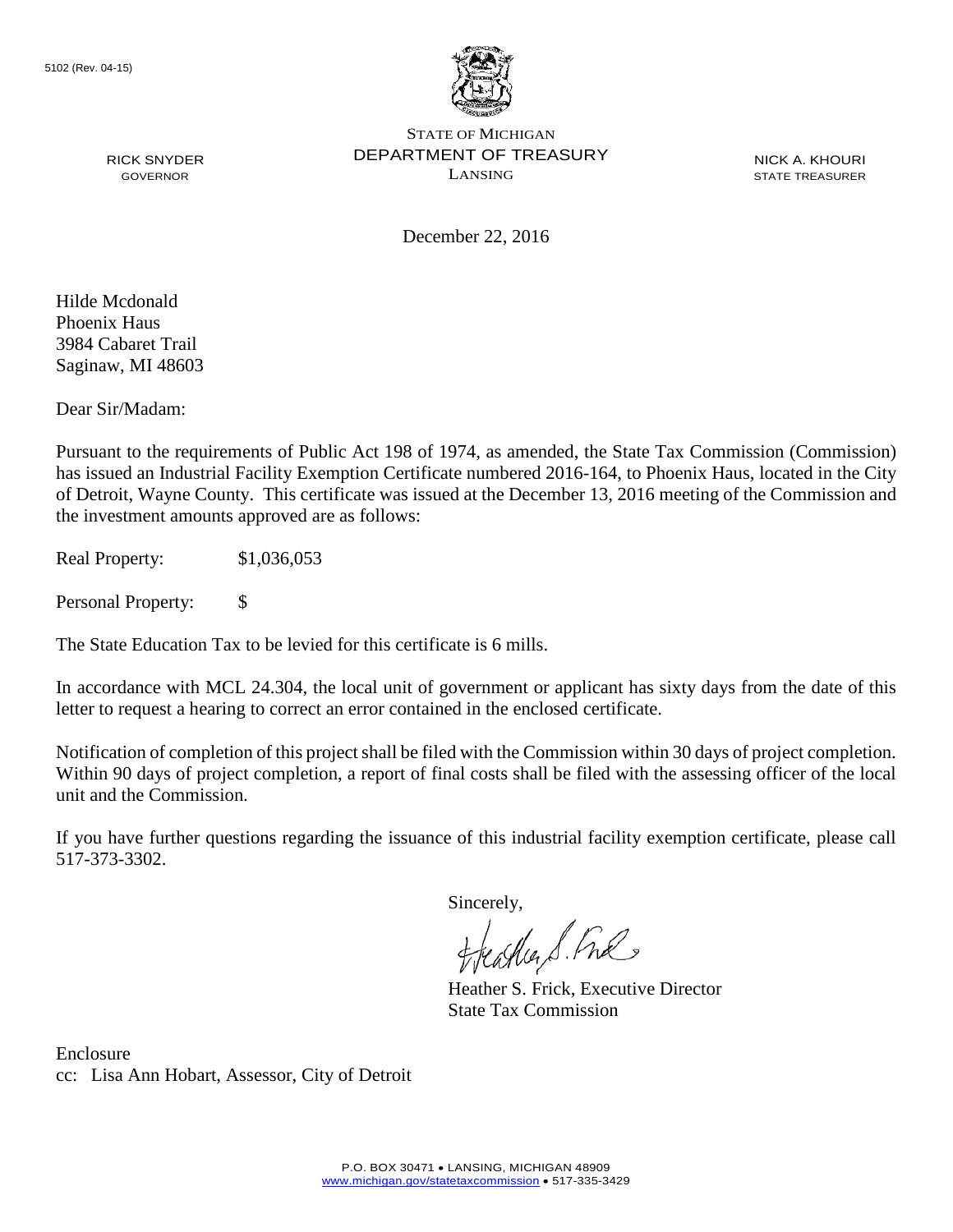Certificate No. **2016-164**

Pursuant to the provisions of Public Act 198 of 1974, as amended, the State Tax Commission hereby finds that the industrial property, as described in the approved application, hereafter referred to as the industrial facility, owned or leased by **Phoenix Haus**, and located at **1000 Mt. Elliot St.**, City of Detroit, County of Wayne, Michigan, within a Plant Rehabilitation or Industrial Development District, is intended for the construction/installation of new industrial property or for the purpose of restoration or replacement of obsolete industrial property, and complies with Section 9 and other provisions of the act.

Therefore, as provided by MCL 207.551 to 207.572, inclusive, the State Tax Commission hereby certifies this industrial facility as a **new facility.**

This certificate provides the authority for the assessor to exempt the industrial facility for which this Industrial Facilities Exemption Certificate is in effect, but not the land on which the facility is located, from ad valorem taxation. This certificate further provides the authority to levy a specific tax known as the Industrial Facilities Tax.

This certificate, unless revoked by order of the State Tax Commission as provided by Public Act 198 of 1974, as amended, shall remain in force for a period of **0** year(s) for real property and **0** year(s) for personal property**;**

**Real property component: Beginning December 31, 2016, and ending December 30, 2028.**

**The State Education Tax to be levied for the real property component of this certificate is 6 mills.**



 $8450 - 6$ 

Douglas B. Roberts, Chairperson State Tax Commission

A TRUE COPY ATTES Janay Jenkins<br>Michigan Department of Treasury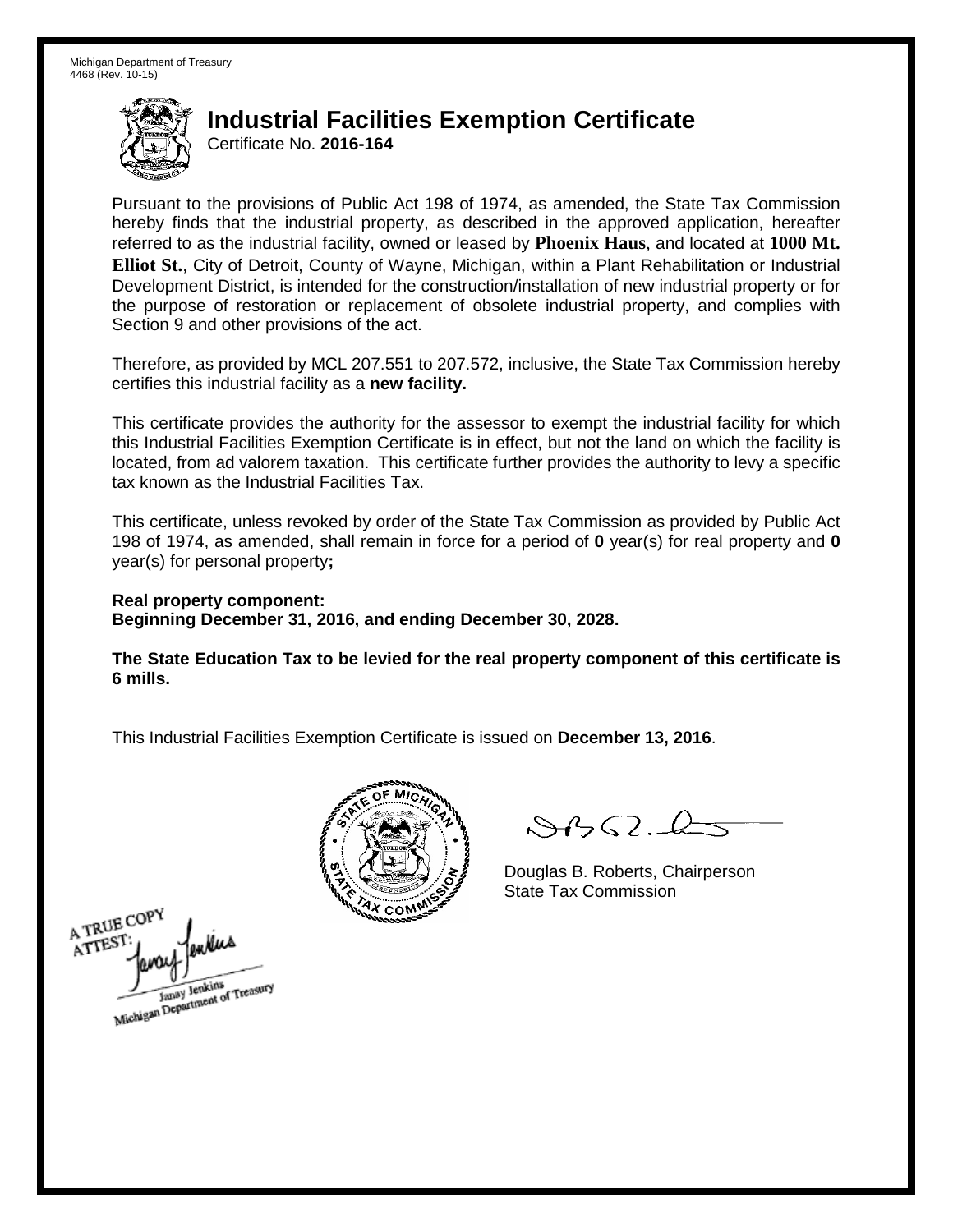

NICK A. KHOURI STATE TREASURER

December 22, 2016

Arlen Meeuwsen Zeeland Farm Services, Inc.  $2468$   $84^{\text{th}}$  Avenue Zeeland, MI 49464

RICK SNYDER GOVERNOR

Dear Sir/Madam:

Pursuant to the requirements of Public Act 198 of 1974, as amended, the State Tax Commission (Commission) has issued an Industrial Facility Exemption Certificate numbered 2016-167, to Zeeland Farm Services, Inc., located in Zeeland Charter Township, Ottawa County. This certificate was issued at the December 13, 2016 meeting of the Commission and the investment amounts approved are as follows:

Real Property: \$398,329

Personal Property: \$

The State Education Tax to be levied for this certificate is 6 mills.

In accordance with MCL 24.304, the local unit of government or applicant has sixty days from the date of this letter to request a hearing to correct an error contained in the enclosed certificate.

Notification of completion of this project shall be filed with the Commission within 30 days of project completion. Within 90 days of project completion, a report of final costs shall be filed with the assessing officer of the local unit and the Commission.

If you have further questions regarding the issuance of this industrial facility exemption certificate, please call 517-373-3302.

Sincerely,

teacher S. Ful

Heather S. Frick, Executive Director State Tax Commission

Enclosure cc: Steven C. Hansen, Assessor, Zeeland Charter Township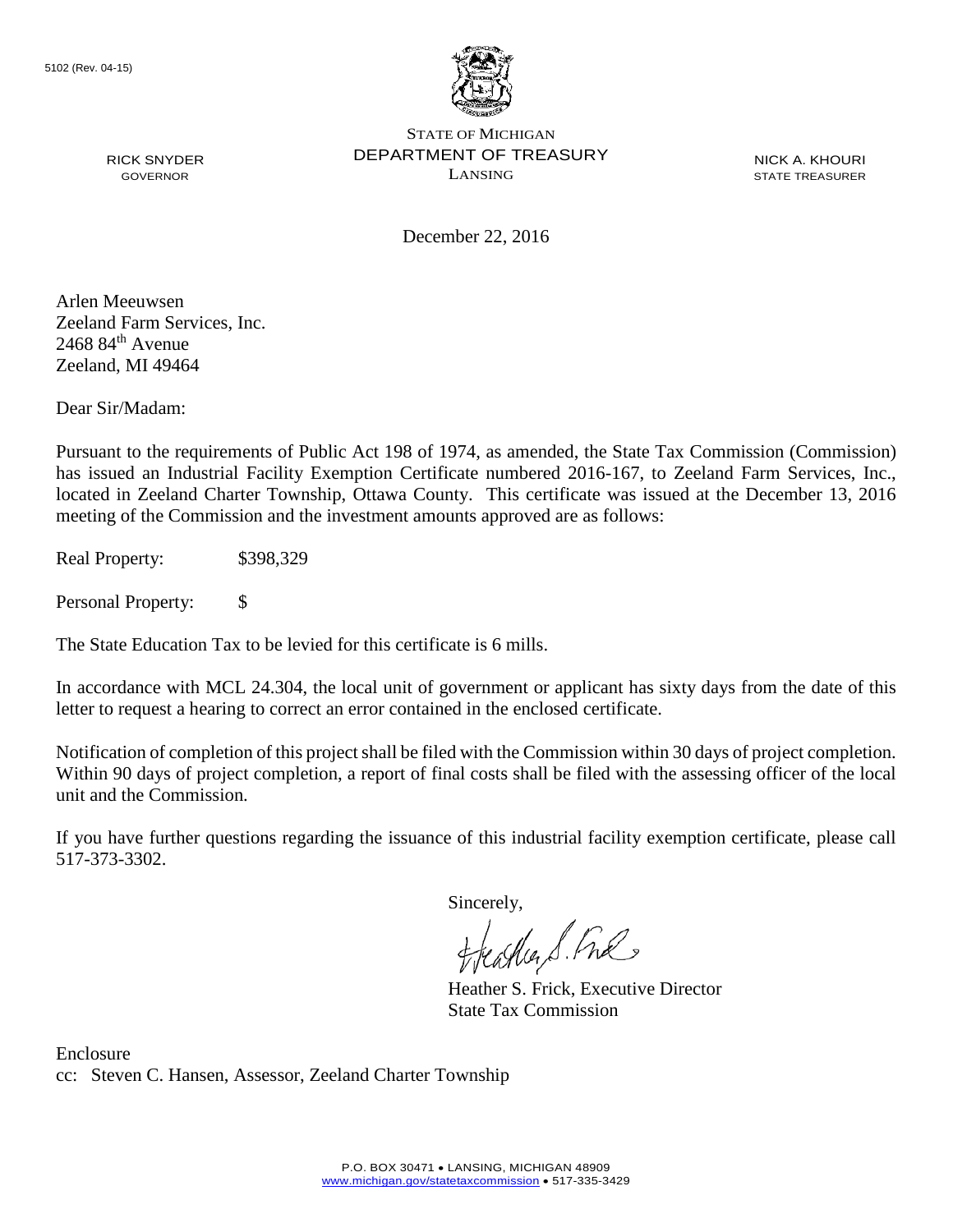Certificate No. **2016-167**

Pursuant to the provisions of Public Act 198 of 1974, as amended, the State Tax Commission hereby finds that the industrial property, as described in the approved application, hereafter referred to as the industrial facility, owned or leased by **Zeeland Farm Services, Inc.**, and located at **2525 84th Avenue**, Zeeland Charter Township, County of Ottawa, Michigan, within a Plant Rehabilitation or Industrial Development District, is intended for the construction/installation of new industrial property or for the purpose of restoration or replacement of obsolete industrial property, and complies with Section 9 and other provisions of the act.

Therefore, as provided by MCL 207.551 to 207.572, inclusive, the State Tax Commission hereby certifies this industrial facility as a **new facility.**

This certificate provides the authority for the assessor to exempt the industrial facility for which this Industrial Facilities Exemption Certificate is in effect, but not the land on which the facility is located, from ad valorem taxation. This certificate further provides the authority to levy a specific tax known as the Industrial Facilities Tax.

This certificate, unless revoked by order of the State Tax Commission as provided by Public Act 198 of 1974, as amended, shall remain in force for a period of **12** year(s) for real property and **0** year(s) for personal property**;**

**Real property component: Beginning December 31, 2016, and ending December 30, 2030.**

**The State Education Tax to be levied for the real property component of this certificate is 6 mills.**



 $8450 - 6$ 

Douglas B. Roberts, Chairperson State Tax Commission

A TRUE COPY ATTEST Janay Jenkins<br>Michigan Department of Treasury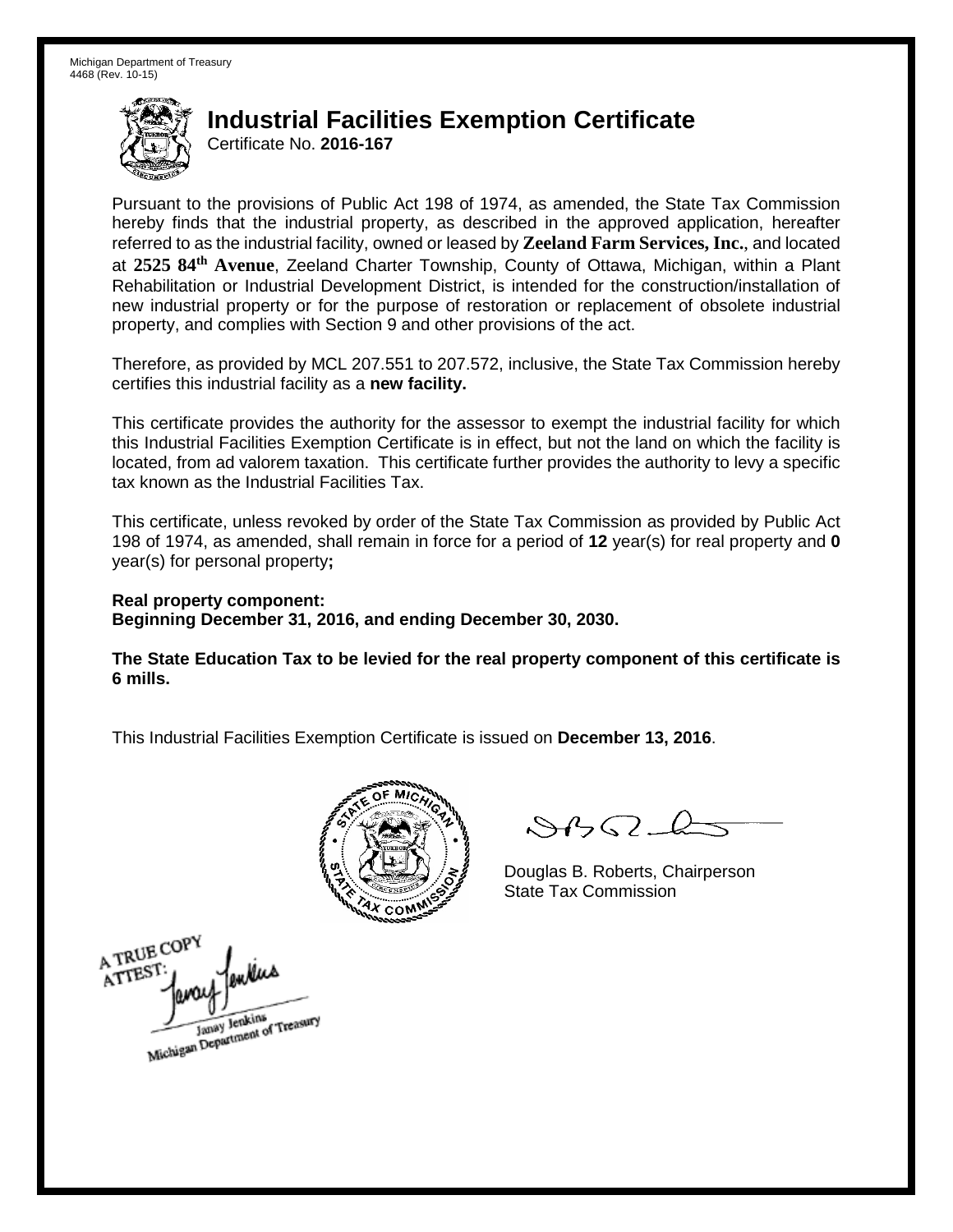

NICK A. KHOURI STATE TREASURER

December 22, 2016

Ken Rizzio Mead Johnson Nutrition 725 E. Main Avenue Zeeland, MI 49464

RICK SNYDER GOVERNOR

Dear Sir/Madam:

Pursuant to the requirements of Public Act 198 of 1974, as amended, the State Tax Commission (Commission) has issued an Industrial Facility Exemption Certificate numbered 2016-168, to Mead Johnson Nutrition, located in Zeeland Charter Township, Ottawa County. This certificate was issued at the December 13, 2016 meeting of the Commission and the investment amounts approved are as follows:

Real Property: \$8,706,650

Personal Property: \$

The State Education Tax to be levied for this certificate is 6 mills.

In accordance with MCL 24.304, the local unit of government or applicant has sixty days from the date of this letter to request a hearing to correct an error contained in the enclosed certificate.

Notification of completion of this project shall be filed with the Commission within 30 days of project completion. Within 90 days of project completion, a report of final costs shall be filed with the assessing officer of the local unit and the Commission.

If you have further questions regarding the issuance of this industrial facility exemption certificate, please call 517-373-3302.

Sincerely,

feastles S. Ful

Heather S. Frick, Executive Director State Tax Commission

Enclosure cc: Steven C. Hansen, Assessor, Zeeland Charter Township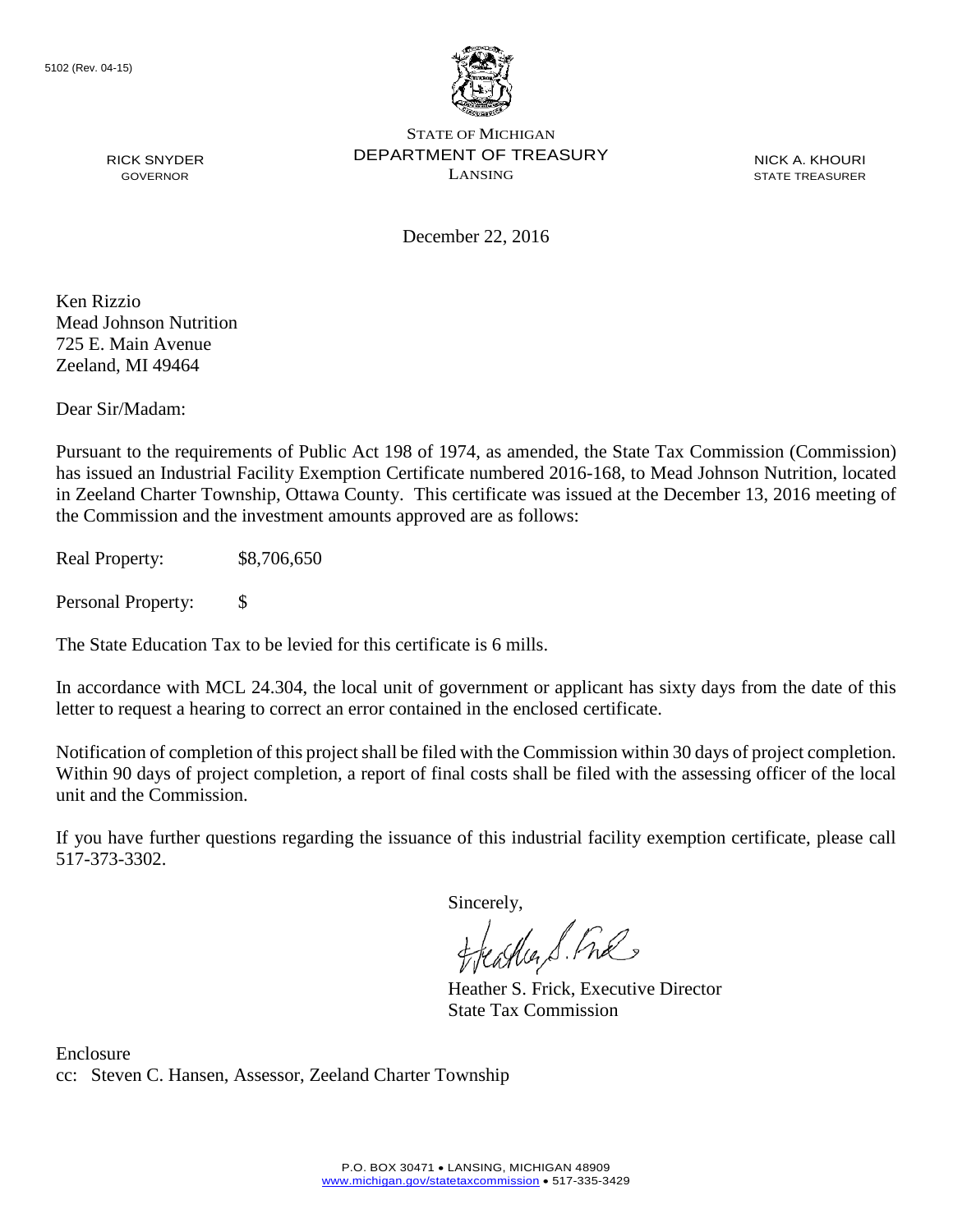Certificate No. **2016-168**

Pursuant to the provisions of Public Act 198 of 1974, as amended, the State Tax Commission hereby finds that the industrial property, as described in the approved application, hereafter referred to as the industrial facility, owned or leased by **Mead Johnson Nutrition**, and located at **725 E. Main Avenue**, Zeeland Charter Township, County of Ottawa, Michigan, within a Plant Rehabilitation or Industrial Development District, is intended for the construction/installation of new industrial property or for the purpose of restoration or replacement of obsolete industrial property, and complies with Section 9 and other provisions of the act.

Therefore, as provided by MCL 207.551 to 207.572, inclusive, the State Tax Commission hereby certifies this industrial facility as a **new facility.**

This certificate provides the authority for the assessor to exempt the industrial facility for which this Industrial Facilities Exemption Certificate is in effect, but not the land on which the facility is located, from ad valorem taxation. This certificate further provides the authority to levy a specific tax known as the Industrial Facilities Tax.

This certificate, unless revoked by order of the State Tax Commission as provided by Public Act 198 of 1974, as amended, shall remain in force for a period of **6** year(s) for real property and **0** year(s) for personal property**;**

**Real property component: Beginning December 31, 2016, and ending December 30, 2022.**

**The State Education Tax to be levied for the real property component of this certificate is 6 mills.**



 $\mathcal{A}_{1} \cap \mathcal{C}$ 

Douglas B. Roberts, Chairperson State Tax Commission

A TRUE COPY ATTEST Janay Jenkins<br>Michigan Department of Treasury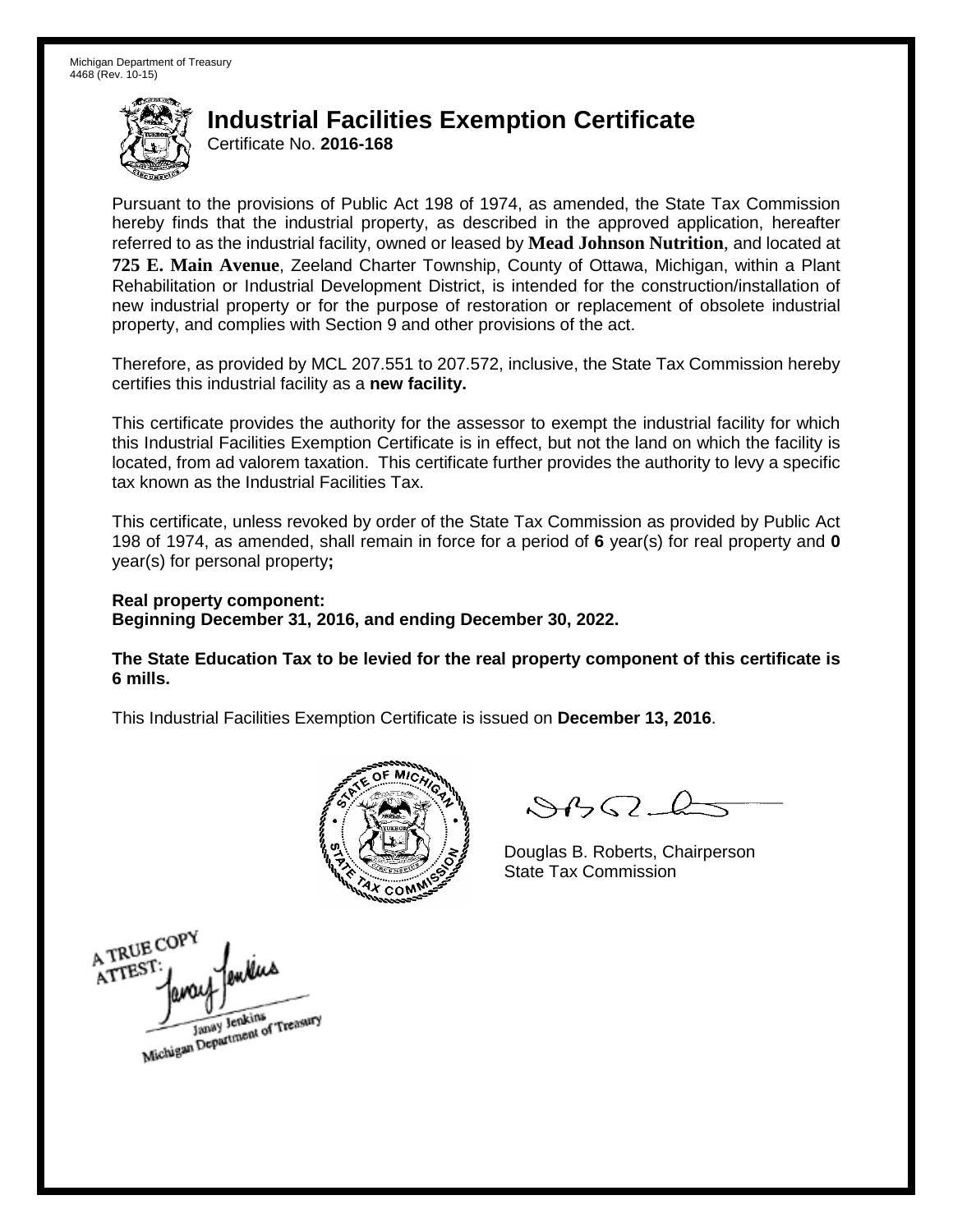

NICK A. KHOURI STATE TREASURER

December 22, 2016

Jeremy Holt Tremec Corporation 14700 Helm Ct. Plymouth, MI 48178

RICK SNYDER GOVERNOR

Dear Sir/Madam:

Pursuant to the requirements of Public Act 198 of 1974, as amended, the State Tax Commission (Commission) has issued an Industrial Facility Exemption Certificate numbered 2016-169, to Tremec Corporation, located in the City of Wixom, Oakland County. This certificate was issued at the December 13, 2016 meeting of the Commission and the investment amounts approved are as follows:

Real Property: \$7,335,145

Personal Property: \$

The State Education Tax to be levied for this certificate is 6 mills.

In accordance with MCL 24.304, the local unit of government or applicant has sixty days from the date of this letter to request a hearing to correct an error contained in the enclosed certificate.

Notification of completion of this project shall be filed with the Commission within 30 days of project completion. Within 90 days of project completion, a report of final costs shall be filed with the assessing officer of the local unit and the Commission.

If you have further questions regarding the issuance of this industrial facility exemption certificate, please call 517-373-3302.

Sincerely,

teaglien S. Ful

Heather S. Frick, Executive Director State Tax Commission

Enclosure cc: David M. Hieber, Assessor, City of Wixom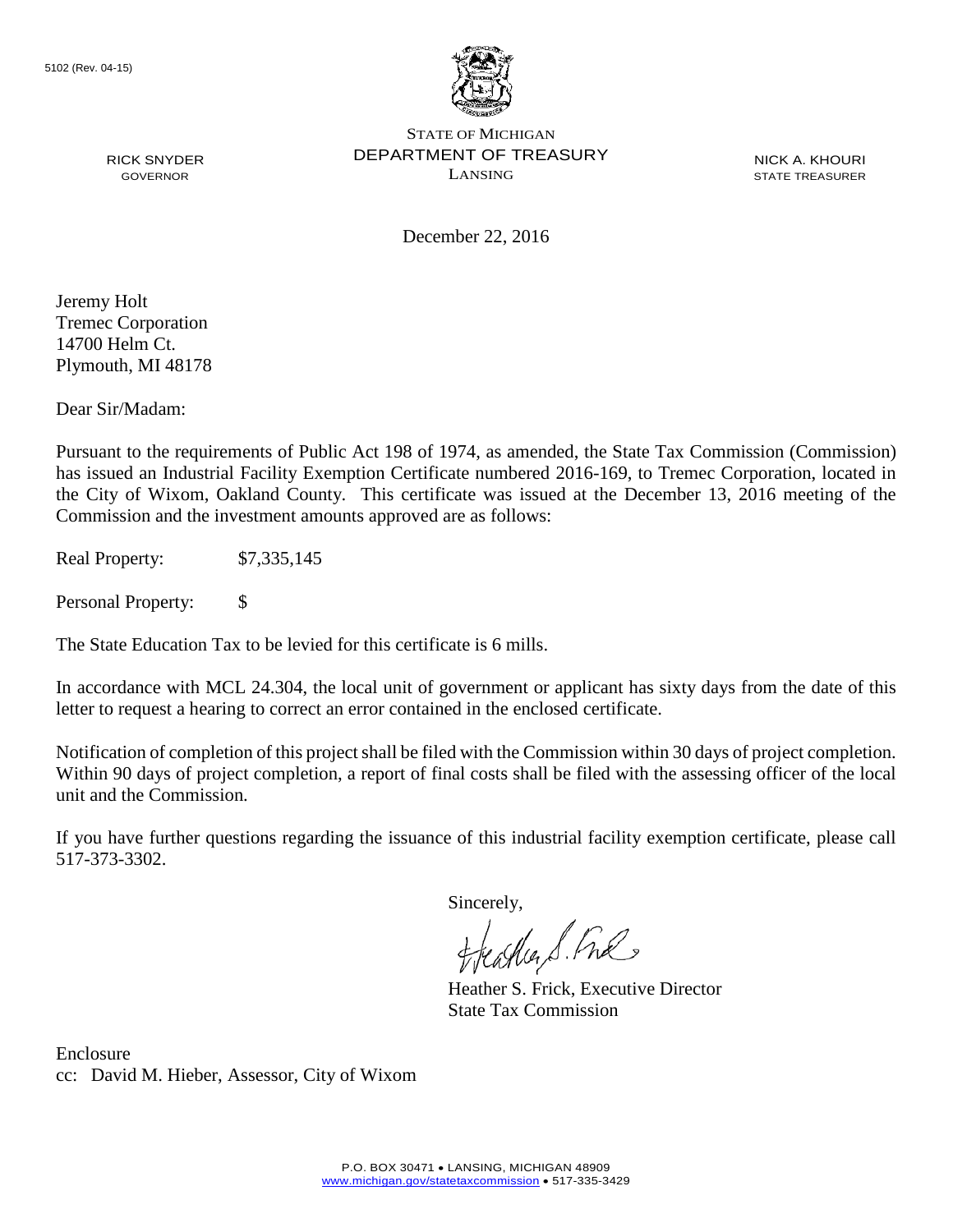Certificate No. **2016-169**

Pursuant to the provisions of Public Act 198 of 1974, as amended, the State Tax Commission hereby finds that the industrial property, as described in the approved application, hereafter referred to as the industrial facility, owned or leased by **Tremec Corporation**, and located at **46643 Ryan Court**, City of Wixom, County of Oakland, Michigan, within a Plant Rehabilitation or Industrial Development District, is intended for the construction/installation of new industrial property or for the purpose of restoration or replacement of obsolete industrial property, and complies with Section 9 and other provisions of the act.

Therefore, as provided by MCL 207.551 to 207.572, inclusive, the State Tax Commission hereby certifies this industrial facility as a **new facility.**

This certificate provides the authority for the assessor to exempt the industrial facility for which this Industrial Facilities Exemption Certificate is in effect, but not the land on which the facility is located, from ad valorem taxation. This certificate further provides the authority to levy a specific tax known as the Industrial Facilities Tax.

This certificate, unless revoked by order of the State Tax Commission as provided by Public Act 198 of 1974, as amended, shall remain in force for a period of **10** year(s) for real property and **0** year(s) for personal property**;**

**Real property component: Beginning December 31, 2016, and ending December 30, 2026.**

**The State Education Tax to be levied for the real property component of this certificate is 6 mills.**



 $8450 - 6$ 

Douglas B. Roberts, Chairperson State Tax Commission

A TRUE COP ATTES Janay Jenkins<br>Michigan Department of Treasury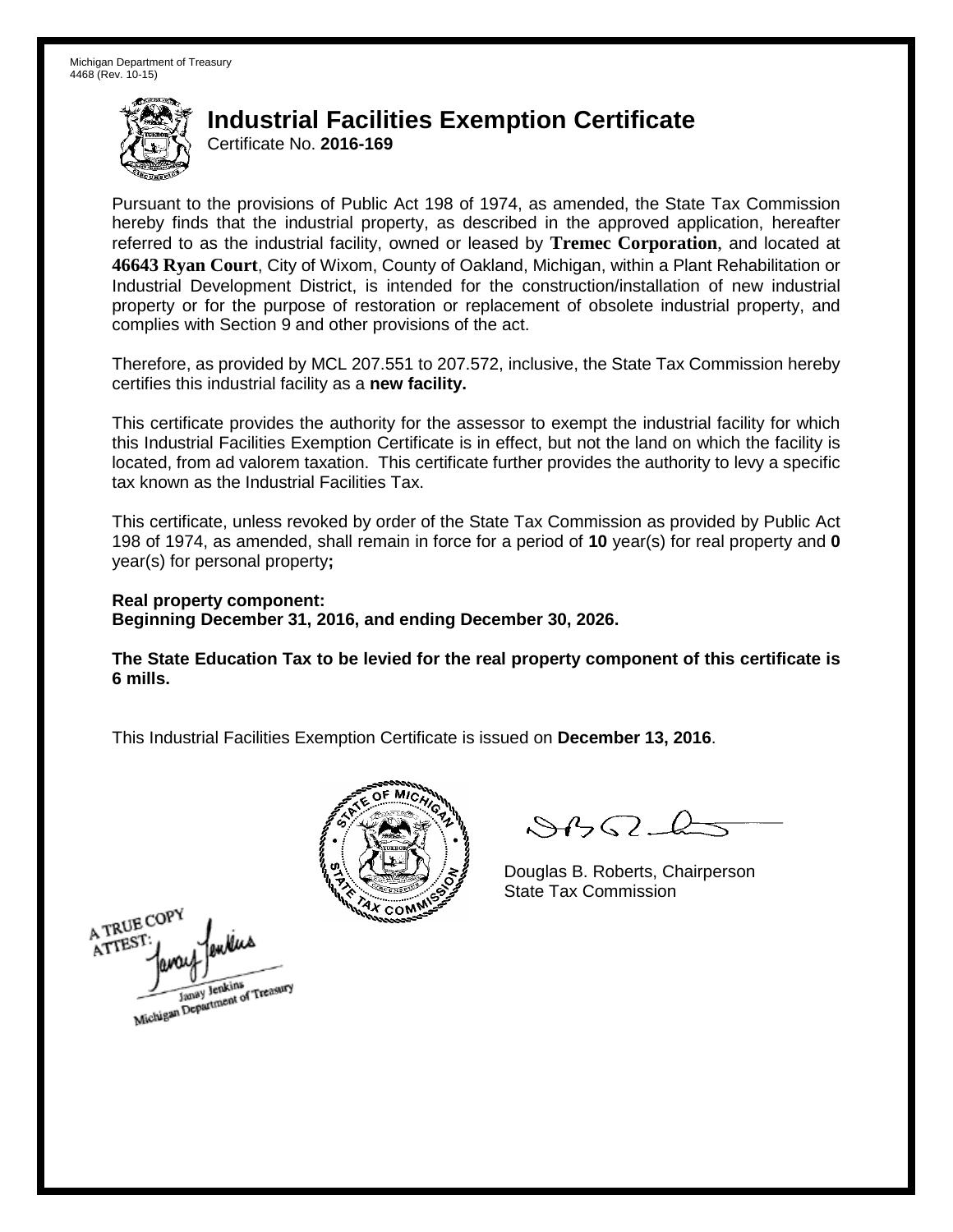

NICK A. KHOURI STATE TREASURER

December 22, 2016

Tricia Bernhard Shipston Aluminum Technologies (Michigan) Inc. 14638 Apple Drive Fruitport, MI 49415

Dear Sir/Madam:

RICK SNYDER GOVERNOR

Pursuant to the requirements of Public Act 198 of 1974, as amended, the State Tax Commission (Commission) has issued an Industrial Facility Exemption Certificate numbered 2016-174, to Shipston Aluminum Technologies (Michigan) Inc., located in Spring Lake Township, Ottawa County. This certificate was issued at the December 13, 2016 meeting of the Commission and the investment amounts approved are as follows:

Real Property: \$7,007,000

Personal Property: \$

The State Education Tax to be levied for this certificate is 6 mills.

In accordance with MCL 24.304, the local unit of government or applicant has sixty days from the date of this letter to request a hearing to correct an error contained in the enclosed certificate.

Notification of completion of this project shall be filed with the Commission within 30 days of project completion. Within 90 days of project completion, a report of final costs shall be filed with the assessing officer of the local unit and the Commission.

If you have further questions regarding the issuance of this industrial facility exemption certificate, please call 517-373-3302.

Sincerely,

feastles S. Ful

Heather S. Frick, Executive Director State Tax Commission

Enclosure cc: Heather M. Singleton, Assessor, Spring Lake Township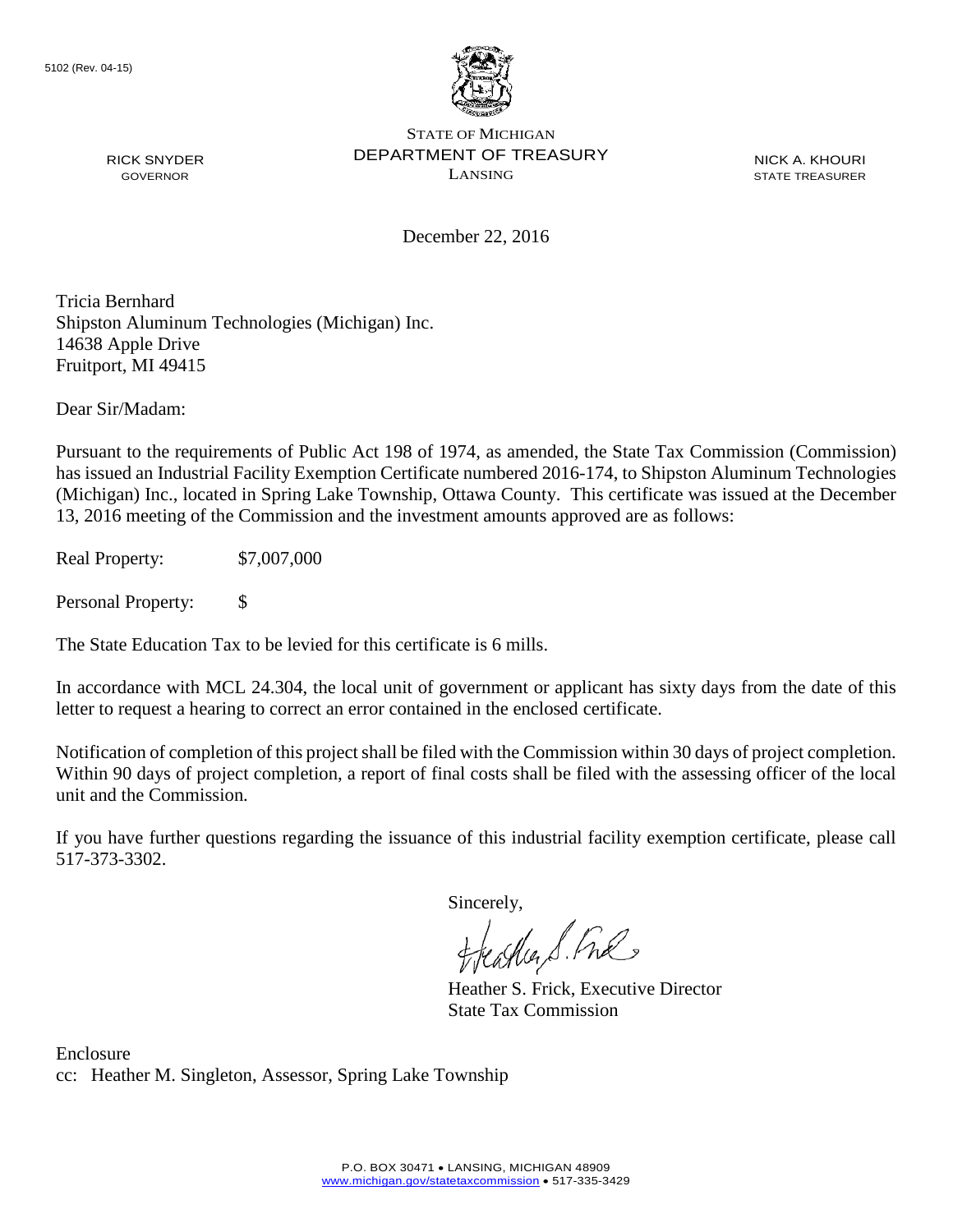Certificate No. **2016-174**

Pursuant to the provisions of Public Act 198 of 1974, as amended, the State Tax Commission hereby finds that the industrial property, as described in the approved application, hereafter referred to as the industrial facility, owned or leased by **Shipston Aluminum Technologies (Michigan) Inc.**, and located at **14638 Apple Drive**, Spring Lake Township, County of Ottawa, Michigan, within a Plant Rehabilitation or Industrial Development District, is intended for the construction/installation of new industrial property or for the purpose of restoration or replacement of obsolete industrial property, and complies with Section 9 and other provisions of the act.

Therefore, as provided by MCL 207.551 to 207.572, inclusive, the State Tax Commission hereby certifies this industrial facility as a **new facility.**

This certificate provides the authority for the assessor to exempt the industrial facility for which this Industrial Facilities Exemption Certificate is in effect, but not the land on which the facility is located, from ad valorem taxation. This certificate further provides the authority to levy a specific tax known as the Industrial Facilities Tax.

This certificate, unless revoked by order of the State Tax Commission as provided by Public Act 198 of 1974, as amended, shall remain in force for a period of **12** year(s) for real property and **0** year(s) for personal property**;**

**Real property component: Beginning December 31, 2016, and ending December 30, 2030.**

**The State Education Tax to be levied for the real property component of this certificate is 6 mills.**



 $8450 - 6$ 

Douglas B. Roberts, Chairperson State Tax Commission

A TRUE COPY lenkias ATTEST Janay Jenkins<br>Michigan Department of Treasury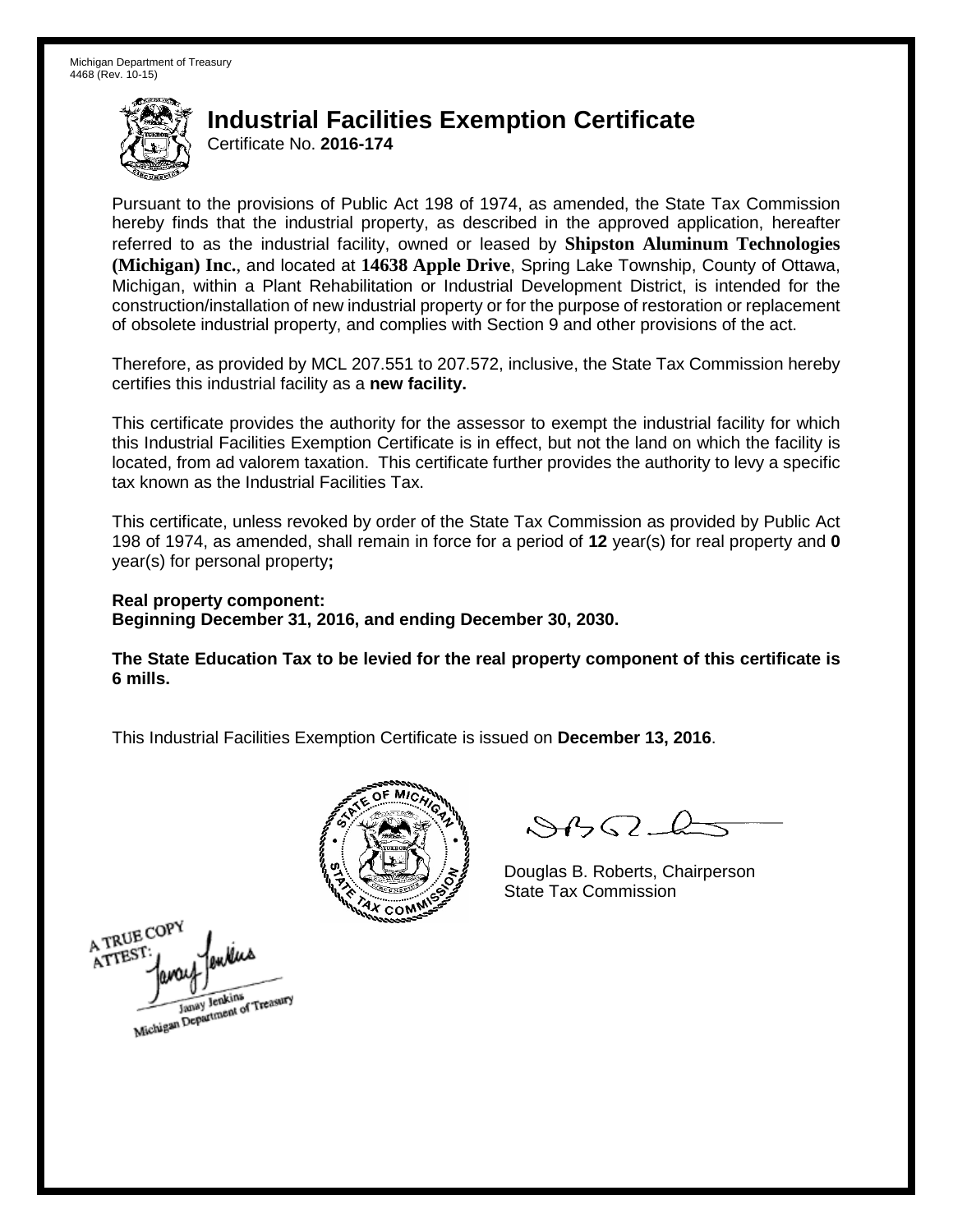

NICK A. KHOURI STATE TREASURER

December 22, 2016

Mark Shepler Creative Foam Corporation 300 N. Alloy Drive Fenton, MI 48430

RICK SNYDER GOVERNOR

Dear Sir/Madam:

Pursuant to the requirements of Public Act 198 of 1974, as amended, the State Tax Commission (Commission) has issued an Industrial Facility Exemption Certificate numbered 2016-175, to Creative Foam Corporation, located in Mundy Charter Township, Genesee County. This certificate was issued at the December 13, 2016 meeting of the Commission and the investment amounts approved are as follows:

Real Property: \$3,190,500

Personal Property: \$1,365,000

The State Education Tax to be levied for this certificate is 6 mills.

In accordance with MCL 24.304, the local unit of government or applicant has sixty days from the date of this letter to request a hearing to correct an error contained in the enclosed certificate.

Notification of completion of this project shall be filed with the Commission within 30 days of project completion. Within 90 days of project completion, a report of final costs shall be filed with the assessing officer of the local unit and the Commission.

If you have further questions regarding the issuance of this industrial facility exemption certificate, please call 517-373-3302.

Sincerely,

teaglien S. Ful

Heather S. Frick, Executive Director State Tax Commission

Enclosure cc: Carrie K. Bock, Assessor, Mundy Charter Township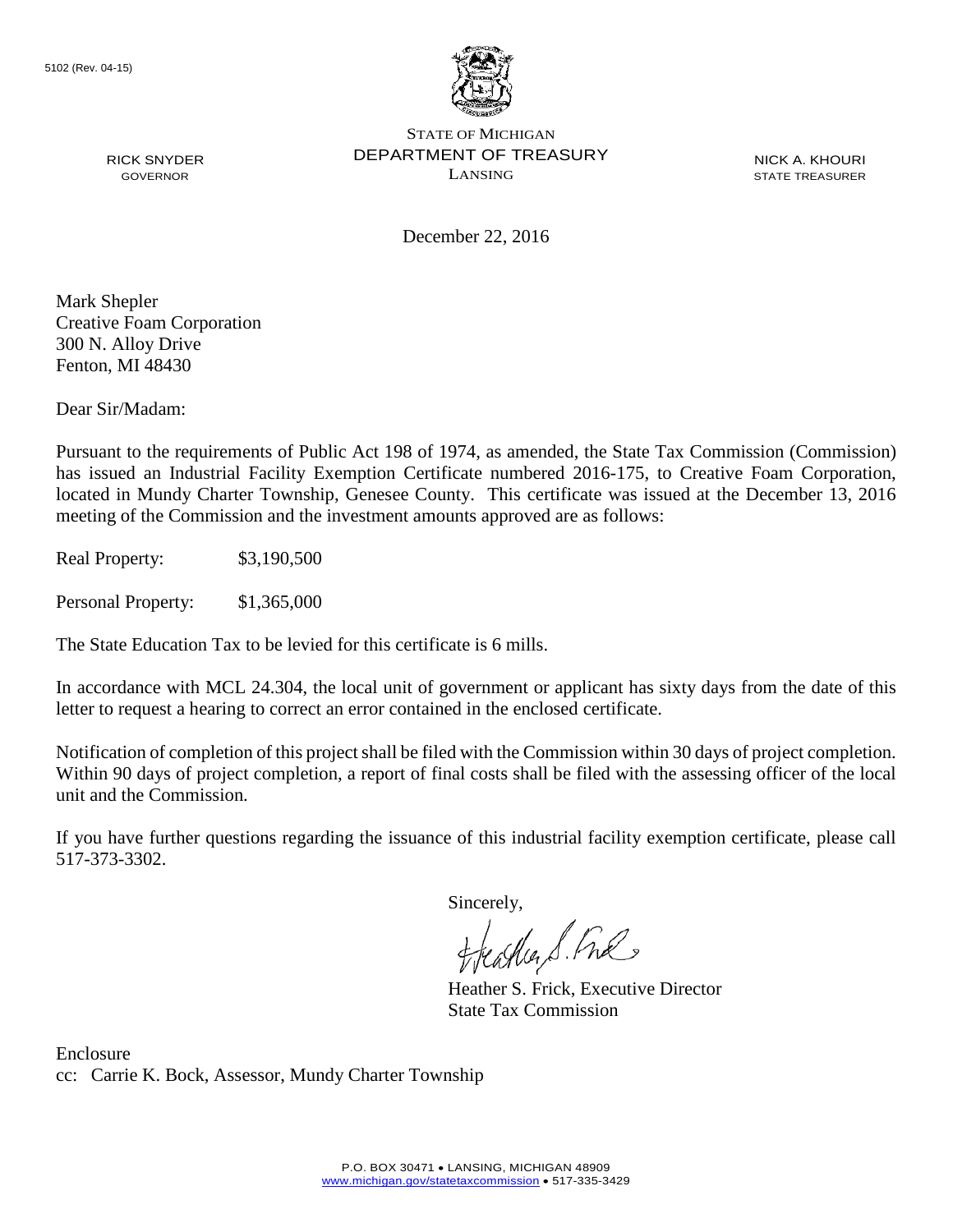Certificate No. **2016-175**

Pursuant to the provisions of Public Act 198 of 1974, as amended, the State Tax Commission hereby finds that the industrial property, as described in the approved application, hereafter referred to as the industrial facility, owned or leased by **Creative Foam Corporation**, and located at **6401 Taylor Drive**, Mundy Charter Township, County of Genesee, Michigan, within a Plant Rehabilitation or Industrial Development District, is intended for the construction/installation of new industrial property or for the purpose of restoration or replacement of obsolete industrial property, and complies with Section 9 and other provisions of the act.

Therefore, as provided by MCL 207.551 to 207.572, inclusive, the State Tax Commission hereby certifies this industrial facility as a **new facility.**

This certificate provides the authority for the assessor to exempt the industrial facility for which this Industrial Facilities Exemption Certificate is in effect, but not the land on which the facility is located, from ad valorem taxation. This certificate further provides the authority to levy a specific tax known as the Industrial Facilities Tax.

This certificate, unless revoked by order of the State Tax Commission as provided by Public Act 198 of 1974, as amended, shall remain in force for a period of **12** year(s) for real property and **12** year(s) for personal property**;**

**Real property component: Beginning December 31, 2016, and ending December 30, 2029.**

**The State Education Tax to be levied for the real property component of this certificate is 6 mills.**

**Personal property component:**

**Beginning December 31, 2016, and ending December 30, 2030.**

**The State Education Tax to be levied for the personal property component of this certificate is 6 mills, unless exempted by MCL 207.564(4) which was enacted with the creation of the Michigan Business Tax.\***

This Industrial Facilities Exemption Certificate is issued on **December 13, 2016**.

A TRUE COP ATTEST Michigan Department of Treasury



 $\mathcal{A} \cap \mathcal{A}$ 

Douglas B. Roberts, Chairperson State Tax Commission

\*Contact the local assessor for further clarification regarding the classification and tax applied to the personal property component of this certificate.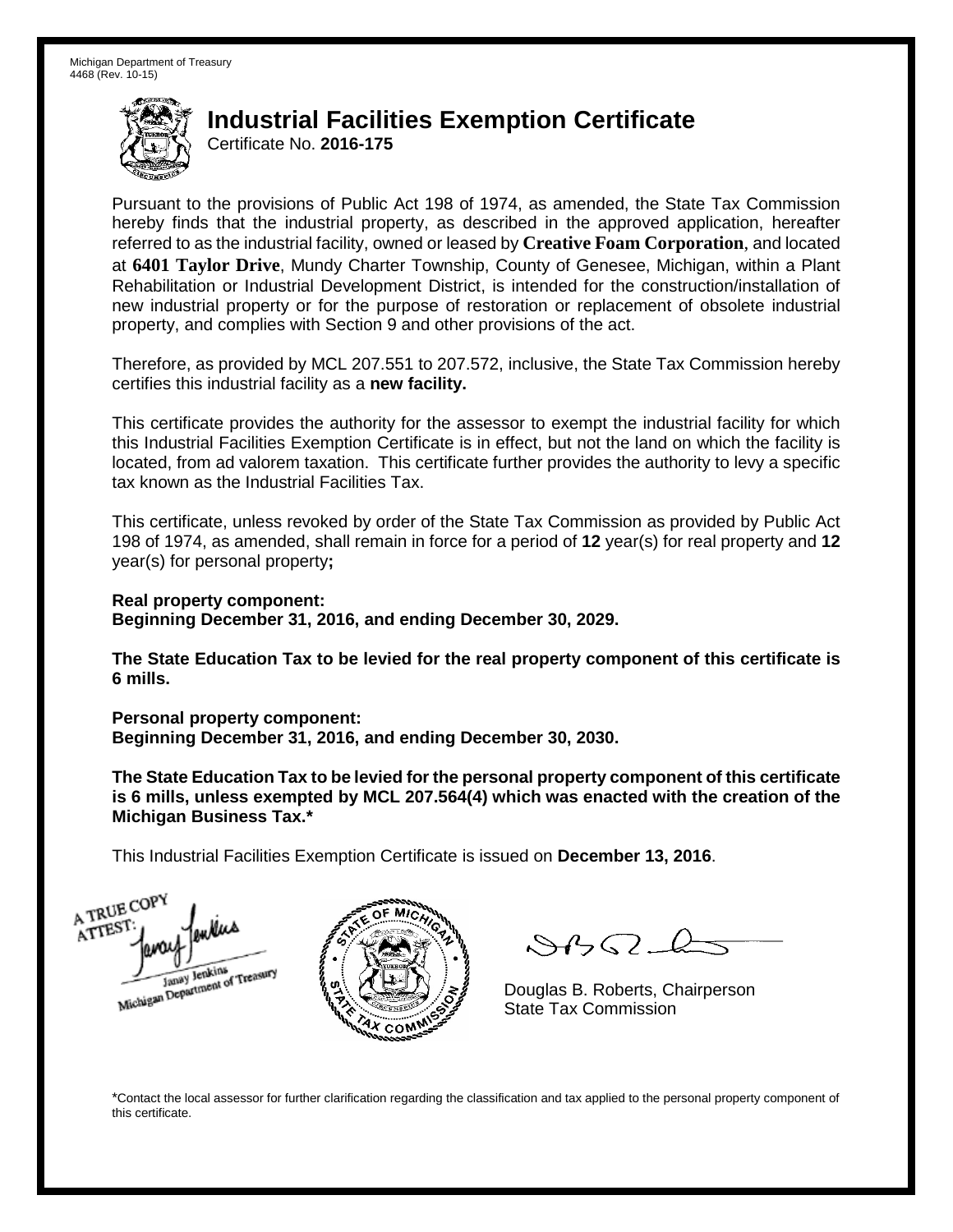

NICK A. KHOURI STATE TREASURER

RICK SNYDER GOVERNOR

December 22, 2016

Rodger F. New U.S. Graphite, Inc. 1620 E. Holland Saginaw, MI 48602

Dear Sir/Madam:

Pursuant to the requirements of Public Act 198 of 1974, as amended, the State Tax Commission (Commission) has issued an Industrial Facility Exemption Certificate numbered 2016-176, to U.S. Graphite, Inc., located in the City of Saginaw, Saginaw County. This certificate was issued at the December 13, 2016 meeting of the Commission and the investment amounts approved are as follows:

Real Property: \$200,148

Personal Property: \$

The State Education Tax to be levied for this certificate is 6 mills.

In accordance with MCL 24.304, the local unit of government or applicant has sixty days from the date of this letter to request a hearing to correct an error contained in the enclosed certificate.

Notification of completion of this project shall be filed with the Commission within 30 days of project completion. Within 90 days of project completion, a report of final costs shall be filed with the assessing officer of the local unit and the Commission.

If you have further questions regarding the issuance of this industrial facility exemption certificate, please call 517-373-3302.

Sincerely,

teagher & Ful

Heather S. Frick, Executive Director State Tax Commission

Enclosure cc: Lori D. Brown, Assessor, City of Saginaw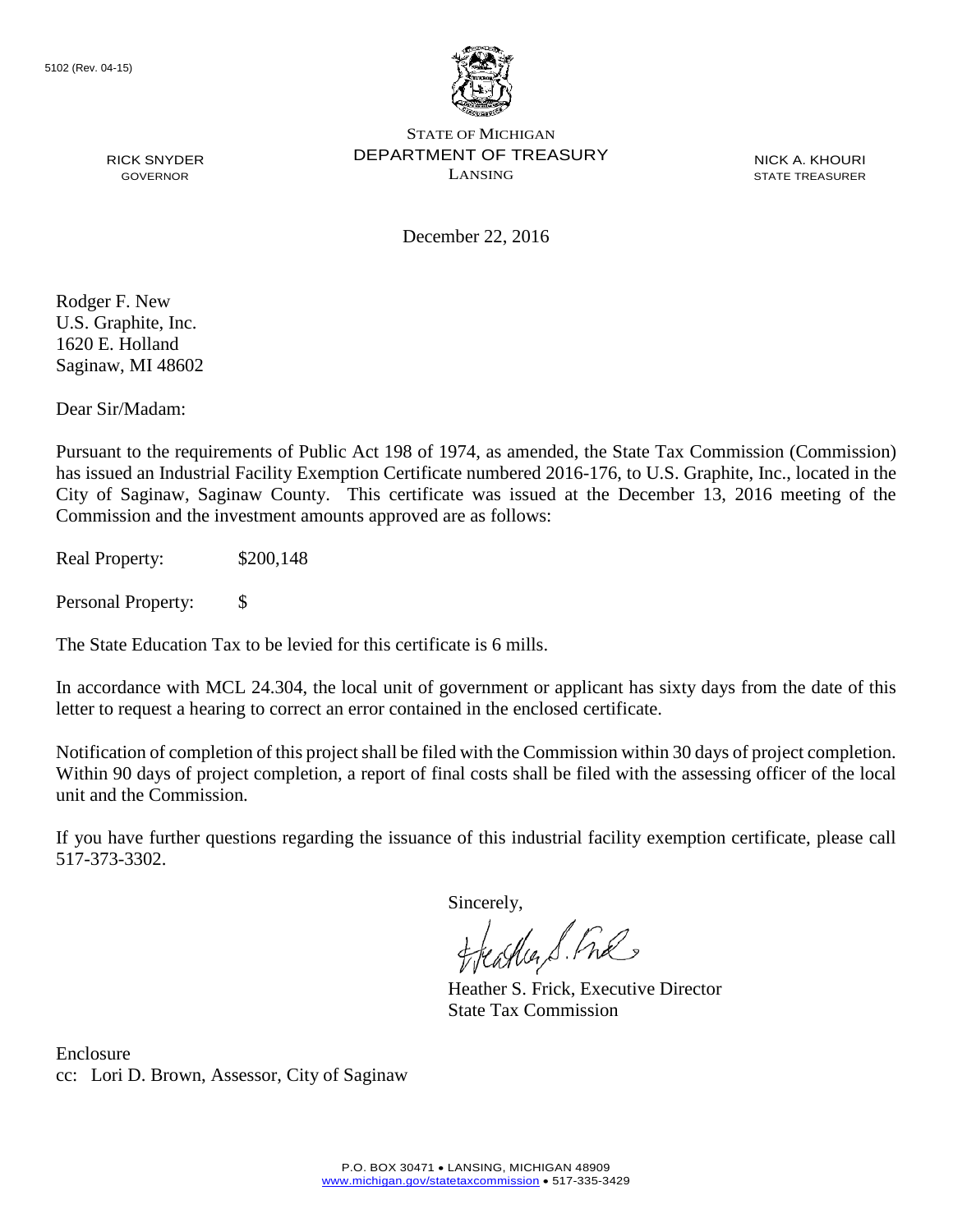Certificate No. **2016-176**

Pursuant to the provisions of Public Act 198 of 1974, as amended, the State Tax Commission hereby finds that the industrial property, as described in the approved application, hereafter referred to as the industrial facility, owned or leased by **U.S. Graphite, Inc.**, and located at **1620 E. Holland**, City of Saginaw, County of Saginaw, Michigan, within a Plant Rehabilitation or Industrial Development District, is intended for the construction/installation of new industrial property or for the purpose of restoration or replacement of obsolete industrial property, and complies with Section 9 and other provisions of the act.

Therefore, as provided by MCL 207.551 to 207.572, inclusive, the State Tax Commission hereby certifies this industrial facility as a **new facility.**

This certificate provides the authority for the assessor to exempt the industrial facility for which this Industrial Facilities Exemption Certificate is in effect, but not the land on which the facility is located, from ad valorem taxation. This certificate further provides the authority to levy a specific tax known as the Industrial Facilities Tax.

This certificate, unless revoked by order of the State Tax Commission as provided by Public Act 198 of 1974, as amended, shall remain in force for a period of **12** year(s) for real property and **0** year(s) for personal property**;**

**Real property component: Beginning December 31, 2016, and ending December 30, 2028.**

**The State Education Tax to be levied for the real property component of this certificate is 6 mills.**



 $\mathcal{A}$ 

Douglas B. Roberts, Chairperson State Tax Commission

A TRUE COPY ATTEST Janay Jenkins<br>Michigan Department of Treasury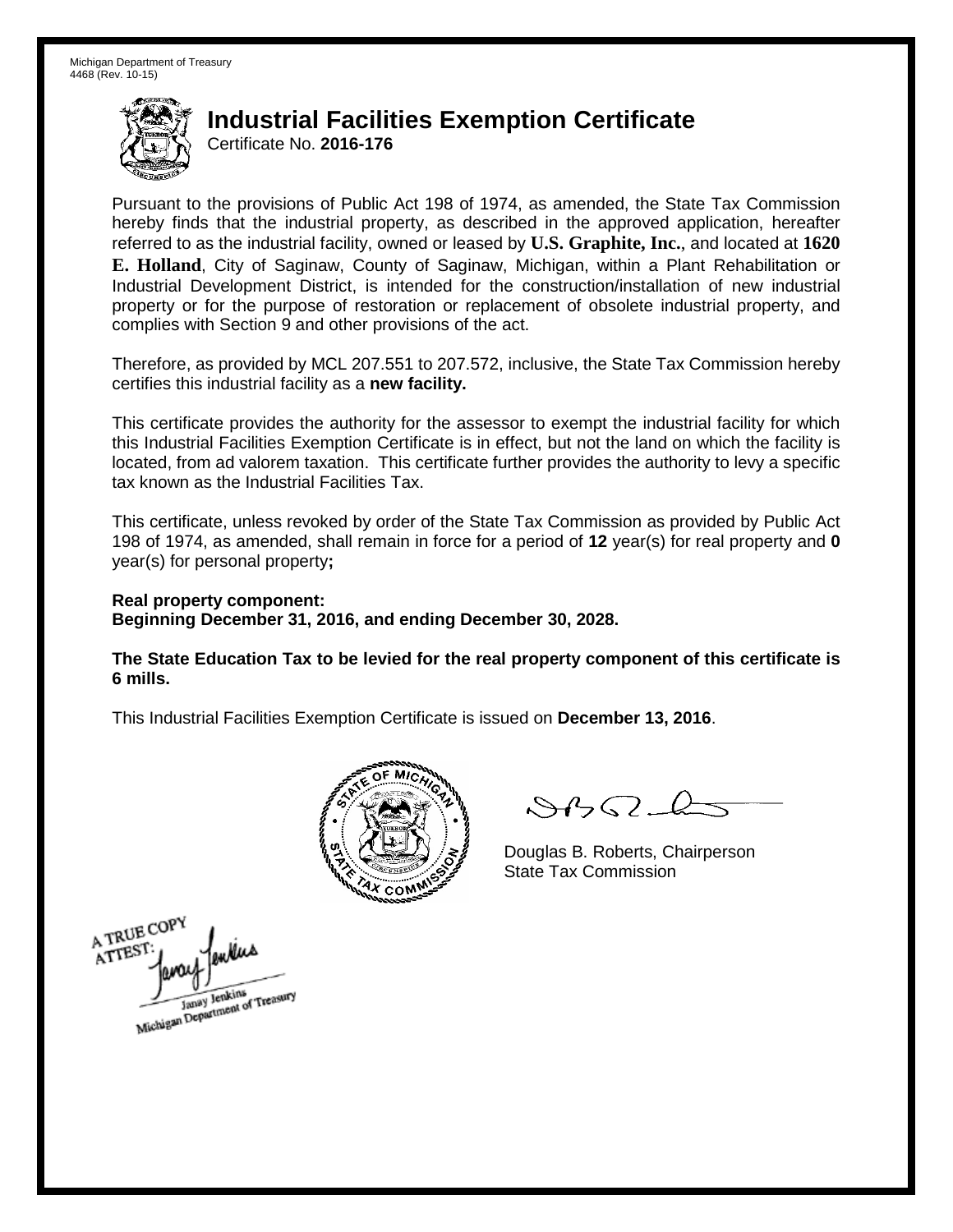

NICK A. KHOURI STATE TREASURER

December 22, 2016

LANSING

Paul Ryznar OPS Solutions, LLC 24371 Catherine Industrial Drive, Ste 235 Novi, MI 48375

Dear Sir/Madam:

RICK SNYDER GOVERNOR

Pursuant to the requirements of Public Act 198 of 1974, as amended, the State Tax Commission (Commission) has issued an Industrial Facility Exemption Certificate numbered 2016-177, to OPS Solutions, LLC, located in the City of Wixom, Oakland County. This certificate was issued at the December 13, 2016 meeting of the Commission and the investment amounts approved are as follows:

Real Property: \$430,000

Personal Property: \$

The State Education Tax to be levied for this certificate is 6 mills.

In accordance with MCL 24.304, the local unit of government or applicant has sixty days from the date of this letter to request a hearing to correct an error contained in the enclosed certificate.

Notification of completion of this project shall be filed with the Commission within 30 days of project completion. Within 90 days of project completion, a report of final costs shall be filed with the assessing officer of the local unit and the Commission.

If you have further questions regarding the issuance of this industrial facility exemption certificate, please call 517-373-3302.

Sincerely,

teather S. Ful

Heather S. Frick, Executive Director State Tax Commission

Enclosure cc: David M. Hieber, Assessor, City of Wixom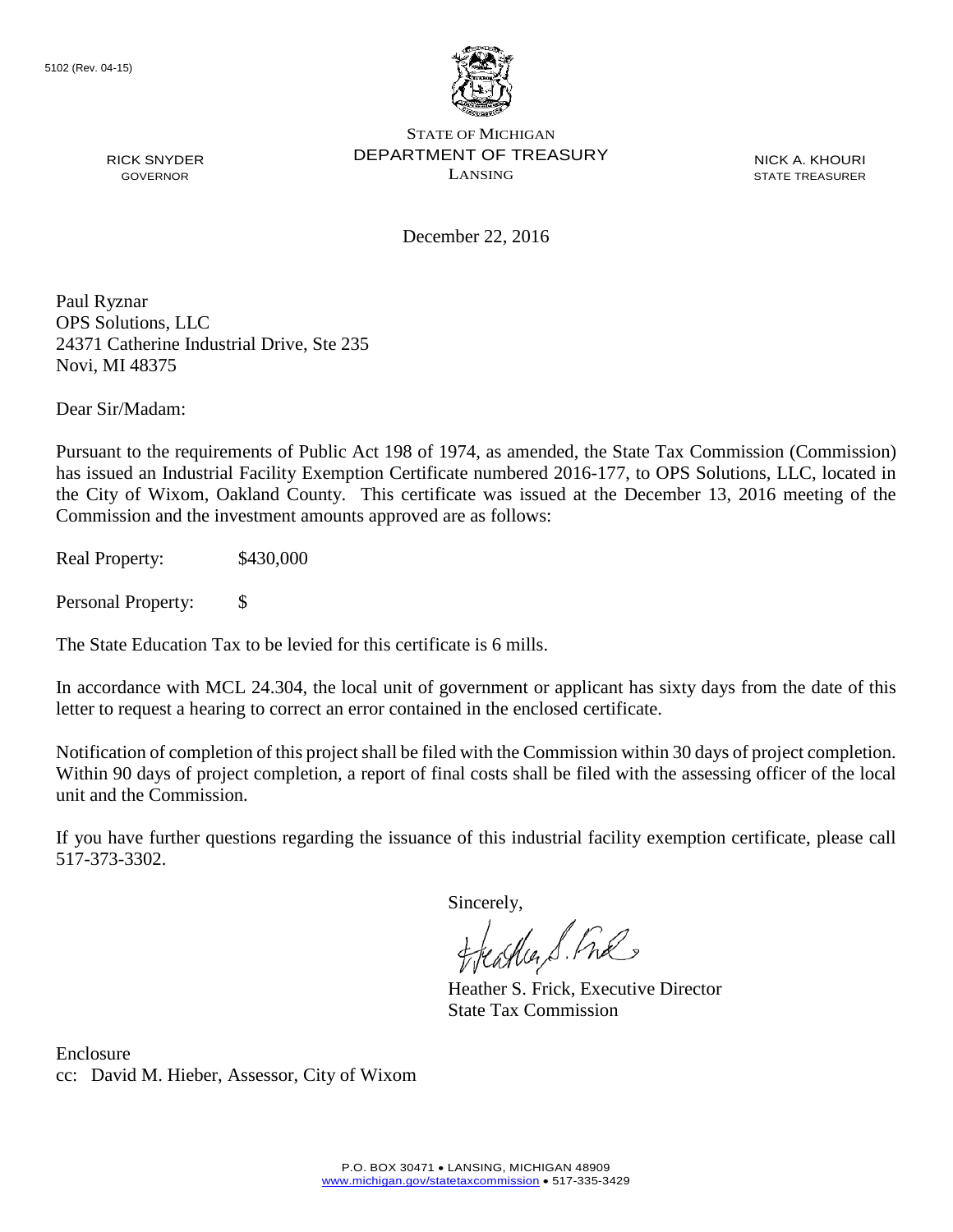Certificate No. **2016-177**

Pursuant to the provisions of Public Act 198 of 1974, as amended, the State Tax Commission hereby finds that the industrial property, as described in the approved application, hereafter referred to as the industrial facility, owned or leased by **OPS Solutions, LLC**, and located at **48443 Alpha Drive**, City of Wixom, County of Oakland, Michigan, within a Plant Rehabilitation or Industrial Development District, is intended for the construction/installation of new industrial property or for the purpose of restoration or replacement of obsolete industrial property, and complies with Section 9 and other provisions of the act.

Therefore, as provided by MCL 207.551 to 207.572, inclusive, the State Tax Commission hereby certifies this industrial facility as a **new facility.**

This certificate provides the authority for the assessor to exempt the industrial facility for which this Industrial Facilities Exemption Certificate is in effect, but not the land on which the facility is located, from ad valorem taxation. This certificate further provides the authority to levy a specific tax known as the Industrial Facilities Tax.

This certificate, unless revoked by order of the State Tax Commission as provided by Public Act 198 of 1974, as amended, shall remain in force for a period of **7** year(s) for real property and **0** year(s) for personal property**;**

**Real property component: Beginning December 31, 2016, and ending December 30, 2023.**

**The State Education Tax to be levied for the real property component of this certificate is 6 mills.**



 $\mathcal{A}$ 

Douglas B. Roberts, Chairperson State Tax Commission

A TRUE COP ATTEST Janay Jenkins<br>Michigan Department of Treasury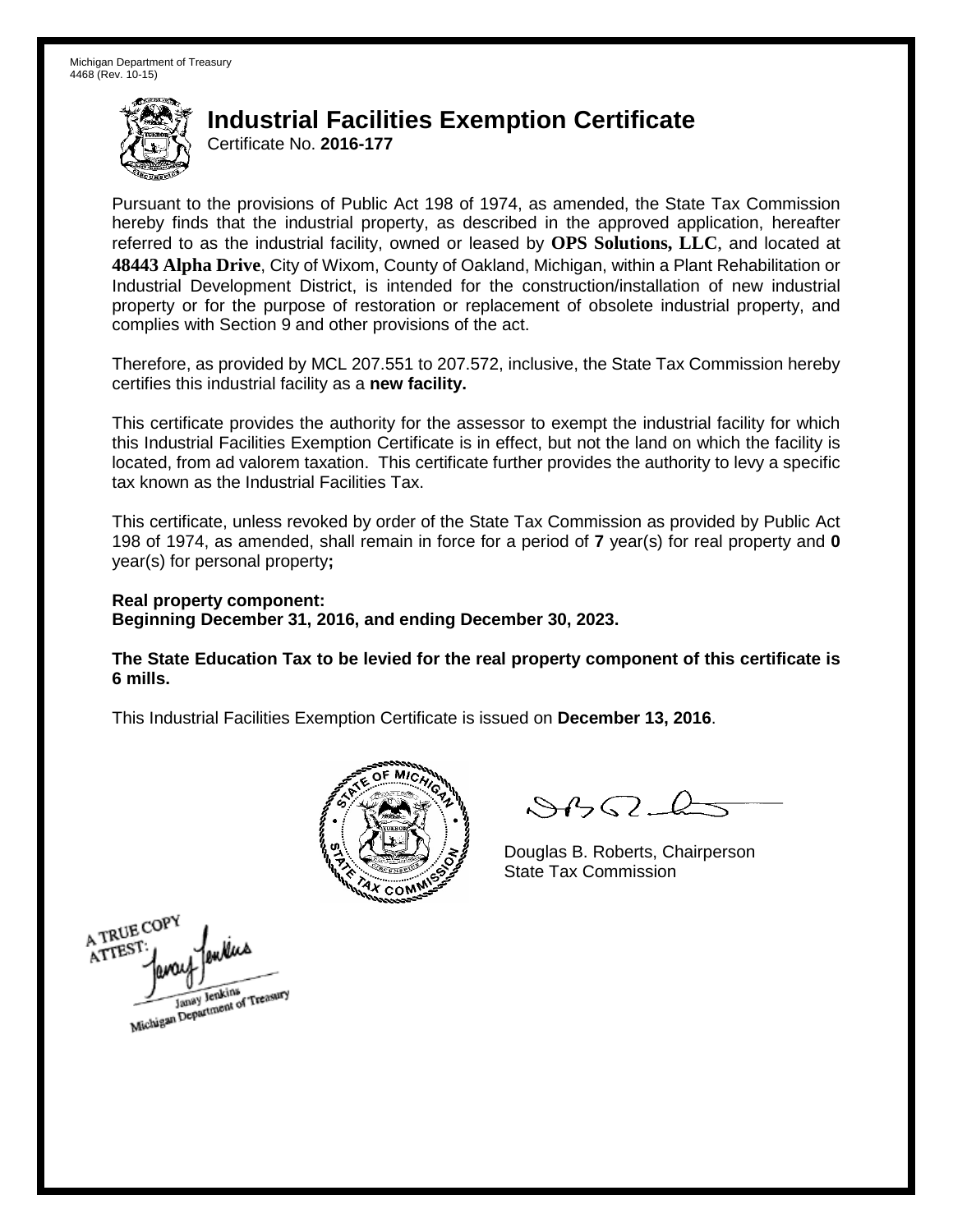

NICK A. KHOURI STATE TREASURER

December 22, 2016

David Matynowski Jenoptik Automotive North America 1505 Hamlin Road Rochester Hills, MI 48309

RICK SNYDER GOVERNOR

Dear Sir/Madam:

Pursuant to the requirements of Public Act 198 of 1974, as amended, the State Tax Commission (Commission) has issued an Industrial Facility Exemption Certificate numbered 2016-178, to Jenoptik Automotive North America, located in the City of Rochester Hills, Oakland County. This certificate was issued at the December 13, 2016 meeting of the Commission and the investment amounts approved are as follows:

Real Property: \$12,883,382

Personal Property: \$

The State Education Tax to be levied for this certificate is 6 mills.

In accordance with MCL 24.304, the local unit of government or applicant has sixty days from the date of this letter to request a hearing to correct an error contained in the enclosed certificate.

Notification of completion of this project shall be filed with the Commission within 30 days of project completion. Within 90 days of project completion, a report of final costs shall be filed with the assessing officer of the local unit and the Commission.

If you have further questions regarding the issuance of this industrial facility exemption certificate, please call 517-373-3302.

Sincerely,

teather S. Ful

Heather S. Frick, Executive Director State Tax Commission

Enclosure cc: Kurt A. Dawson, Assessor, City of Rochester Hills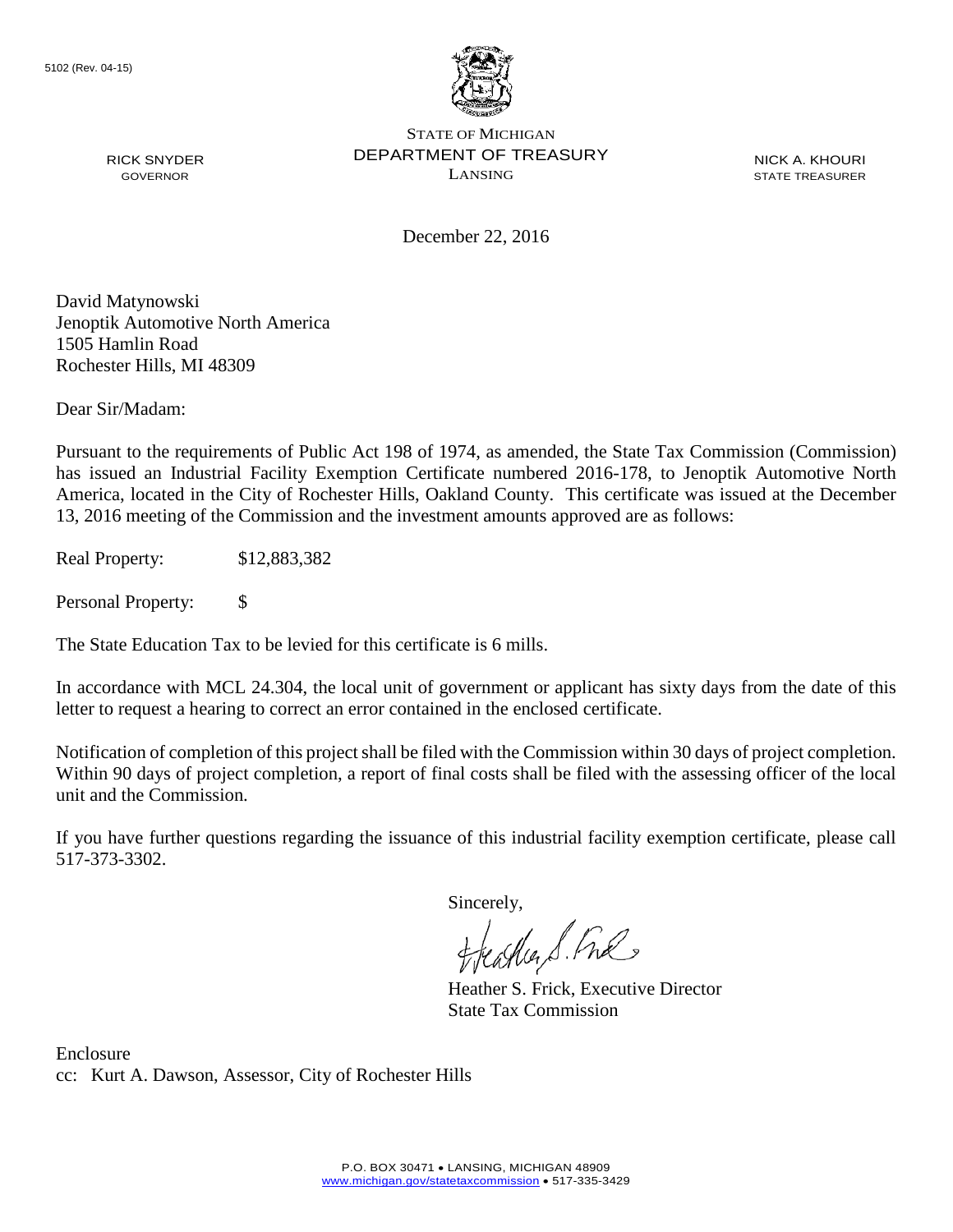Certificate No. **2016-178**

Pursuant to the provisions of Public Act 198 of 1974, as amended, the State Tax Commission hereby finds that the industrial property, as described in the approved application, hereafter referred to as the industrial facility, owned or leased by **Jenoptik Automotive North America**, and located at **1544 W. Hamlin Road**, City of Rochester Hills, County of Oakland, Michigan, within a Plant Rehabilitation or Industrial Development District, is intended for the construction/installation of new industrial property or for the purpose of restoration or replacement of obsolete industrial property, and complies with Section 9 and other provisions of the act.

Therefore, as provided by MCL 207.551 to 207.572, inclusive, the State Tax Commission hereby certifies this industrial facility as a **new facility.**

This certificate provides the authority for the assessor to exempt the industrial facility for which this Industrial Facilities Exemption Certificate is in effect, but not the land on which the facility is located, from ad valorem taxation. This certificate further provides the authority to levy a specific tax known as the Industrial Facilities Tax.

This certificate, unless revoked by order of the State Tax Commission as provided by Public Act 198 of 1974, as amended, shall remain in force for a period of **12** year(s) for real property and **0** year(s) for personal property**;**

**Real property component: Beginning December 31, 2016, and ending December 30, 2029.**

**The State Education Tax to be levied for the real property component of this certificate is 6 mills.**



 $\mathcal{A}(\mathcal{A})$ 

Douglas B. Roberts, Chairperson State Tax Commission

A TRUE COPY milus ATTEST Janay Jenkins<br>Michigan Department of Treasury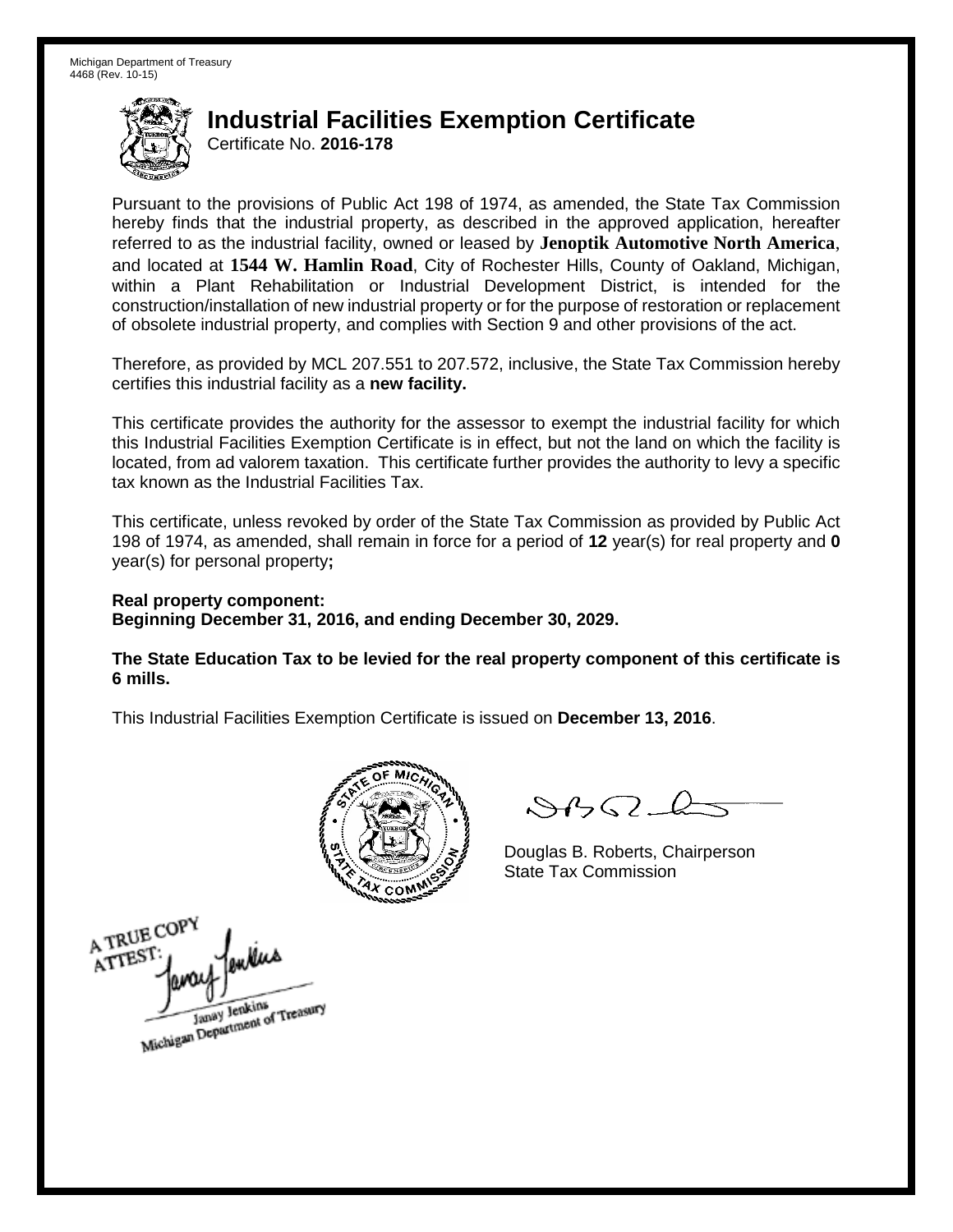

NICK A. KHOURI STATE TREASURER

December 22, 2016

Jonathan D. Rudolph Action Fabricators, Inc. 3760 East Paris Avenue SE Grand Rapids, MI 49512

RICK SNYDER GOVERNOR

Dear Sir/Madam:

Pursuant to the requirements of Public Act 198 of 1974, as amended, the State Tax Commission (Commission) has issued an Industrial Facility Exemption Certificate numbered 2016-179, to Action Fabricators, Inc., located in the City of Kentwood, Kent County. This certificate was issued at the December 13, 2016 meeting of the Commission and the investment amounts approved are as follows:

Real Property: \$1,688,820

Personal Property: \$

The State Education Tax to be levied for this certificate is 6 mills.

In accordance with MCL 24.304, the local unit of government or applicant has sixty days from the date of this letter to request a hearing to correct an error contained in the enclosed certificate.

Notification of completion of this project shall be filed with the Commission within 30 days of project completion. Within 90 days of project completion, a report of final costs shall be filed with the assessing officer of the local unit and the Commission.

If you have further questions regarding the issuance of this industrial facility exemption certificate, please call 517-373-3302.

Sincerely,

teather S. Ful

Heather S. Frick, Executive Director State Tax Commission

Enclosure cc: Evan A. Johnson, Assessor, City of Kentwood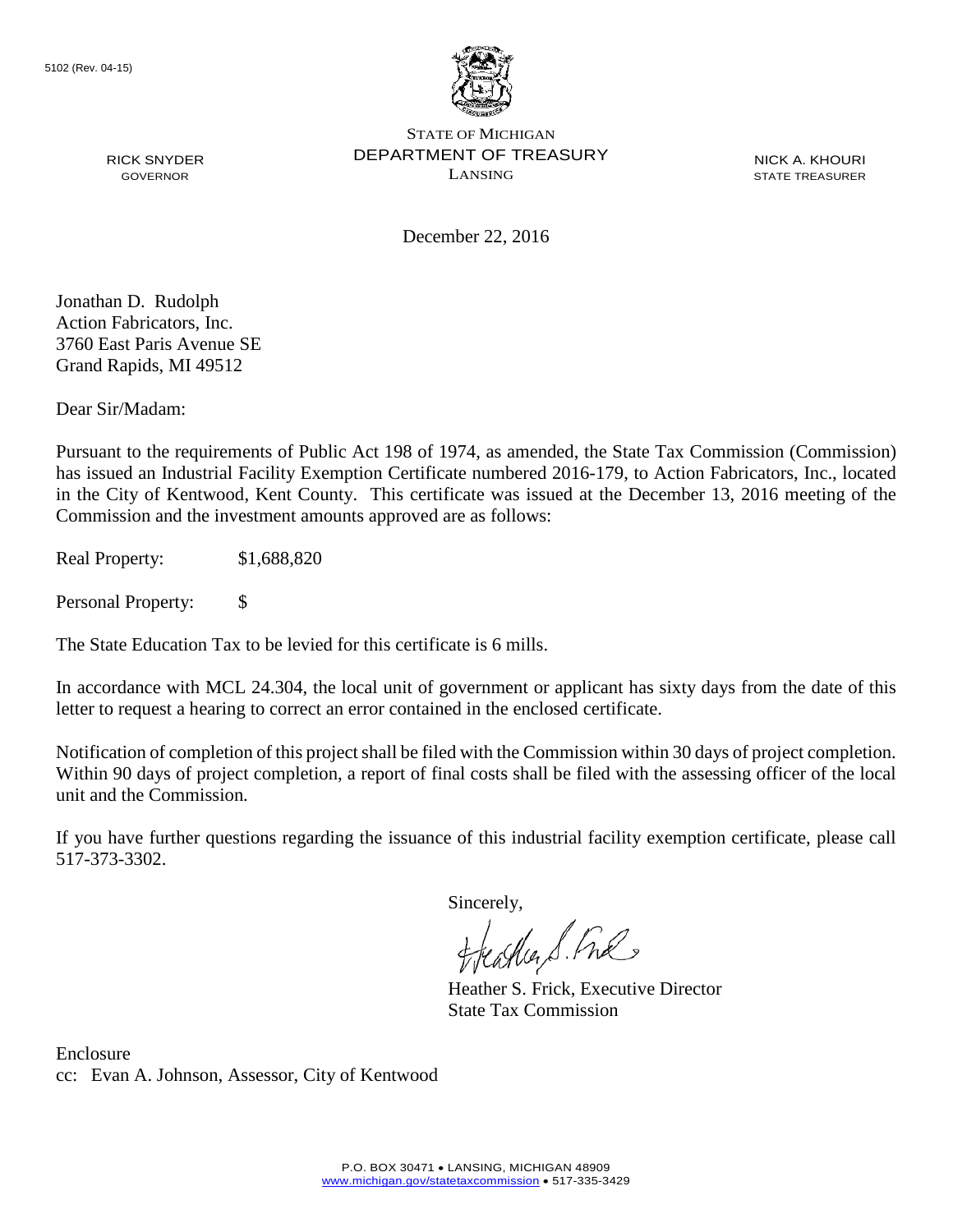Certificate No. **2016-179**

Pursuant to the provisions of Public Act 198 of 1974, as amended, the State Tax Commission hereby finds that the industrial property, as described in the approved application, hereafter referred to as the industrial facility, owned or leased by **Action Fabricators, Inc.**, and located at **3760 East Paris Avenue SE**, City of Kentwood, County of Kent, Michigan, within a Plant Rehabilitation or Industrial Development District, is intended for the construction/installation of new industrial property or for the purpose of restoration or replacement of obsolete industrial property, and complies with Section 9 and other provisions of the act.

Therefore, as provided by MCL 207.551 to 207.572, inclusive, the State Tax Commission hereby certifies this industrial facility as a **new facility.**

This certificate provides the authority for the assessor to exempt the industrial facility for which this Industrial Facilities Exemption Certificate is in effect, but not the land on which the facility is located, from ad valorem taxation. This certificate further provides the authority to levy a specific tax known as the Industrial Facilities Tax.

This certificate, unless revoked by order of the State Tax Commission as provided by Public Act 198 of 1974, as amended, shall remain in force for a period of **12** year(s) for real property and **0** year(s) for personal property**;**

**Real property component: Beginning December 31, 2016, and ending December 30, 2028.**

**The State Education Tax to be levied for the real property component of this certificate is 6 mills.**



 $\mathcal{A}$ 

Douglas B. Roberts, Chairperson State Tax Commission

A TRUE COPY ATTEST Janay Jenkins<br>Michigan Department of Treasury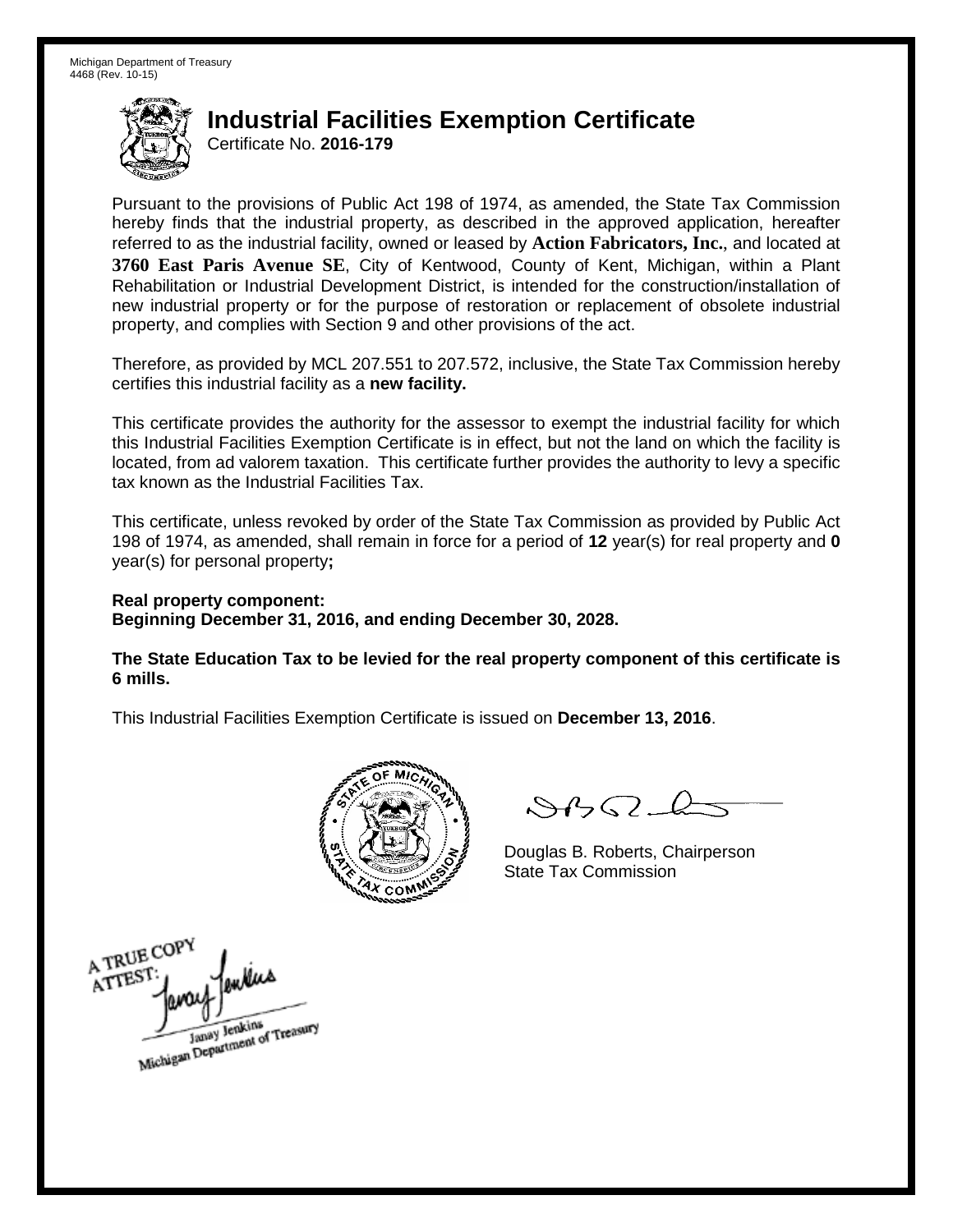

NICK A. KHOURI STATE TREASURER

December 22, 2016

Troy Shumaker Walters Gardens Inc. P.O. Box 137 Zeeland, MI 49464-0137

RICK SNYDER GOVERNOR

Dear Sir/Madam:

Pursuant to the requirements of Public Act 198 of 1974, as amended, the State Tax Commission (Commission) has issued an Industrial Facility Exemption Certificate numbered 2016-183, to Walters Gardens Inc., located in Zeeland Charter Township, Ottawa County. This certificate was issued at the December 13, 2016 meeting of the Commission and the investment amounts approved are as follows:

Real Property: \$661,694

Personal Property: \$

The State Education Tax to be levied for this certificate is 6 mills.

In accordance with MCL 24.304, the local unit of government or applicant has sixty days from the date of this letter to request a hearing to correct an error contained in the enclosed certificate.

Notification of completion of this project shall be filed with the Commission within 30 days of project completion. Within 90 days of project completion, a report of final costs shall be filed with the assessing officer of the local unit and the Commission.

If you have further questions regarding the issuance of this industrial facility exemption certificate, please call 517-373-3302.

Sincerely,

feastles S. Ful

Heather S. Frick, Executive Director State Tax Commission

Enclosure cc: Steven C. Hansen, Assessor, Zeeland Charter Township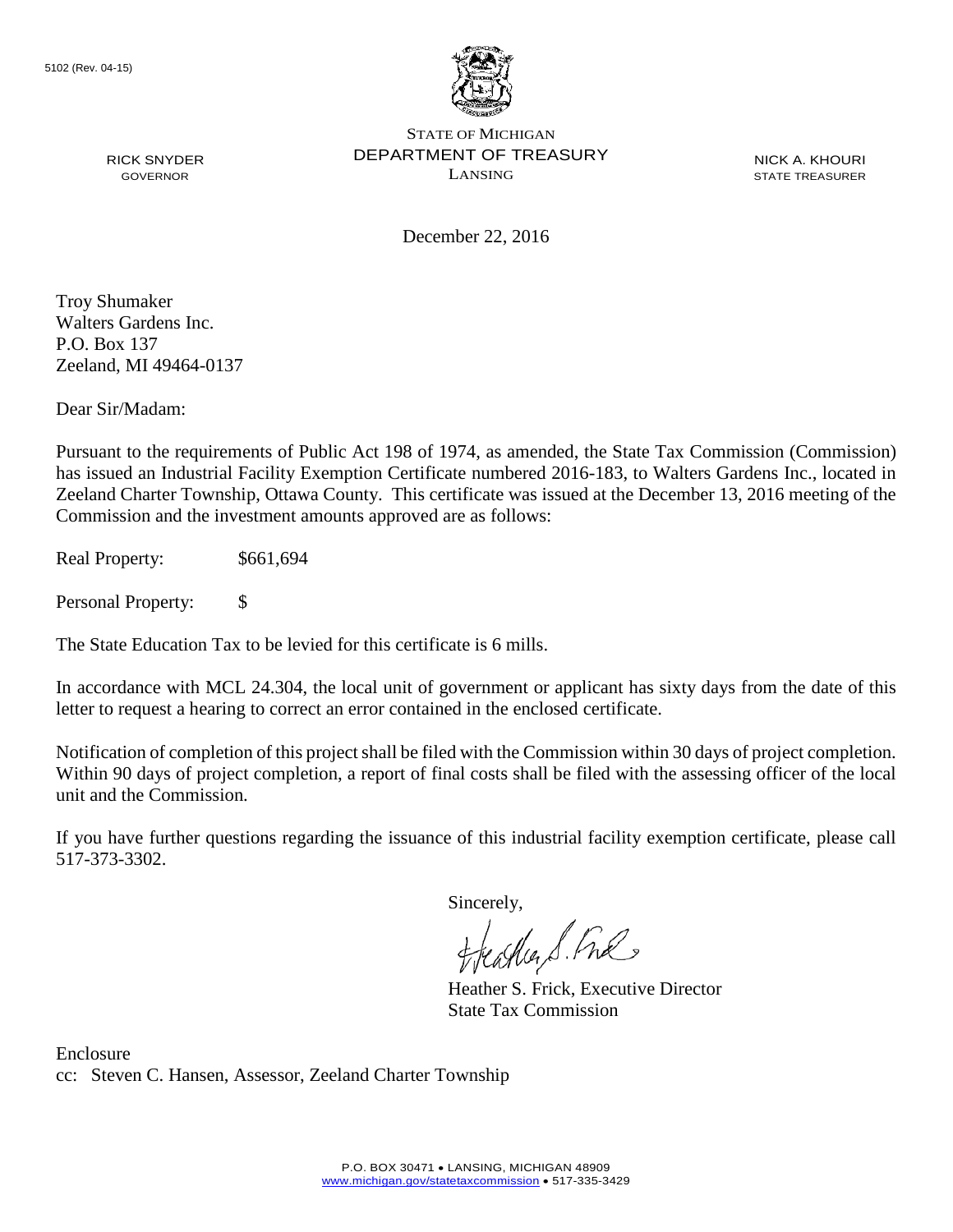Certificate No. **2016-183**

Pursuant to the provisions of Public Act 198 of 1974, as amended, the State Tax Commission hereby finds that the industrial property, as described in the approved application, hereafter referred to as the industrial facility, owned or leased by **Walters Gardens Inc.**, and located at **1992 96th Avenue**, Zeeland Charter Township, County of Ottawa, Michigan, within a Plant Rehabilitation or Industrial Development District, is intended for the construction/installation of new industrial property or for the purpose of restoration or replacement of obsolete industrial property, and complies with Section 9 and other provisions of the act.

Therefore, as provided by MCL 207.551 to 207.572, inclusive, the State Tax Commission hereby certifies this industrial facility as a **new facility.**

This certificate provides the authority for the assessor to exempt the industrial facility for which this Industrial Facilities Exemption Certificate is in effect, but not the land on which the facility is located, from ad valorem taxation. This certificate further provides the authority to levy a specific tax known as the Industrial Facilities Tax.

This certificate, unless revoked by order of the State Tax Commission as provided by Public Act 198 of 1974, as amended, shall remain in force for a period of **12** year(s) for real property and **0** year(s) for personal property**;**

**Real property component: Beginning December 31, 2016, and ending December 30, 2028.**

**The State Education Tax to be levied for the real property component of this certificate is 6 mills.**



 $\mathcal{A}_{1} \cap \mathcal{C}$ 

Douglas B. Roberts, Chairperson State Tax Commission

A TRUE COPY ATTEST Janay Jenkins<br>Michigan Department of Treasury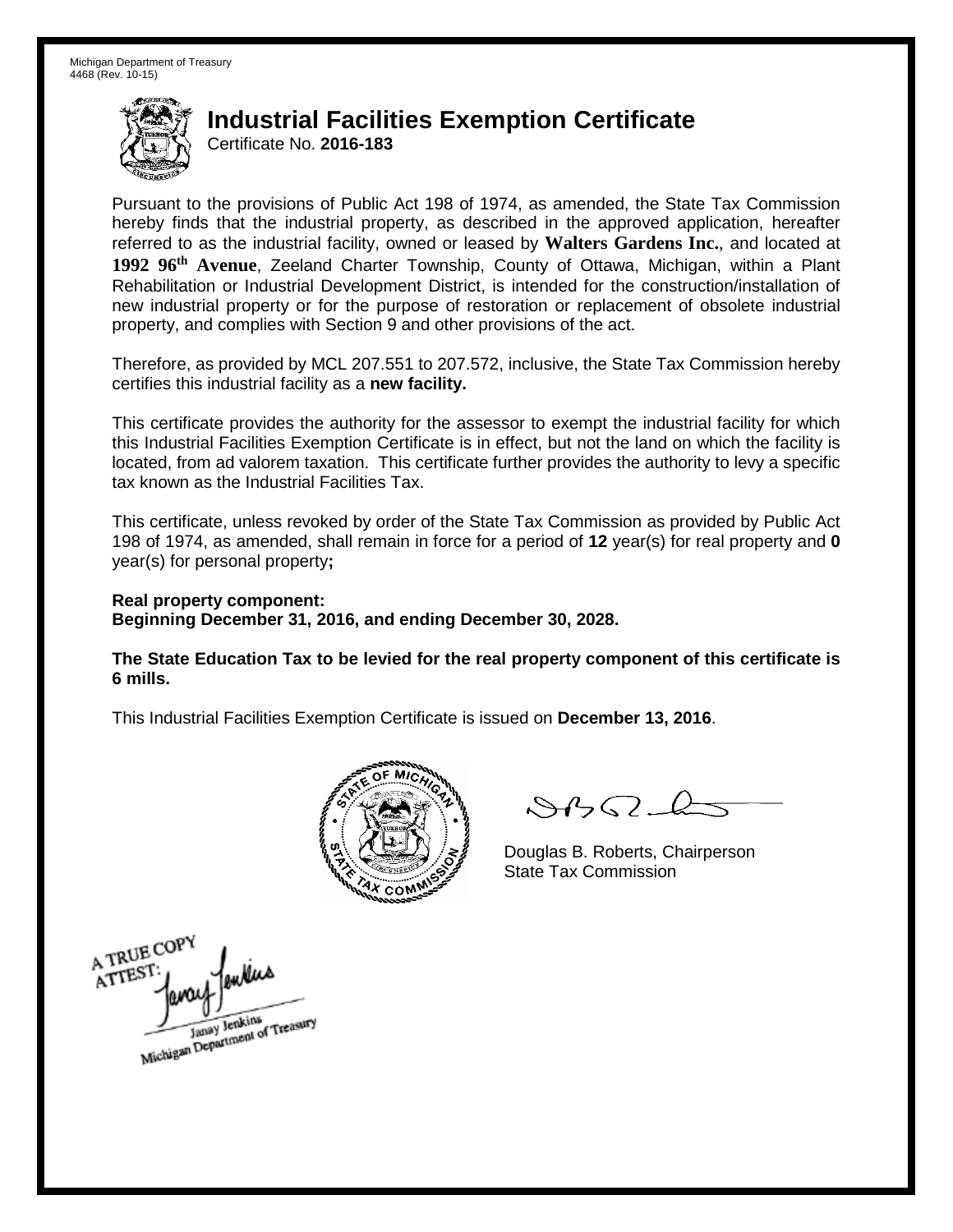

NICK A. KHOURI STATE TREASURER

December 22, 2016

Scott Laskowski Dynamite Machining Inc. 14336 Rick Drive Shelby Township, MI 48315

RICK SNYDER GOVERNOR

Dear Sir/Madam:

Pursuant to the requirements of Public Act 198 of 1974, as amended, the State Tax Commission (Commission) has issued an Industrial Facility Exemption Certificate numbered 2016-185, to Dynamite Machining Inc., located in Shelby Charter Township, Macomb County. This certificate was issued at the December 13, 2016 meeting of the Commission and the investment amounts approved are as follows:

Real Property: \$1,580,245

Personal Property: \$

The State Education Tax to be levied for this certificate is 6 mills.

In accordance with MCL 24.304, the local unit of government or applicant has sixty days from the date of this letter to request a hearing to correct an error contained in the enclosed certificate.

Notification of completion of this project shall be filed with the Commission within 30 days of project completion. Within 90 days of project completion, a report of final costs shall be filed with the assessing officer of the local unit and the Commission.

If you have further questions regarding the issuance of this industrial facility exemption certificate, please call 517-373-3302.

Sincerely,

teather S. Ful

Heather S. Frick, Executive Director State Tax Commission

Enclosure cc: Matthew J. Schmidt, Assessor, Shelby Charter Township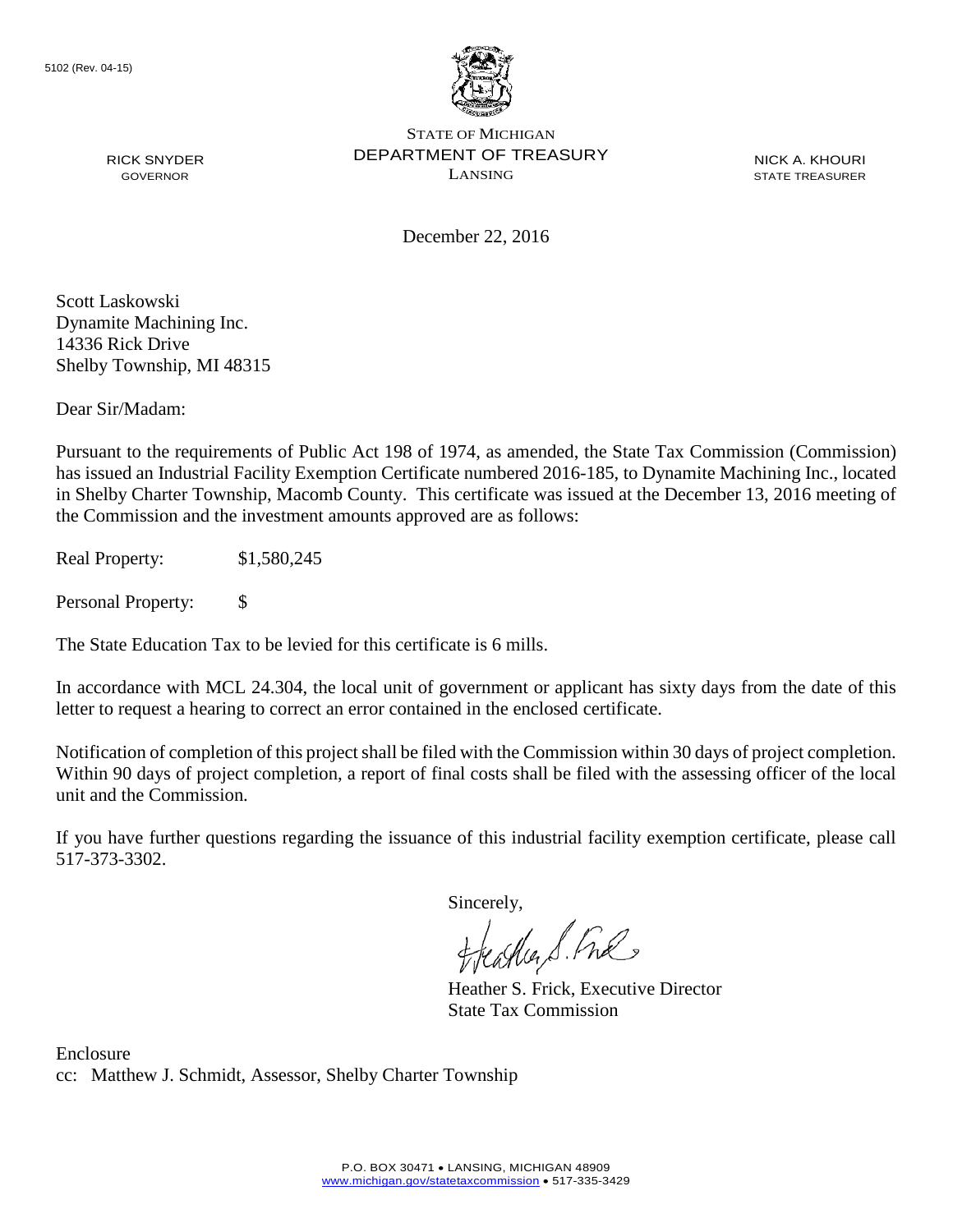Certificate No. **2016-185**

Pursuant to the provisions of Public Act 198 of 1974, as amended, the State Tax Commission hereby finds that the industrial property, as described in the approved application, hereafter referred to as the industrial facility, owned or leased by **Dynamite Machining Inc.**, and located at **51149 Filomena Drive**, Shelby Charter Township, County of Macomb, Michigan, within a Plant Rehabilitation or Industrial Development District, is intended for the construction/installation of new industrial property or for the purpose of restoration or replacement of obsolete industrial property, and complies with Section 9 and other provisions of the act.

Therefore, as provided by MCL 207.551 to 207.572, inclusive, the State Tax Commission hereby certifies this industrial facility as a **new facility.**

This certificate provides the authority for the assessor to exempt the industrial facility for which this Industrial Facilities Exemption Certificate is in effect, but not the land on which the facility is located, from ad valorem taxation. This certificate further provides the authority to levy a specific tax known as the Industrial Facilities Tax.

This certificate, unless revoked by order of the State Tax Commission as provided by Public Act 198 of 1974, as amended, shall remain in force for a period of **12** year(s) for real property and **0** year(s) for personal property**;**

**Real property component: Beginning December 31, 2016, and ending December 30, 2028.**

**The State Education Tax to be levied for the real property component of this certificate is 6 mills.**



 $\mathcal{A}$ 

Douglas B. Roberts, Chairperson State Tax Commission

A TRUE COPY ATTES! Michigan Department of Treasury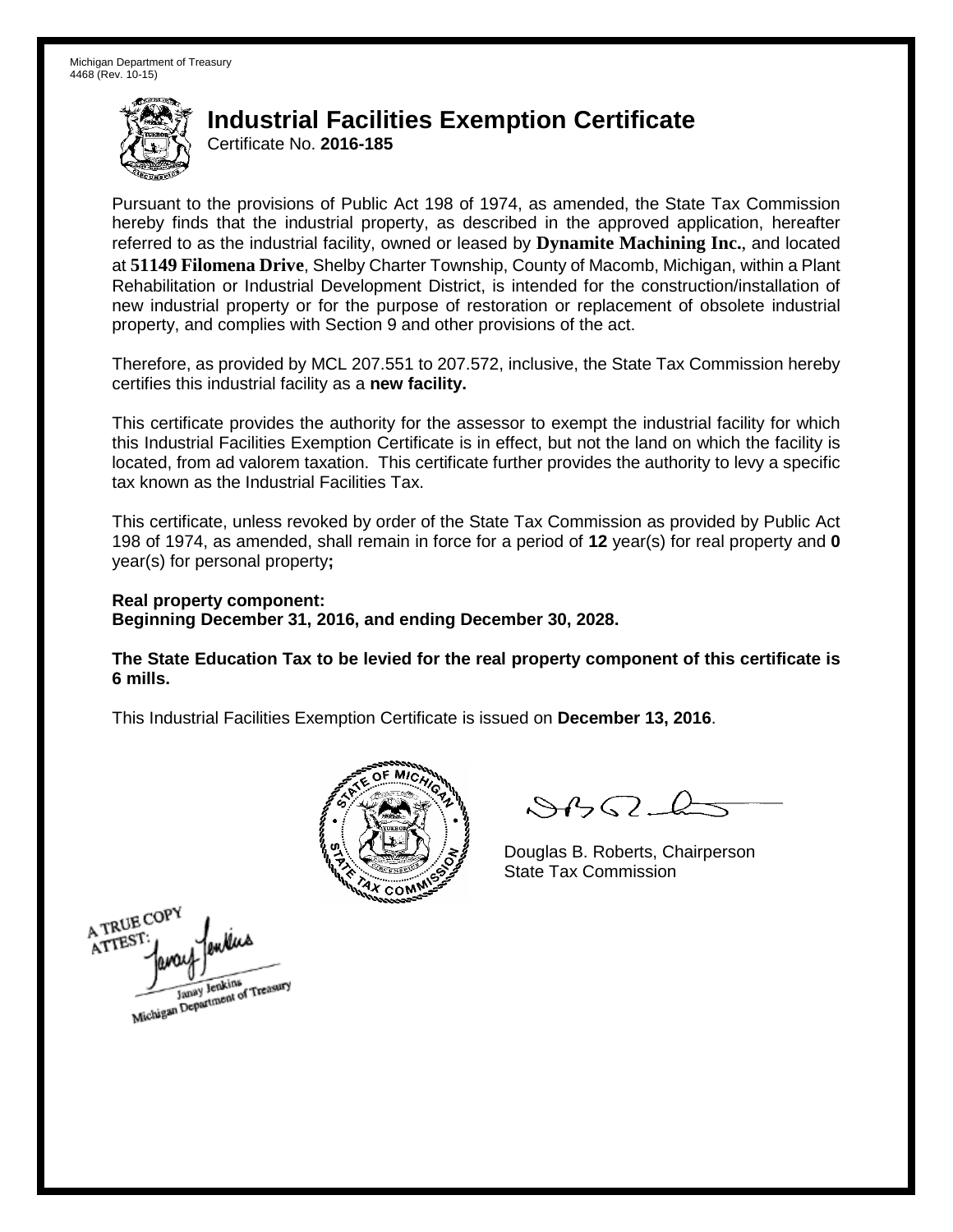

NICK A. KHOURI STATE TREASURER

December 22, 2016

Mindy Rider Key Plastics LLC 5375 International Parkway SE Grand Rapids, MI 49546

RICK SNYDER GOVERNOR

Dear Sir/Madam:

Pursuant to the requirements of Public Act 198 of 1974, as amended, the State Tax Commission (Commission) has issued an Industrial Facility Exemption Certificate numbered 2016-186, to Key Plastics LLC, located in Cascade Charter Township, Kent County. This certificate was issued at the December 13, 2016 meeting of the Commission and the investment amounts approved are as follows:

Real Property:  $$824,561$ 

Personal Property: \$

The State Education Tax to be levied for this certificate is 6 mills.

In accordance with MCL 24.304, the local unit of government or applicant has sixty days from the date of this letter to request a hearing to correct an error contained in the enclosed certificate.

Notification of completion of this project shall be filed with the Commission within 30 days of project completion. Within 90 days of project completion, a report of final costs shall be filed with the assessing officer of the local unit and the Commission.

If you have further questions regarding the issuance of this industrial facility exemption certificate, please call 517-373-3302.

Sincerely,

teaglier S. Ful

Heather S. Frick, Executive Director State Tax Commission

Enclosure cc: Roger Alan Mccarty, Assessor, Cascade Charter Township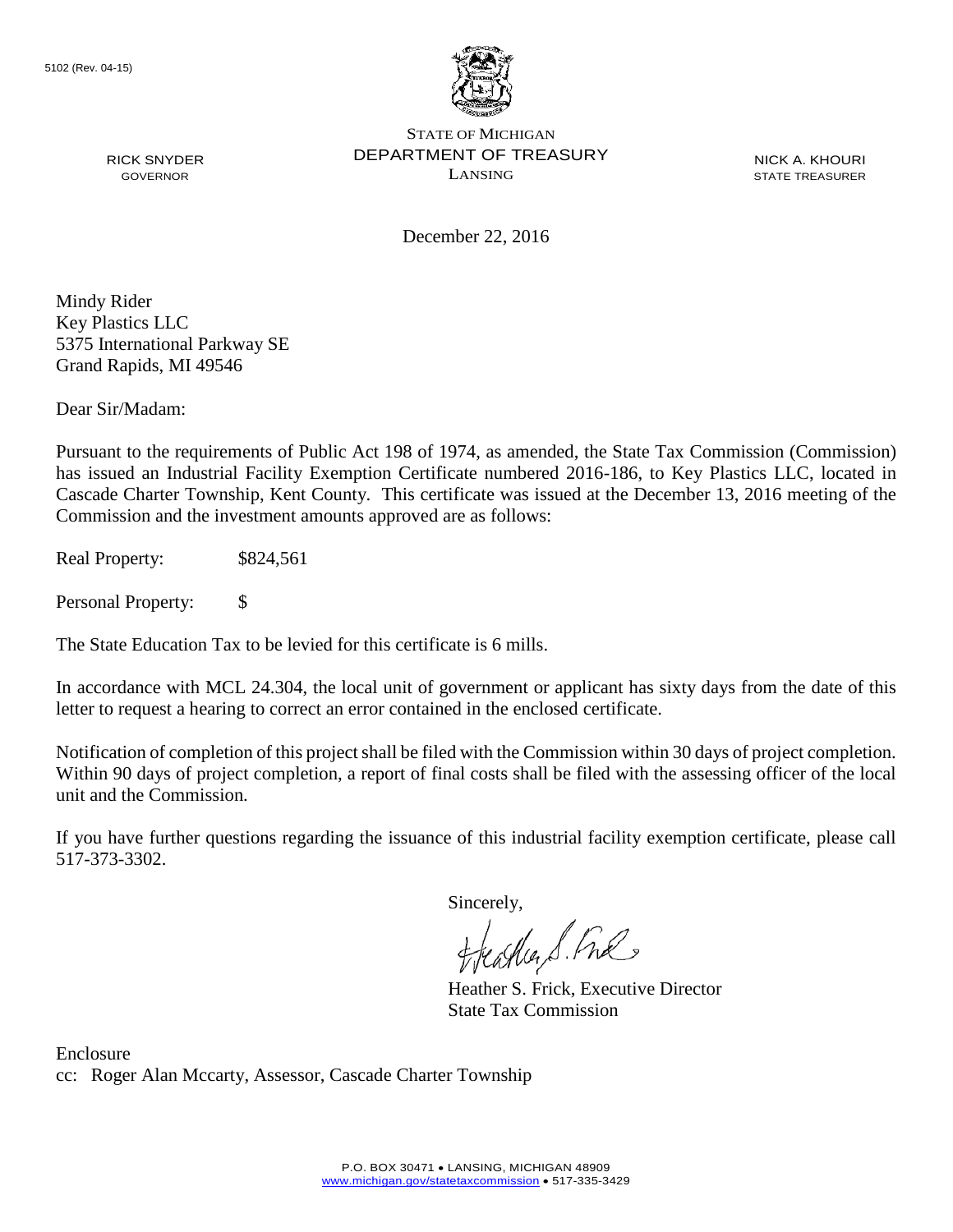Certificate No. **2016-186**

Pursuant to the provisions of Public Act 198 of 1974, as amended, the State Tax Commission hereby finds that the industrial property, as described in the approved application, hereafter referred to as the industrial facility, owned or leased by **Key Plastics LLC**, and located at **5005 Kraft Ave. SE**, Cascade Charter Township, County of Kent, Michigan, within a Plant Rehabilitation or Industrial Development District, is intended for the construction/installation of new industrial property or for the purpose of restoration or replacement of obsolete industrial property, and complies with Section 9 and other provisions of the act.

Therefore, as provided by MCL 207.551 to 207.572, inclusive, the State Tax Commission hereby certifies this industrial facility as a **new facility.**

This certificate provides the authority for the assessor to exempt the industrial facility for which this Industrial Facilities Exemption Certificate is in effect, but not the land on which the facility is located, from ad valorem taxation. This certificate further provides the authority to levy a specific tax known as the Industrial Facilities Tax.

This certificate, unless revoked by order of the State Tax Commission as provided by Public Act 198 of 1974, as amended, shall remain in force for a period of **5** year(s) for real property and **0** year(s) for personal property**;**

**Real property component: Beginning December 31, 2016, and ending December 30, 2021.**

**The State Education Tax to be levied for the real property component of this certificate is 6 mills.**



 $8450 - 6$ 

Douglas B. Roberts, Chairperson State Tax Commission

A TRUE COPY ATTEST Janay Jenkins<br>Michigan Department of Treasury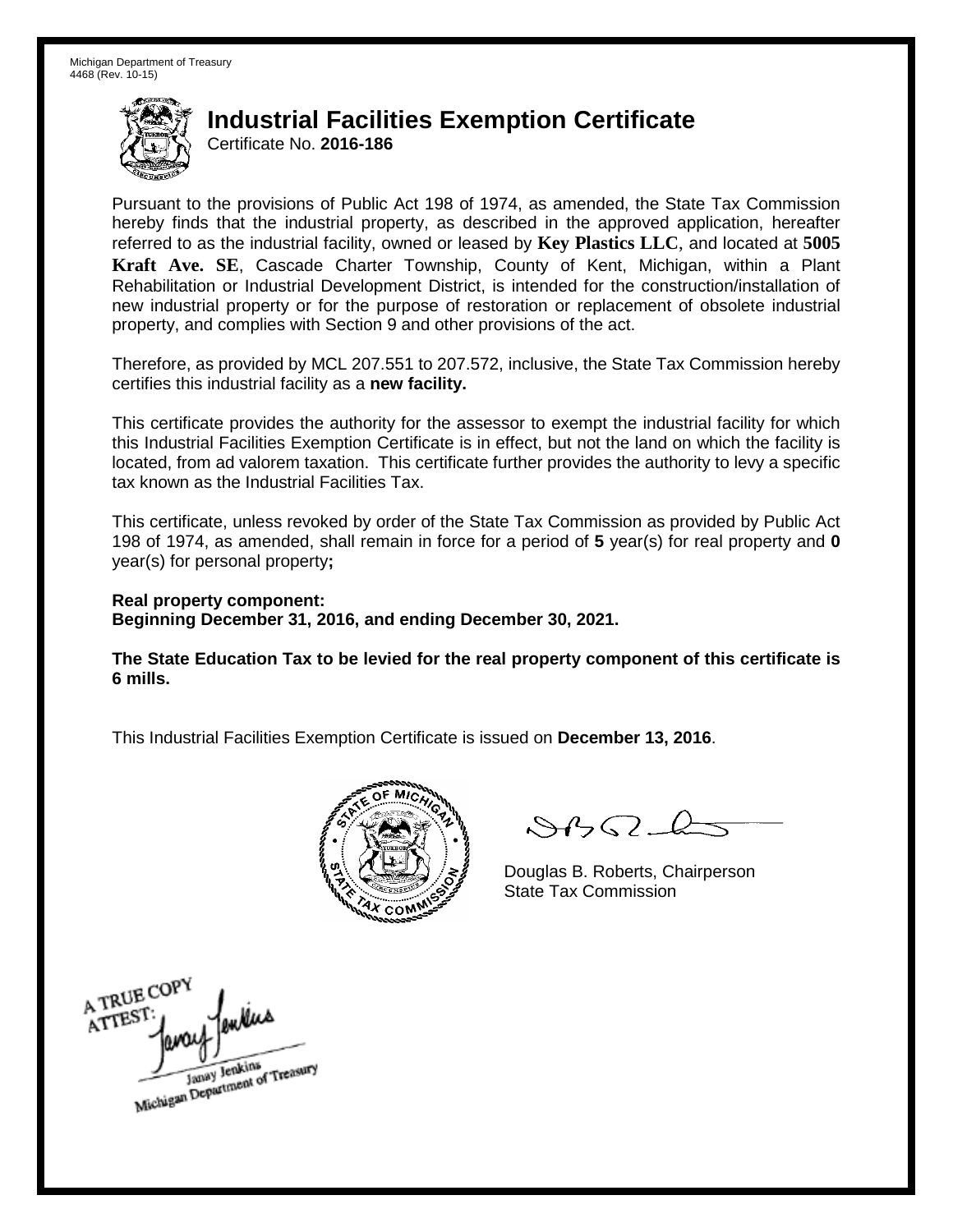

NICK A. KHOURI STATE TREASURER

December 22, 2016

Steve Vanderleest DornerWorks, Ltd. 3435 Lake Eastbrook Blvd. SE Grand Rapids, MI 49546

RICK SNYDER GOVERNOR

Dear Sir/Madam:

Pursuant to the requirements of Public Act 198 of 1974, as amended, the State Tax Commission (Commission) has issued an Industrial Facility Exemption Certificate numbered 2016-187, to DornerWorks, Ltd., located in the City of Grand Rapids, Kent County. This certificate was issued at the December 13, 2016 meeting of the Commission and the investment amounts approved are as follows:

Real Property:  $$614,000$ 

Personal Property: \$102,000

The State Education Tax to be levied for this certificate is 6 mills.

In accordance with MCL 24.304, the local unit of government or applicant has sixty days from the date of this letter to request a hearing to correct an error contained in the enclosed certificate.

Notification of completion of this project shall be filed with the Commission within 30 days of project completion. Within 90 days of project completion, a report of final costs shall be filed with the assessing officer of the local unit and the Commission.

If you have further questions regarding the issuance of this industrial facility exemption certificate, please call 517-373-3302.

Sincerely,

teather S. Ful

Heather S. Frick, Executive Director State Tax Commission

Enclosure cc: Scott A. Engerson, Assessor, City of Grand Rapids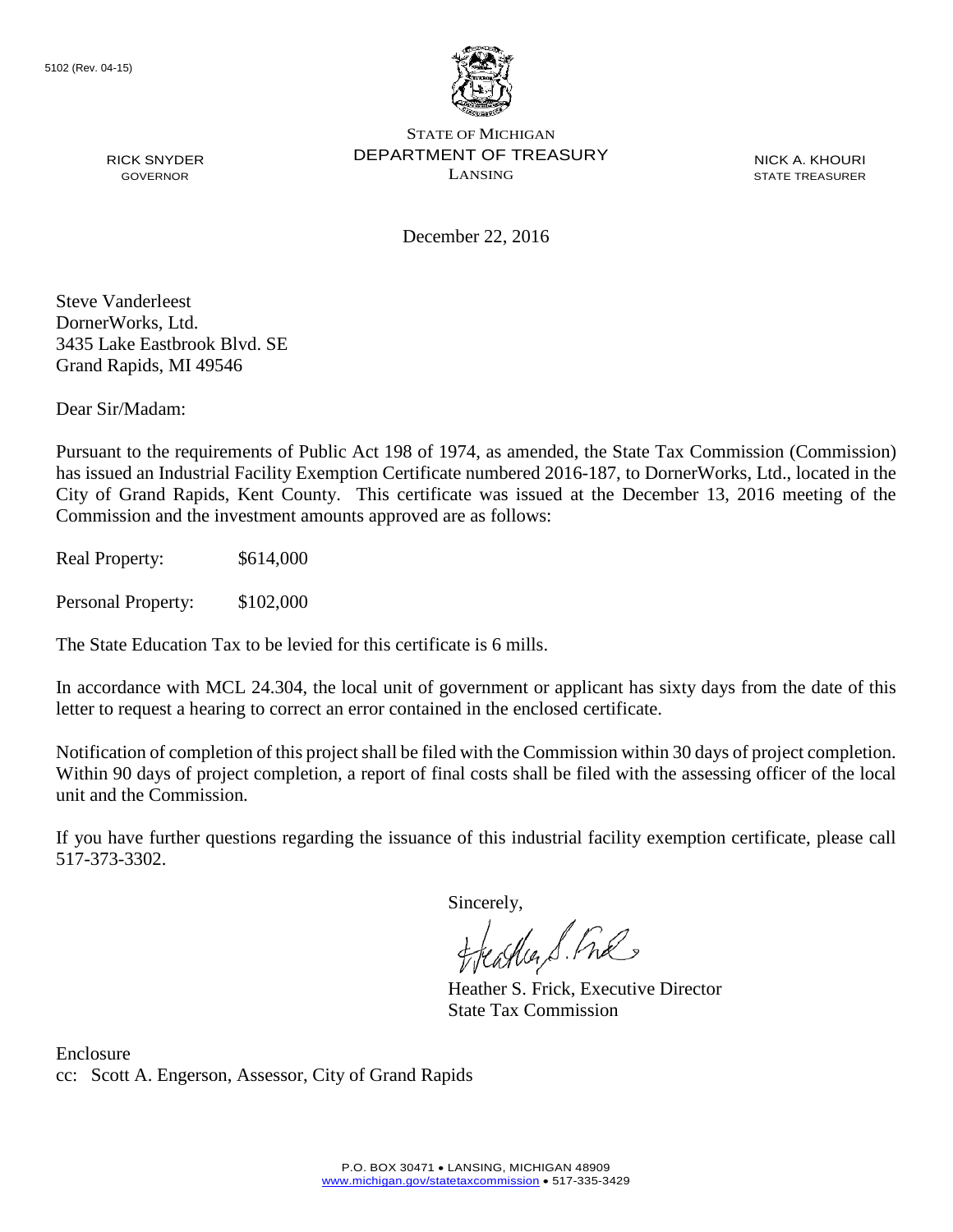Certificate No. **2016-187**

Pursuant to the provisions of Public Act 198 of 1974, as amended, the State Tax Commission hereby finds that the industrial property, as described in the approved application, hereafter referred to as the industrial facility, owned or leased by **DornerWorks, Ltd.**, and located at **3435 Lake Eastbrook Blvd. SE**, City of Grand Rapids, County of Kent, Michigan, within a Plant Rehabilitation or Industrial Development District, is intended for the construction/installation of new industrial property or for the purpose of restoration or replacement of obsolete industrial property, and complies with Section 9 and other provisions of the act.

Therefore, as provided by MCL 207.551 to 207.572, inclusive, the State Tax Commission hereby certifies this industrial facility as a **new facility.**

This certificate provides the authority for the assessor to exempt the industrial facility for which this Industrial Facilities Exemption Certificate is in effect, but not the land on which the facility is located, from ad valorem taxation. This certificate further provides the authority to levy a specific tax known as the Industrial Facilities Tax.

This certificate, unless revoked by order of the State Tax Commission as provided by Public Act 198 of 1974, as amended, shall remain in force for a period of **12** year(s) for real property and **8** year(s) for personal property**;**

**Real property component: Beginning December 31, 2016, and ending December 30, 2028.**

**The State Education Tax to be levied for the real property component of this certificate is 6 mills.**

**Personal property component:**

**Beginning December 31, 2016, and ending December 30, 2024.**

**The State Education Tax to be levied for the personal property component of this certificate is 6 mills, unless exempted by MCL 207.564(4) which was enacted with the creation of the Michigan Business Tax.\***

This Industrial Facilities Exemption Certificate is issued on **December 13, 2016**.

A TRUE COP ATTEST Janay Jenkins<br>Michigan Department of Treasury



 $\mathcal{S}$ 

Douglas B. Roberts, Chairperson State Tax Commission

\*Contact the local assessor for further clarification regarding the classification and tax applied to the personal property component of this certificate.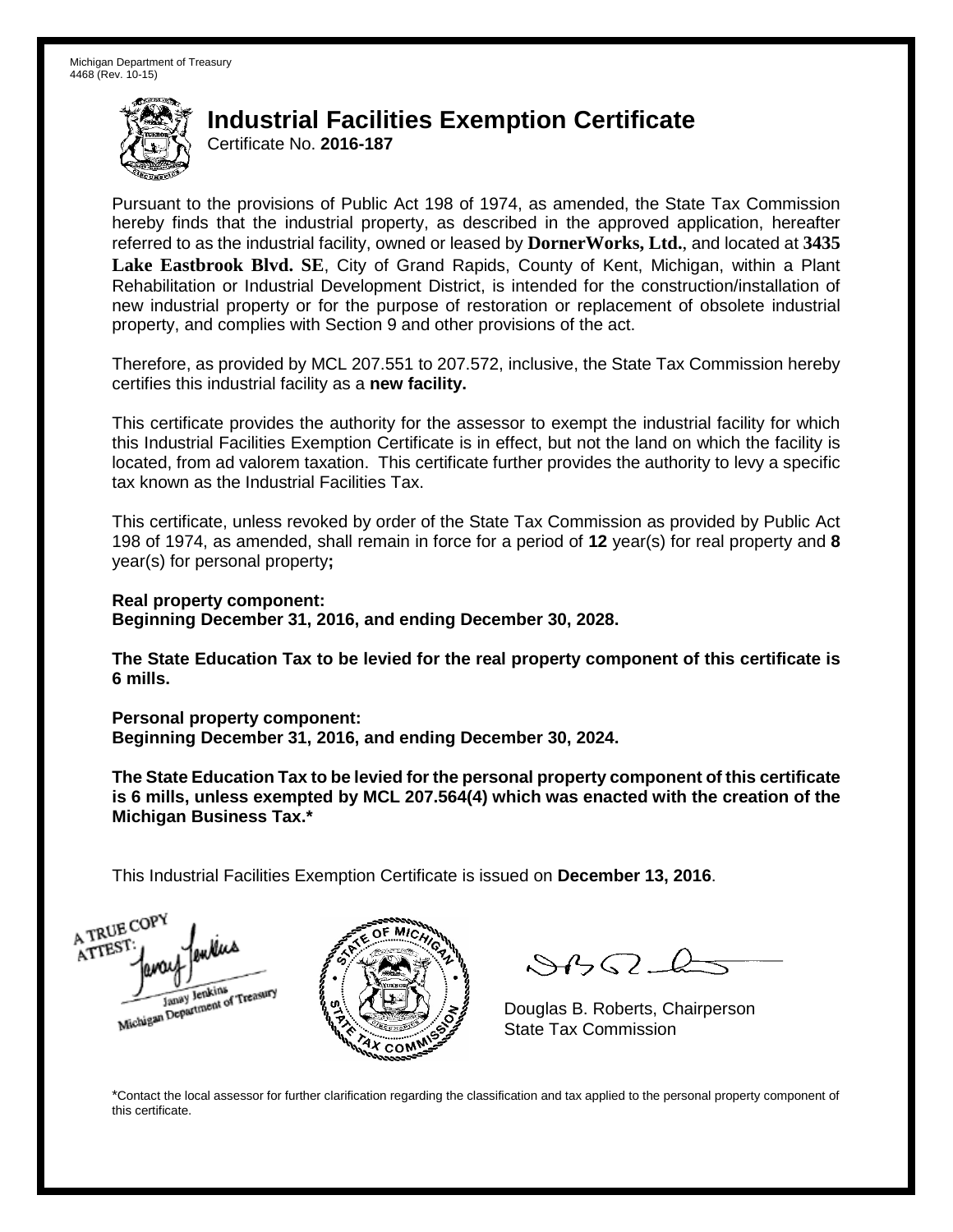

NICK A. KHOURI STATE TREASURER

January 19, 2017

Mark Reichenbacher SW North America, Inc. 40615 Koppernick Road Canton, MI 48187

RICK SNYDER GOVERNOR

Dear Sir/Madam:

Pursuant to the requirements of Public Act 198 of 1974, as amended, the State Tax Commission (Commission) has issued an Industrial Facility Exemption Certificate numbered 2016-188, to SW North America, Inc., located in Lyon Charter Township, Oakland County. This certificate was issued at the December 13, 2016 meeting of the Commission and the investment amounts approved are as follows:

Real Property: \$7,406,043

Personal Property: \$

The State Education Tax to be levied for this certificate is 6 mills.

In accordance with MCL 24.304, the local unit of government or applicant has sixty days from the date of this letter to request a hearing to correct an error contained in the enclosed certificate.

Notification of completion of this project shall be filed with the Commission within 30 days of project completion. Within 90 days of project completion, a report of final costs shall be filed with the assessing officer of the local unit and the Commission.

If you have further questions regarding the issuance of this industrial facility exemption certificate, please call 517-373-3302.

Sincerely,

teagher & Fral

Heather S. Frick, Executive Director State Tax Commission

Enclosure cc: David M. Hieber, Assessor, Lyon Charter Township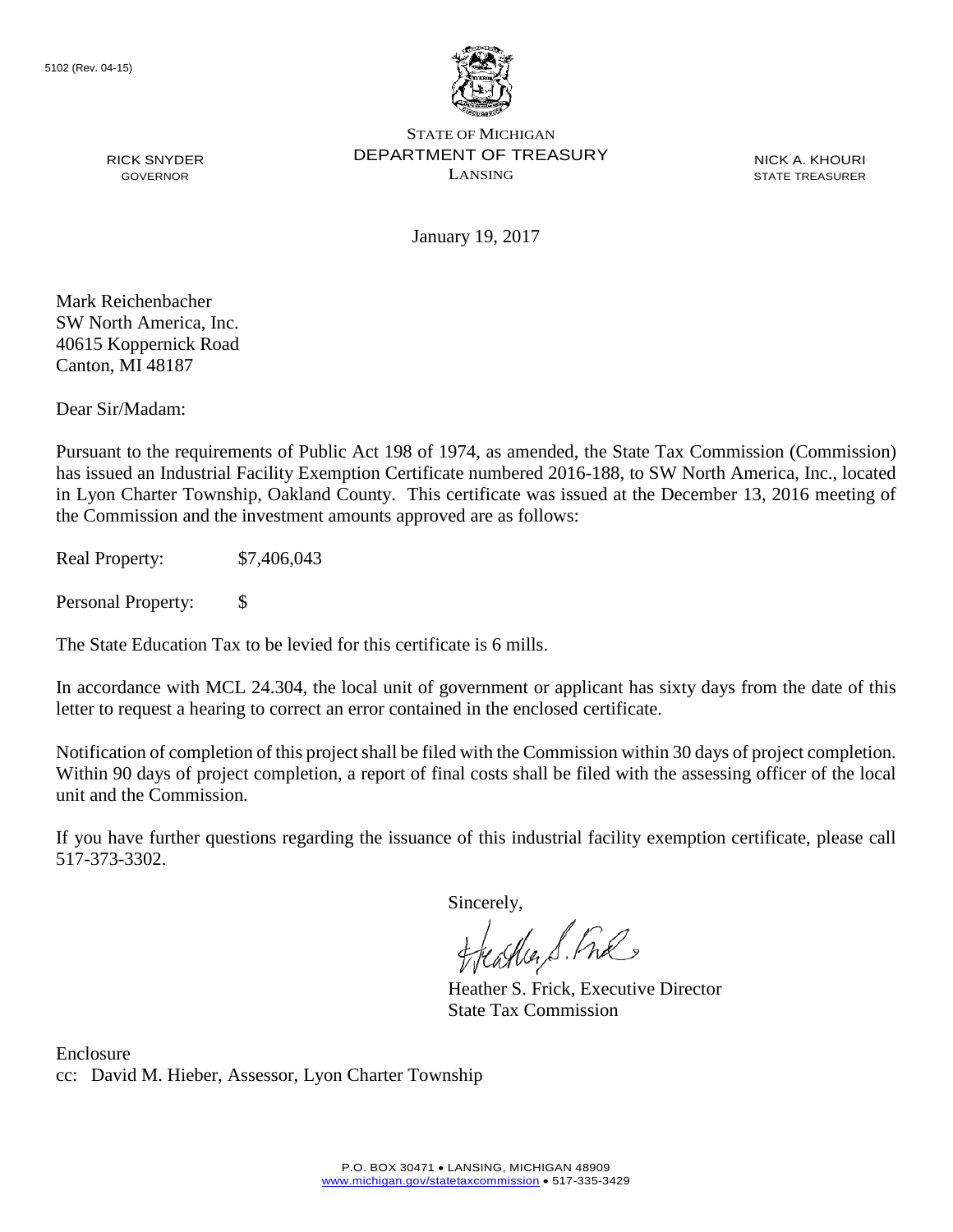Certificate No. **2016-188**

Pursuant to the provisions of Public Act 198 of 1974, as amended, the State Tax Commission hereby finds that the industrial property, as described in the approved application, hereafter referred to as the industrial facility, owned or leased by **SW North America, Inc.**, and located at **30160 Lyon Industrial Court and 55336 Lyon Industrial Drive**, Lyon Charter Township, County of Oakland, Michigan, within a Plant Rehabilitation or Industrial Development District, is intended for the construction/installation of new industrial property or for the purpose of restoration or replacement of obsolete industrial property, and complies with Section 9 and other provisions of the act.

Therefore, as provided by MCL 207.551 to 207.572, inclusive, the State Tax Commission hereby certifies this industrial facility as a **new facility.** 

This certificate provides the authority for the assessor to exempt the industrial facility for which this Industrial Facilities Exemption Certificate is in effect, but not the land on which the facility is located, from ad valorem taxation. This certificate further provides the authority to levy a specific tax known as the Industrial Facilities Tax.

This certificate, unless revoked by order of the State Tax Commission as provided by Public Act 198 of 1974, as amended, shall remain in force for a period of **6** year(s) for real property and **0** year(s) for personal property**;** 

**Real property component:** 

**Beginning December 31, 2016, and ending December 30, 2022.** 

**The State Education Tax to be levied for the real property component of this certificate is 6 mills.**



 $\mathcal{S}$ BO-6

Douglas B. Roberts, Chairperson

A TRUE COPY ATTEST مسلار Janay Jenkins<br>Michigan Department of Treasury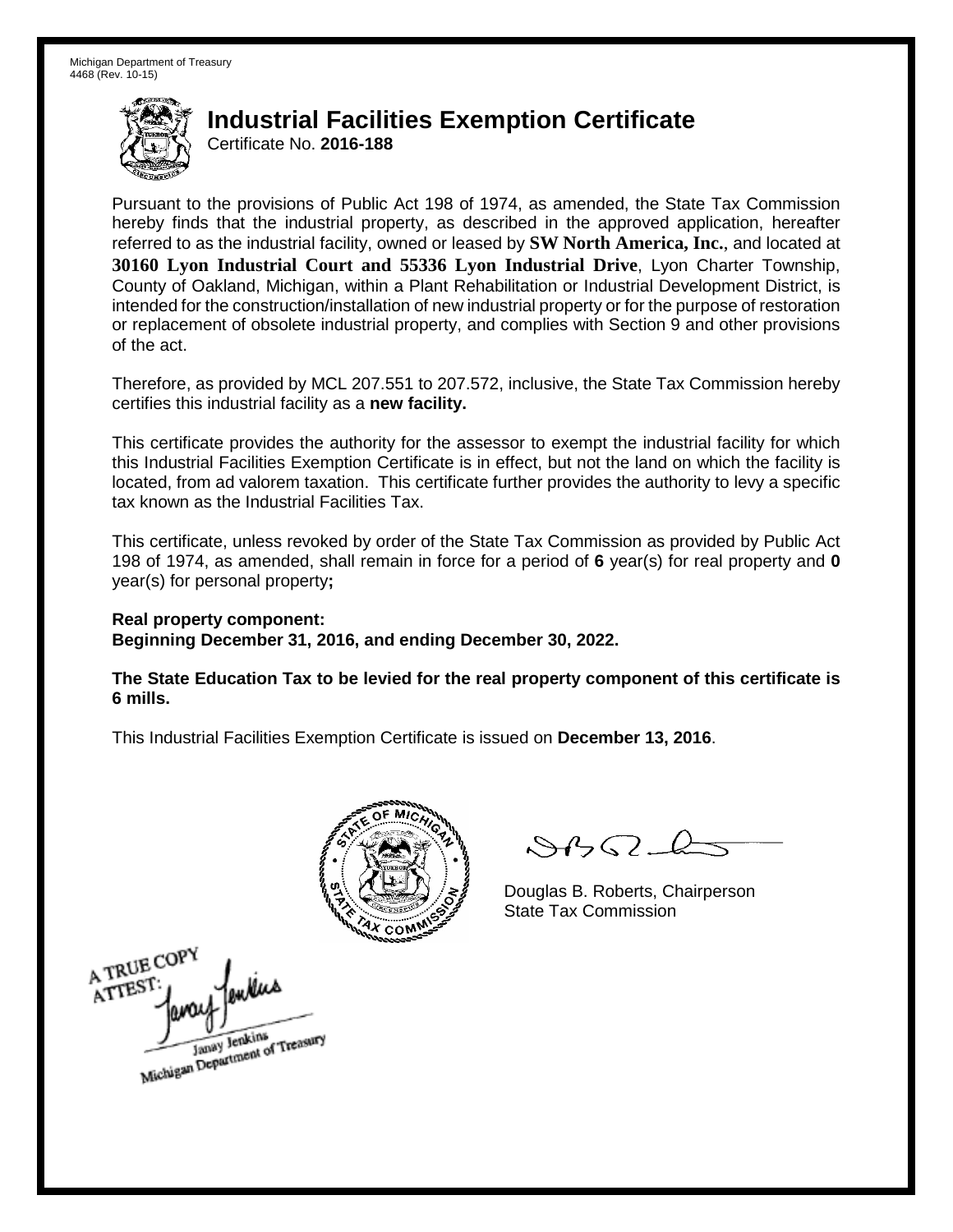

RICK SNYDER GOVERNOR

STATE OF MICHIGAN DEPARTMENT OF TREASURY LANSING

NICK A. KHOURI STATE TREASURER

February 23, 2017

Steve Harding N.E.F.C.O. North East Fabricating Company 113 Deal Parkway Jonesville, MI 49250

Dear Sir/Madam:

Pursuant to the requirements of Public Act 198 of 1974, as amended, the State Tax Commission (Commission) has issued an Industrial Facility Exemption Certificate numbered 2016-155, to N.E.F.C.O. North East Fabricating Company, located in the City of Jonesville, Hillsdale County. This certificate was issued at the December 13, 2016 meeting of the Commission and the investment amounts approved are as follows:

Real Property: \$91,800

Personal Property: \$ 0

The State Education Tax to be levied for this certificate is 6 mills.

In accordance with MCL 24.304, the local unit of government or applicant has sixty days from the date of this letter to request a hearing to correct an error contained in the enclosed certificate.

Notification of completion of this project shall be filed with the Commission within 30 days of project completion. Within 90 days of project completion, a report of final costs shall be filed with the assessing officer of the local unit and the Commission.

If you have further questions regarding the issuance of this industrial facility exemption certificate, please call 517-373-3302.

Sincerely,

teaglier S. Ful

Heather S. Frick, Executive Director State Tax Commission

Enclosure cc: Charles S. Zemla, Assessor, City of Jonesville